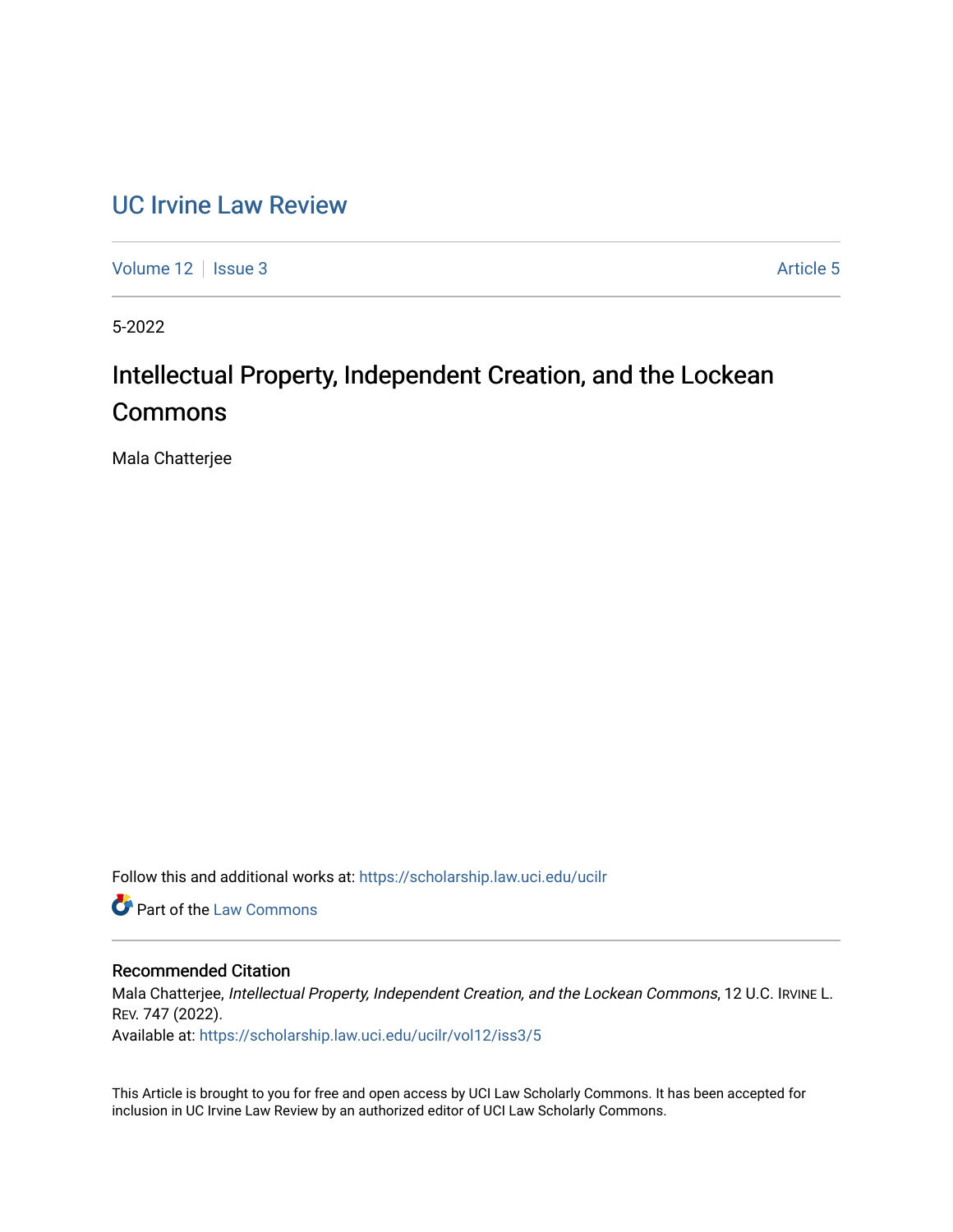# Intellectual Property, Independent Creation, and the Lockean Commons

# Mala Chatterjee\*

*Copyrights and patents are differently structured intellectual property rights in different kinds of entities. Nonetheless, they are widely regarded by U.S. scholars as having the same theoretical underpinnings. Though scholars have sought to connect philosophical theories of property to intellectual property, with a particular interest in the labor theory of John Locke, these explorations have not sufficiently probed copyrights' and patents' doctrinal differences or their philosophical implications for the theories explored. This Article argues that a defining difference between copyrights and patents has normative significance for the framework of Lockean property theory: namely, that copyright law treats independent creation as a complete defense to claims of infringement while patent law does not. This distinction entails that the two legal systems differ in their effects on the "intellectual commons," or what exactly they give to rights-holders and take away from the rest of the world. It also entails that Seana Shiffrin's seminal challenge to Lockean theories of intellectual property—arguably the most significant philosophical exploration of intellectual property so far, but which fails to distinguish between these two areas of law—is a success as to patents but not as to copyrights. Disentangling this and other distinctions in copyrights and patents within the Lockean framework, as well as between tangible and intellectual property generally, this Article outlines a number of possible implications for intellectual property doctrine. Specifically, it identifies revisionary implications for copyright required by the Lockean framework in order to better protect the intellectual commons, as well as for the copyright/patent division of labor if the two legal systems have distinct theoretical grounds. The Article thereby uses the Lockean framework to call attention to intellectual property's underexplored philosophical complexity, as well as its doctrinal stakes, so that we begin considering it more carefully than it has yet been.* 

<sup>\*</sup> Incoming Associate Professor, Columbia Law School; Furman Fellow, NYU School of Law; Ph.D. Candidate in Philosophy, New York University. Thanks very much to Shyamkrishna Balganesh, Barton Beebe, Chris Buccafusco, David Chalmers, Abraham Drassinower, Scott Hemphill, Barry Friedman, Jeanne Fromer, Robert Hopkins, Mark Lemley, Daniel Markovits, Liam Murphy, Matthew Sag, Erick Sam, Samuel Scheffler, Seana Shiffrin, Chris Sprigman, David Velleman, Jeremy Waldron, Gideon Yaffe, the NYU Department of Philosophy, my fellow Furman Academic Scholars in 2017-18, the attendants of the 2019 Works-in-Progress: Intellectual Property Conference, and the participants of the University of Pennsylvania School of Law's 2019 Copyright Scholarship Roundtable, for their very helpful comments and questions.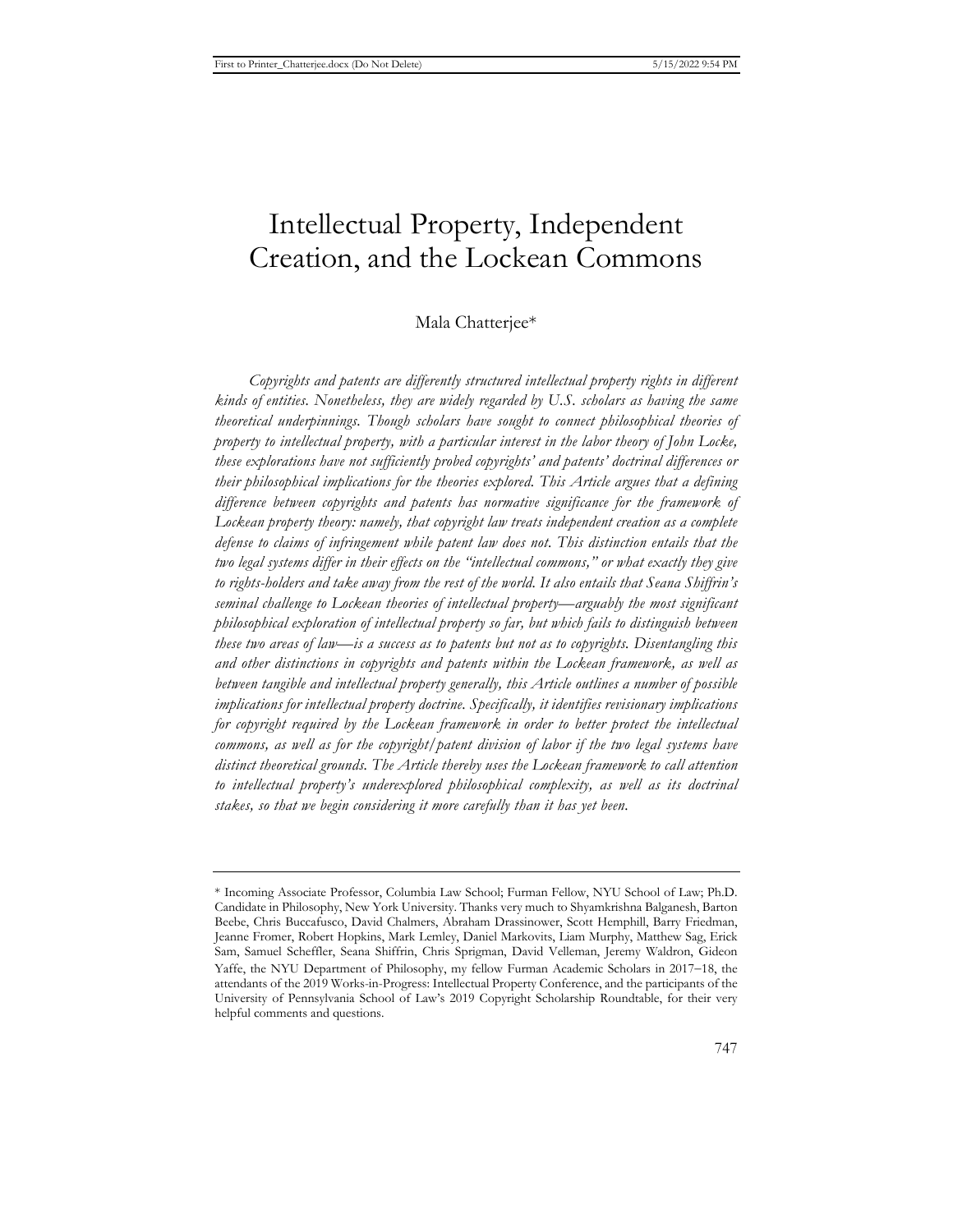| I.      |                                                                  |                                                                   |  |
|---------|------------------------------------------------------------------|-------------------------------------------------------------------|--|
|         | А.                                                               | Common Ownership, Self-Ownership, and Lockean Property            |  |
|         |                                                                  |                                                                   |  |
|         | В.                                                               |                                                                   |  |
|         | C.                                                               | Shiffrin's Challenge to Lockean Intellectual Property 758         |  |
|         | D.                                                               |                                                                   |  |
| $\Pi$ . |                                                                  |                                                                   |  |
|         | А.                                                               |                                                                   |  |
|         | В.                                                               | Independent Creation and the Intellectual Commons764              |  |
|         | C.                                                               |                                                                   |  |
|         | D.                                                               |                                                                   |  |
| III.    | Refining Locke and Disentangling Copyright: Further Distinctions |                                                                   |  |
|         |                                                                  |                                                                   |  |
|         | А.                                                               |                                                                   |  |
|         | В.                                                               | Shiffrin's Response: Self-Ownership vs. Incorporation into the    |  |
|         |                                                                  |                                                                   |  |
|         | C.                                                               | Disentangling Further: Disseminated vs. Non-Disseminated          |  |
|         |                                                                  | Creative Works and the Distinct Dimensions of Copyright           |  |
|         |                                                                  |                                                                   |  |
| IV.     | Lockean Copyright and Doctrinal Implications: Protecting the     |                                                                   |  |
|         |                                                                  |                                                                   |  |
|         | А.                                                               | Protecting Independent Creators: Proof of Copying and             |  |
|         |                                                                  |                                                                   |  |
|         | В.                                                               | Protecting the Growth of the Intellectual Commons: Dynamic        |  |
|         |                                                                  |                                                                   |  |
|         | C.                                                               | Protecting Non-Independent Creators: Idea/Expression              |  |
|         |                                                                  | Dichotomy, Transformative Fair Use, and The Derivative Right  785 |  |
| V.      |                                                                  |                                                                   |  |
|         | А.                                                               |                                                                   |  |
|         | В.                                                               | Independent Inventors and the Intellectual Commons792             |  |
|         | C.                                                               | The Lockean Rights of Independent Inventors: Self-Ownership       |  |
|         |                                                                  |                                                                   |  |
|         | D.                                                               | Patents vs. Property: Non-Rivalry and Growth of the Commons  795  |  |
|         |                                                                  |                                                                   |  |

# **INTRODUCTION**

Copyright and patent law—both lumped together under the phrase "intellectual property"—are widely regarded by American legal scholars as having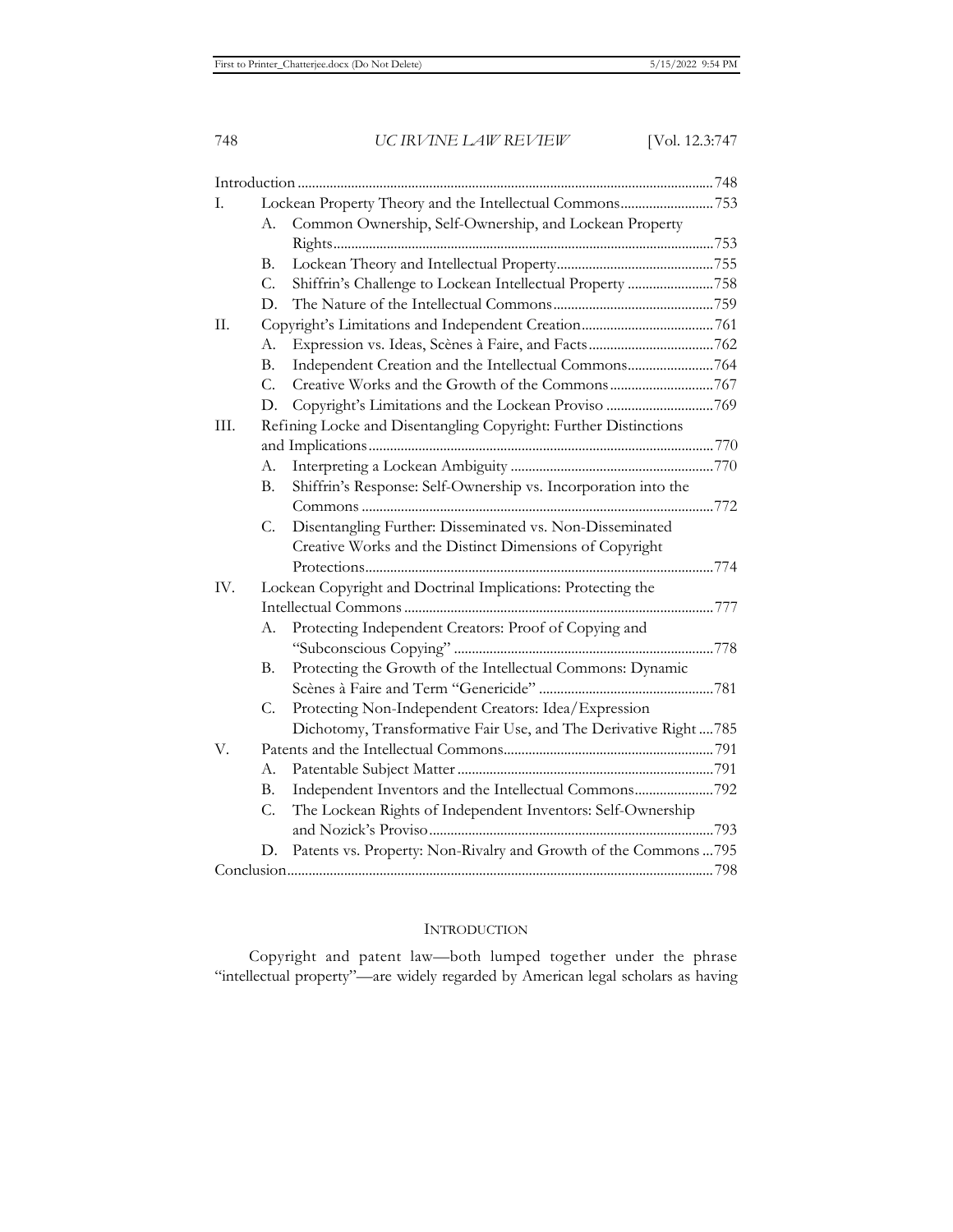the same theoretical underpinnings.1 This is despite the fact that copyright and patent law have domains which not only are different but also purportedly disjoint. Whereas copyright law is in the business of allocating rights in *creative works*, including—but not limited to—songs, novels, paintings, and films,2 patent law is the domain of rights in *functional inventions*, paradigmatic examples of which include machinery, electronic devices, and pharmaceuticals.3 The requirements for protection and the nature of the rights granted also are importantly different in each system. A creative work need only be original and made with a "modicum of creativity"4 in order to be copyrightable, while an invention seeking patent protection must be useful, novel, and nonobvious, such that the subject matter of patents is held to a much higher bar than that of copyrights.5 On the other hand, the protection granted to authors under copyright is far more limited than what inventors granted patents receive. For one thing, copyrights protect the *expression* of the work, but they do not protect any facts, functionality, high-level ideas, or "stock" elements the work might also contain.<sup>6</sup> Moreover, copyright law recognizes an independent creation defense, which means that copyrights only are enforceable against individuals who have actually copied another's protected work, rather than ones who independently make a work looking substantially similar.7 In contrast, patent law grants inventors a comparatively strong right in the protected invention, for even independent, subsequent inventors—ones demonstrably lacking access to or knowledge of the earlier inventors' work—nonetheless are barred from utilizing the invention and defenseless against an infringement claim.8

5. 35 U.S.C. §§ 101–103 (2018) (requiring that patent-eligible inventions be a "new and useful process, machine, manufacture, or composition of matter, or any new and useful improvement thereof," that is also not "obvious . . . to a person having ordinary skill in the art").

6. 17 U.S.C. § 102 (2018); *see also* Burrow-Giles Lithographic Co. v. Sarony, 111 U.S. 53, 58 (1884) (holding that one who discovers a fact is not its "maker" or "originator"); Baker v. Selden, 101 U.S. 99, 105 (1879) ("The description of the art in a book, though entitled to the benefit of copyright, lays no foundation for an exclusive claim to the art itself. The object of the one is explanation; the object of the other is use. The former may be secured by copyright. The latter can only be secured . . . by letters-patent.").

7. Castle Rock Ent., Inc. v. Carol Publ'g Grp., 150 F.3d 132, 137 (2d Cir. 1998) (noting that establishing copyright infringement requires demonstrating actual copying).

8. *See* 35 U.S.C. § 271 (2018) (identifying actions that constitute an infringement of patent); Kewanee Oil Co. v. Bicron Corp., 416 U.S. 470, 490 (1974) ("While trade secret law does not forbid the discovery of the trade secret by fair and honest means, e.g., independent creation or reverse engineering, patent law operates 'against the world,' forbidding any use of the invention for whatever purpose for a significant length of time.").

<sup>1.</sup> *See, e.g.*, Justin Hughes, *The Philosophy of Intellectual Property*, 77 GEO. L.J. 287, 291 (1988) (applying different theories of rights to intellectual property law as a general matter); WILLIAM M. LANDES & RICHARD A. POSNER, THE ECONOMIC STRUCTURE OF INTELLECTUAL PROPERTY LAW (2003) (defending an economic theory of all intellectual property law).

<sup>2. 17</sup> U.S.C. § 102 (2018).

<sup>3. 35</sup> U.S.C. § 101 (2018).

<sup>4.</sup> *Id.*; *see also* Feist Publ'ns, Inc. v. Rural Tel. Serv. Co., 499 U.S. 340, 346, 363 (1991) (holding that information alone without a modicum of original creativity cannot be protected by copyright, and therefore that a telephone directory was not copyrightable).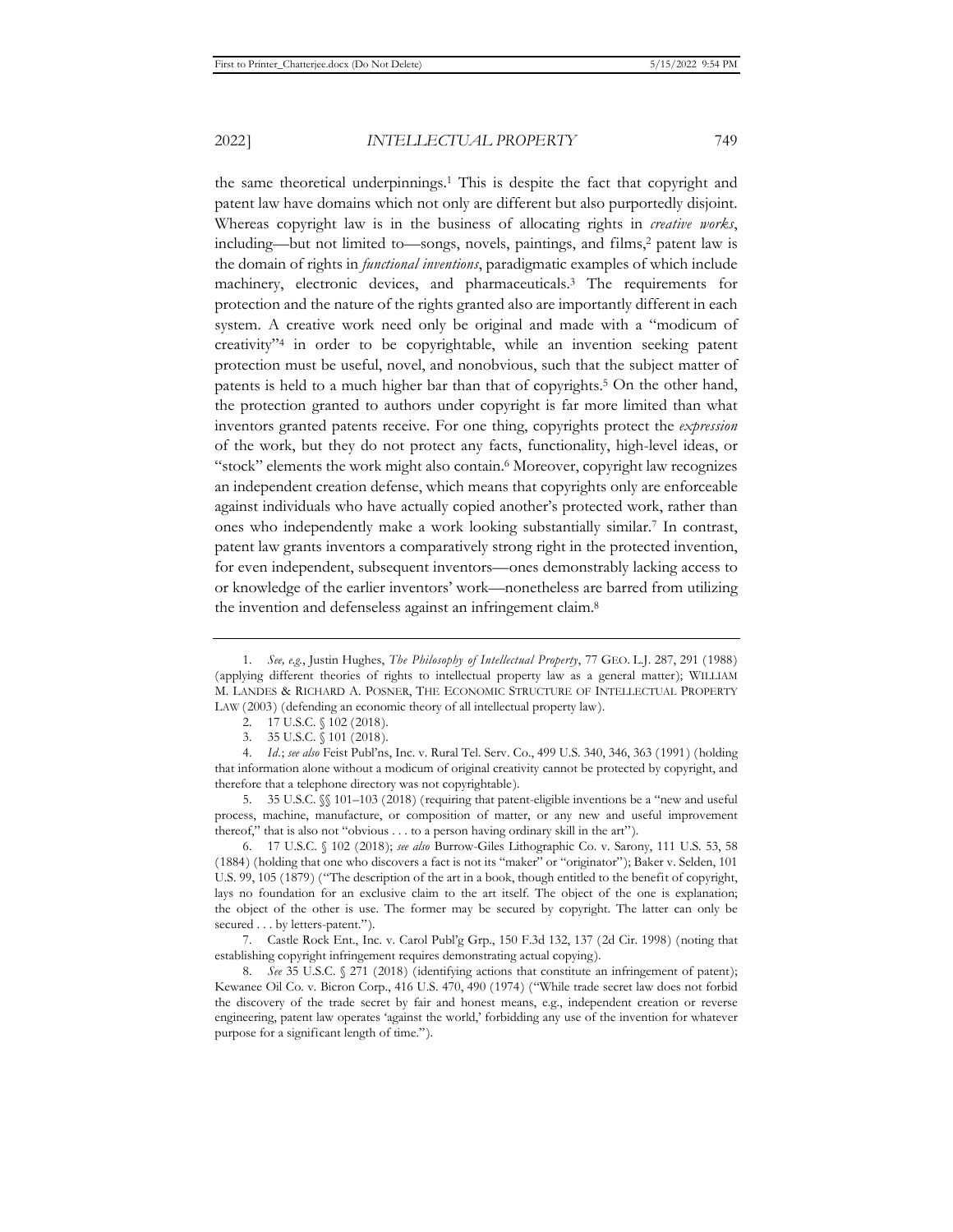In light of these differences between copyright and patent law's scopes, requirements, and domains, a number of intellectual property doctrines—for example, the useful articles doctrine<sup>9</sup>—exist as safeguards for the division of labor between the two. Such doctrines aim to ensure that candidate subjects of intellectual property rights are not eligible for both copyright and patent protection. Instead, even works possessing both "expressive" and "functional" attributes are meant to fall within one domain or the other.<sup>10</sup> Scholars emphasize the importance of this doctrinal division, cautioning against the risk of "overlapping protection" or "backdoor patents" that would run afoul of the conceptual structure of intellectual property law.11 The purported importance of intellectual property law's division thus raises the question—despite the dominant view to the contrary—of whether copyrights and patents are philosophically distinct as well, possessing distinct normative foundations.

Nonetheless, as of yet, this question remains underexplored by both legal scholars and philosophers. While the dominant view among legal scholars is that both copyrights and patents have a wholly *economic* justification<sup>12</sup>—which is a kind of *utilitarian* justification—a number of legal scholars have sought to connect *non-utilitarian* philosophical theories of property to intellectual property, drawing inspiration from the ideas of John Locke,<sup>13</sup> Immanuel Kant,<sup>14</sup> John Rawls,<sup>15</sup> and

<sup>9. 17</sup> U.S.C. § 101 (2018).

<sup>10.</sup> Note that, although this is the aim of the useful articles doctrine, the Supreme Court's recent decision in *Star Athletica, L.L.C. v. Varsity Brands, Inc.* has been roundly criticized by intellectual property scholars for muddying the water by resulting in overlapping domains for copyright and patent law. 137 S. Ct. 1002 (2017). I return to this issue in the Conclusion of the present Article.

<sup>11.</sup> *E.g.*, Viva R. Moffat, *Mutant Copyrights and Backdoor Patents: The Problem of Overlapping Intellectual Property Protection*, 19 BERKELEY TECH. L.J. 1473, 1500 (2004) (noting that the useful articles doctrine is a "channeling doctrine" that directs functional works to the patent realm in order to "maintain the distinction between the two regimes"); Mala Chatterjee, Note, *Conceptual Separability as Conceivability: A Philosophical Analysis of the Useful Articles Doctrine*, 93 N.Y.U. L. REV. 558 (2018) (arguing for an analysis of the useful articles doctrine that assures that no functional elements receive copyright protection). Another phrase for this is "patent smuggling." *See* Gerard N. Magliocca, *Ornamental Design and Incremental Innovation*, 86 MARQ. L. REV. 845, 855 (2003) (describing patent smuggling as an effort to "dodge the patent process" by receiving a different form of protection).

<sup>12.</sup> *See, e.g.*, Mark A. Lemley, *Property, Intellectual Property, and Free Riding*, 83 TEX.L.REV. 1031, 1031 (2005) ("Intellectual property protection in the United States has always been about generating incentives to create.").

<sup>13.</sup> *E.g.*, Wendy J. Gordon, *A Property Right in Self-Expression: Equality and Individualism in the Natural Law of Intellectual Property*, 102 YALE L.J. 1533, 1540 (1993); Lawrence C. Becker, *Deserving to Own Intellectual Property*, 68 CHI.-KENT L. REV. 609, 610 (1993); David McGowan, *Copyright Nonconsequentialism*, 69 MO. L. REV. 1, 2 (2004); Adam D. Moore, *A Lockean Theory of Intellectual Property Revisited*, 49 SAN DIEGO L. REV. 1069, 1070 (2012); Eric R. Claeys, *Labor, Exclusion, and Flourishing in Property Law*, 95 N.C. L. REV. 413, 417 (2017).

<sup>14.</sup> *See generally* ABRAHAM DRASSINOWER, WHAT'S WRONG WITH COPYING? (2015); Shyamkrishna Balganesh, *Privative Copyright*, 73 VAND. L. REV. 1 (2020).

<sup>15.</sup> *See generally* ROBERT P. MERGES, JUSTIFYING INTELLECTUAL PROPERTY (2011); Justin Hughes & Robert P. Merges, *Copyright and Distributive Justice*, 92 NOTRE DAME L. REV. 513 (2016).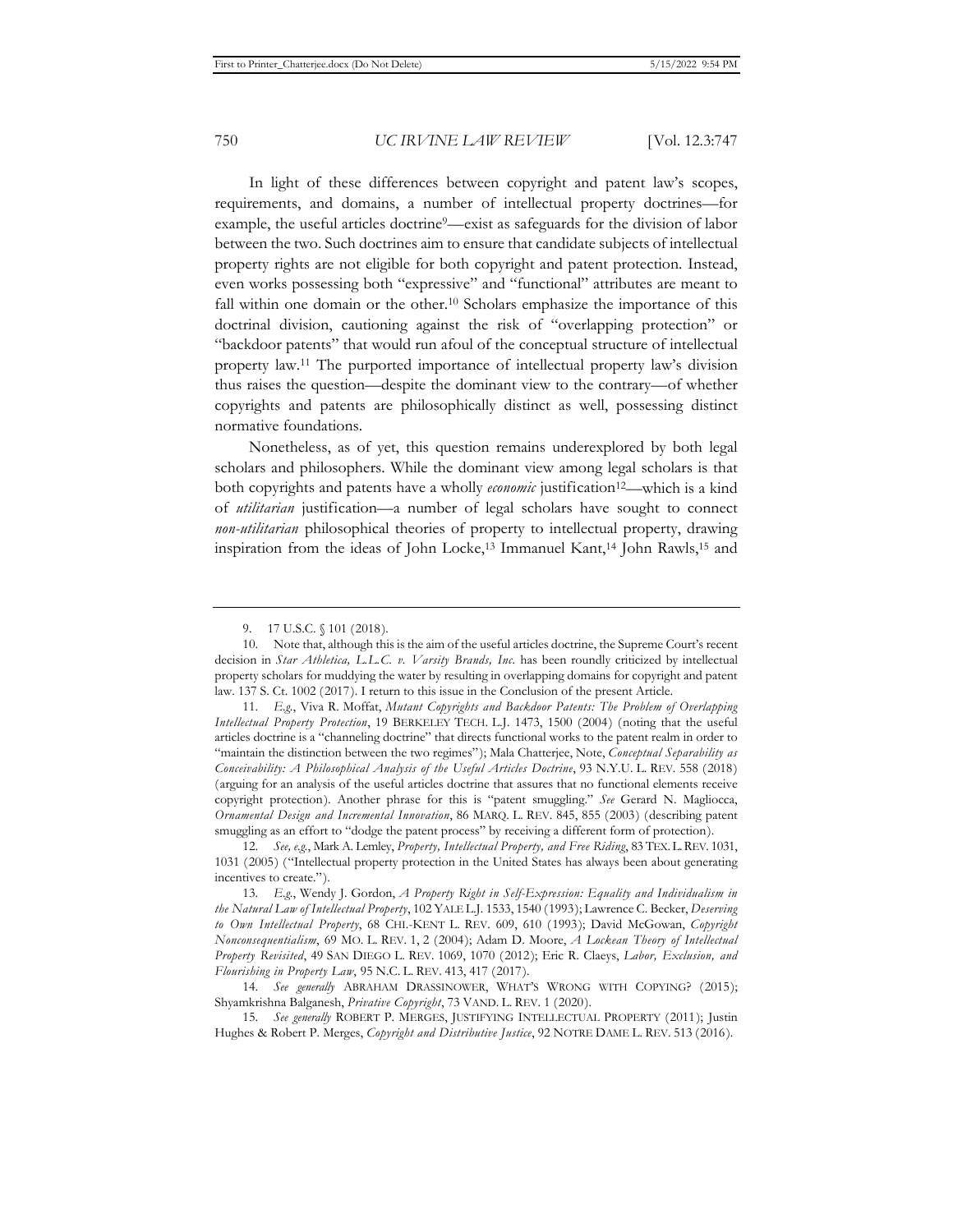G. W. F. Hegel.16 Lockean labor theory—the most well-known and controversial philosophy of property—has been the non-utilitarian account most frequently explored.17 But these efforts also have either assumed copyrights' and patents' theoretical unity or alternatively have focused primarily on the former, seemingly assuming a theoretical distinction. The question of *why* copyrights and patents would be distinct, or how exactly their differences are normatively significant, is left unanswered.18

On the other hand, in the domain of philosophers, there is little literature on the foundations of intellectual property law at all. And although philosophical work has long contributed to our understanding of property,<sup>19</sup> intellectual property cannot simply be substituted into one's favored philosophy of property without reflection, due to the important ways in which the two are very different. While property rights primarily are in that which is concrete, the subjects of intellectual property rights are intangible and abstract, non-rivalrous and infinitely shareable, and difficult to individuate or define precisely. Thus, they raise a class of considerations that are not present in the case of tangible property, and which complicate the efforts of legal scholars to adapt theories of property to intellectual property law. Indeed, in likely the most important philosophical exploration of intellectual property theory so far, Seana Shiffrin's *Lockean Arguments for Private Intellectual Property* critiques these efforts to apply Lockean theory to intellectual property for overlooking differences between tangible and intellectual objects that, she argues, render the theory ill-suited for intellectual property rights.20 But even Shiffrin's seminal piece begins with the assumption of copyrights' and patents' theoretical unity, not considering whether their differences might have implications for Lockean theory itself.

20. Seana Valentine Shiffrin, *Lockean Arguments for Private Intellectual Property*, *in* NEW ESSAYS IN THE LEGAL AND POLITICAL THEORY OF PROPERTY 138 (Stephen R. Munzer ed., 2001).

<sup>16.</sup> *See, e.g.*, Hughes, *supra* note 1, at 332; Christopher S. Yoo, *Rethinking Copyright and Personhood*, 2019 U. ILL. L. REV. 1039.

<sup>17.</sup> *See, e.g.*, sources cited *supra* note 13.

<sup>18.</sup> *See infra* Section I.B.

<sup>19.</sup> For philosophical explorations of the justifications of physical property rights, see generally PLATO, THE REPUBLIC (R. E. Allen trans., Yale Univ. Press 2006) (375 B.C.E.); JOHN LOCKE, TWO TREATISES OF GOVERNMENT (Peter Laslett ed., Cambridge Univ. Press 1988) (1690); DAVID HUME, A TREATISE OF HUMAN NATURE (David Fate Norton & Mary J. Norton eds., Oxford Univ. Press 2007) (1739); JEAN-JACQUES ROUSSEAU, DISCOURSE ON THE ORIGIN OF INEQUALITY (Donald A. Cress trans., Hackett Pub. Co. 1992) (1755); JEREMY BENTHAM, THEORY OF LEGISLATION (Richard Hildreth trans., Thoemmes Continuum 2004) (1840); JOHN STUART MILL, PRINCIPLES OF POLITICAL ECONOMY (Jonathan Riley ed., Oxford Univ. Press 1994) (1848); KARL MARX, CAPITAL (Samuel Moore, Edward Aveling & Ernest Untermann eds., Wordsworth Editions 2013) (1867); JOHN RAWLS, A THEORY OF JUSTICE (1971); ROBERT NOZICK, ANARCHY, STATE, AND UTOPIA (1974); STEPHEN R. MUNZER, A THEORY OF PROPERTY (Jules Coleman ed., 1990); JEREMY WALDRON, THE RIGHT TO PRIVATE PROPERTY (1988); G. A. COHEN, SELF-OWNERSHIP, FREEDOM, AND EQUALITY (G.A. Cohen, Jon Elster & John Roemer eds., 1995).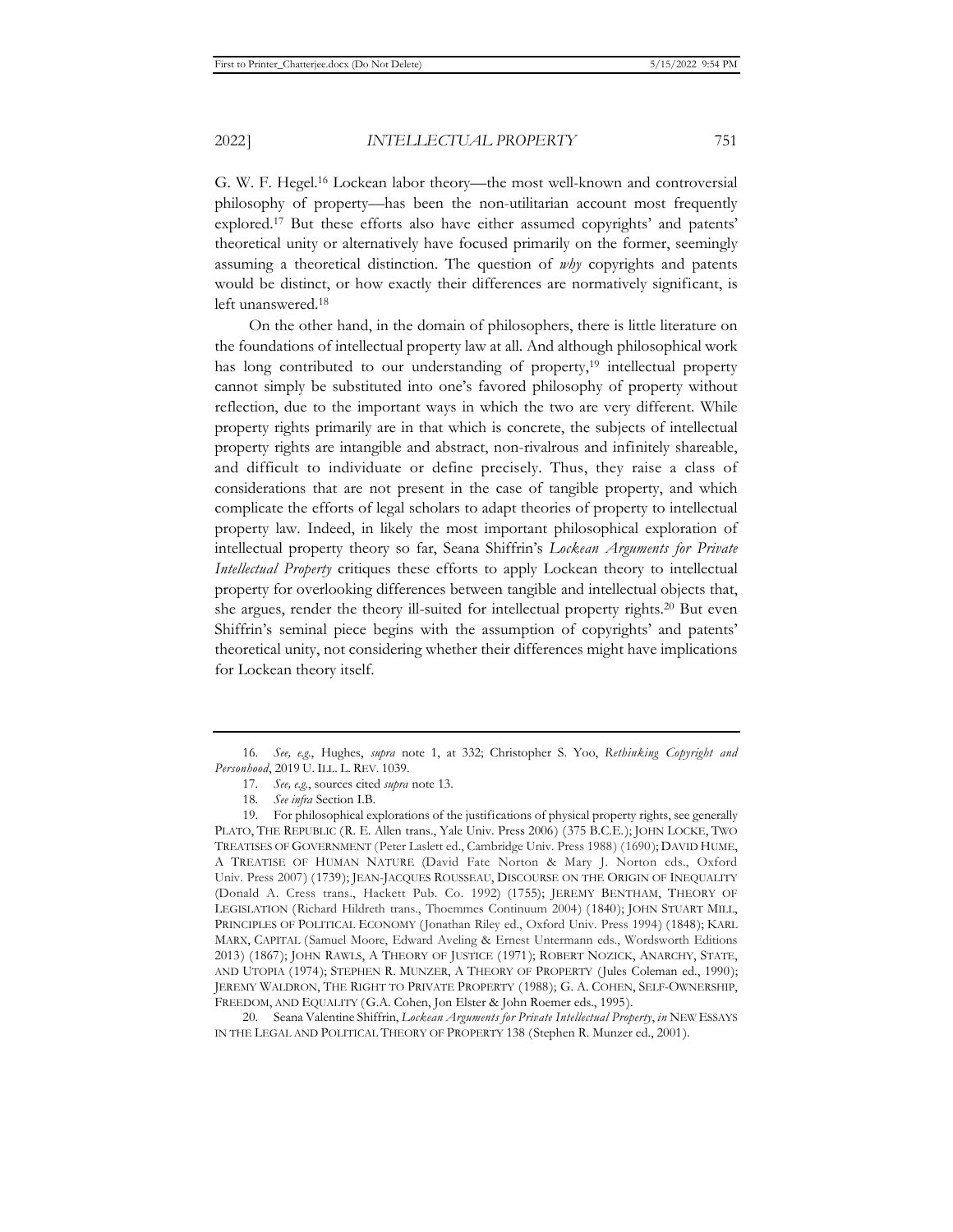The present Article grapples with these theoretical questions surrounding copyrights and patents, showcasing how failure to do so has already led legal scholars—and perhaps the law—astray. Using the framework of Locke's labor theory, it demonstrates that copyrights and patents introduce philosophical wrinkles that are not present in the case of physical property, ones with different implications for each of the two legal systems. In particular, this Article argues that a defining difference between copyrights and patents has normative significance for the Lockean framework: that copyright law treats *independent creation* as a complete defense to claims of infringement while patent law does not. This distinction entails that the two legal systems differ in their effects on the *intellectual commons*, or what exactly they give to rights-holders and take away from the rest of the world, and it further entails that Shiffrin's seminal challenge—the most sophisticated critique that Lockean intellectual property yet has faced—is a success as to patents but not as to copyrights. The Article disentangles and analyzes this and other distinctions in copyrights and patents, as well as between tangible and intellectual property generally, outlining several possible revisionary implications from Lockean theory for intellectual property doctrine. It thereby uses the Lockean framework to call attention to intellectual property's underexplored philosophical complexity, as well as its doctrinal stakes, so that we begin considering it more carefully than it has yet been considered.

Part I provides the background of Locke's property theory, the efforts of legal scholars to connect it to intellectual property, and Shiffrin's argument for why Locke's theory cannot be used to justify intellectual property rights. Part II argues that Shiffrin's challenge is unsuccessful against a Lockean theory of copyright, in virtue of overlooking copyright's existing and defining limitations: that copyright specifically protects expression and that independent creation is a complete defense, such that copyright grants do not appropriate from the intellectual commons. Part III explores Shiffrin's likely response to this argument and further explicates the nature of our normative and interpretative disagreement. In so doing, it also disentangles rights *within* the copyright bundle by analyzing their respective fit with the Lockean framework. Part IV then outlines a number of potentially revisionary implications from Lockean theory for copyright doctrine, specifically with respect to (i) proving independent creation, (ii) "subconscious copying," (iii) *scènes à faire*, (iv) duration, (v) fair use, and (vi) the derivative right. Next, Part V examines patent law, arguing that Shiffrin's challenge succeeds against it and raising further objections for a Lockean theory of patents, thereby dissociating copyrights and patents in the Lockean framework. Finally, the Article concludes by outlining further questions raised by this discussion, not merely for Lockean theory but for the philosophical foundations of intellectual property generally, as well as their implications for intellectual property law.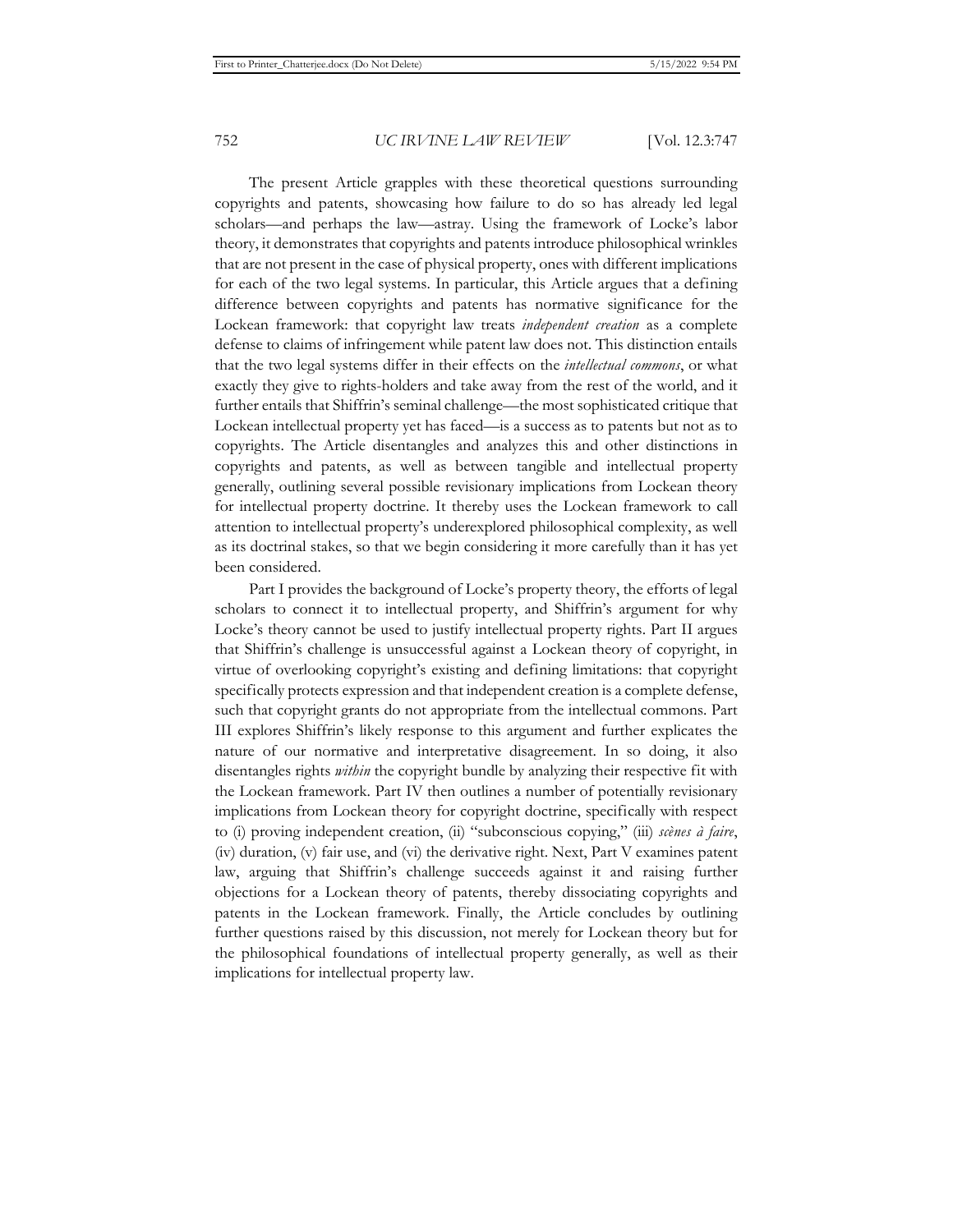## I. LOCKEAN PROPERTY THEORY AND THE INTELLECTUAL COMMONS

This Part provides the requisite background of John Locke's labor theory of property,21 as well as efforts of legal scholars to apply the theory to the domain of intellectual property law. It then reconstructs Shiffrin's argument for the thesis that, even if we accept Locke's theory for the domain of tangible property, it cannot be used to justify intellectual property rights. Finally, it explains why moving Lockean theory from tangible to intellectual property presents distinct philosophical complexities, ones which will have different implications for Shiffrin's argument when applied to copyright versus patent law.

### *A. Common Ownership, Self-Ownership, and Lockean Property Rights*

The most well-known discussion of John Locke's property theory is found in Chapter 5 of the *Second Treatise of Government*. 22 Locke—starting with an egalitarian picture of the state of nature, according to which all individuals have equal moral status—begins the explication of his theory with the *common ownership thesis*. 23 According to this thesis, the world is initially commonly owned by all of humanity, with no human having any more entitlement to it than any other.<sup>24</sup> Locke grounds this initial common ownership in the fact that God *gave* the world to humanity in common, in order for it to be used by humanity "to the best advantage of life, and convenience. . . . for the support and comfort of their being."25

However, Locke tells us, the earth—the "commons"—cannot actually be used to our advantage unless we have some procedure for appropriating the commons' components, for transforming them from publicly held to privately owned. This is

<sup>21.</sup> For the purposes of this Article, I follow Seana Shiffrin's interpretation of Lockean property theory. I note this because it is no secret among philosophers who have contemplated Lockean theory that it might be interpreted or constructed in a number of ways. As we will see, and as Shiffrin herself acknowledges, her interpretation is unique in its emphasis on the *common ownership thesis*. Shiffrin, *supra* note 20, at 143. But the reader might be familiar with alternative interpretations of Lockean theory instead focusing on the *self-ownership thesis*, or on distinct normative principles such as *desert* or the *maker's right*. For a discussion of desert-based Lockean theories, see WALDRON, *supra* note 19, at 198; A. JOHN SIMMONS, THE LOCKEAN THEORY OF RIGHTS 258 (Marshall Cohen ed., 1992). For an exploration of the workmanship model of Lockean theory, see JAMES TULLY, A DISCOURSE ON PROPERTY: JOHN LOCKE AND HIS ADVERSARIES 37 (1980); GOPAL SREENIVASAN, THE LIMITS OF LOCKEAN RIGHTS IN PROPERTY 63 (1995).

I take Shiffrin's interpretation as my starting point because (a) it is an important and influential example of theorists unifying copyright and patent law, and (b) examining it will bring to light the more general philosophical significance of differences between and within the two. But note that this leaves open the questions of whether a contrary interpretation or construction is ultimately favorable, preferable, or convincing as a basis for intellectual property rights. I explore alternative interpretations of Lockean property theory—arguing that they plausibly support copyrights but not patents—in other work. *See* Mala Chatterjee, The Fruits of Authorship: A Theory of Copyright (2020) (Ph.D. dissertation, New York University) (on file with author).

<sup>22.</sup> LOCKE, *supra* note 19, § 25.

<sup>23.</sup> *Id.*

<sup>24.</sup> *Id.* 

<sup>25.</sup> *Id.* § 26.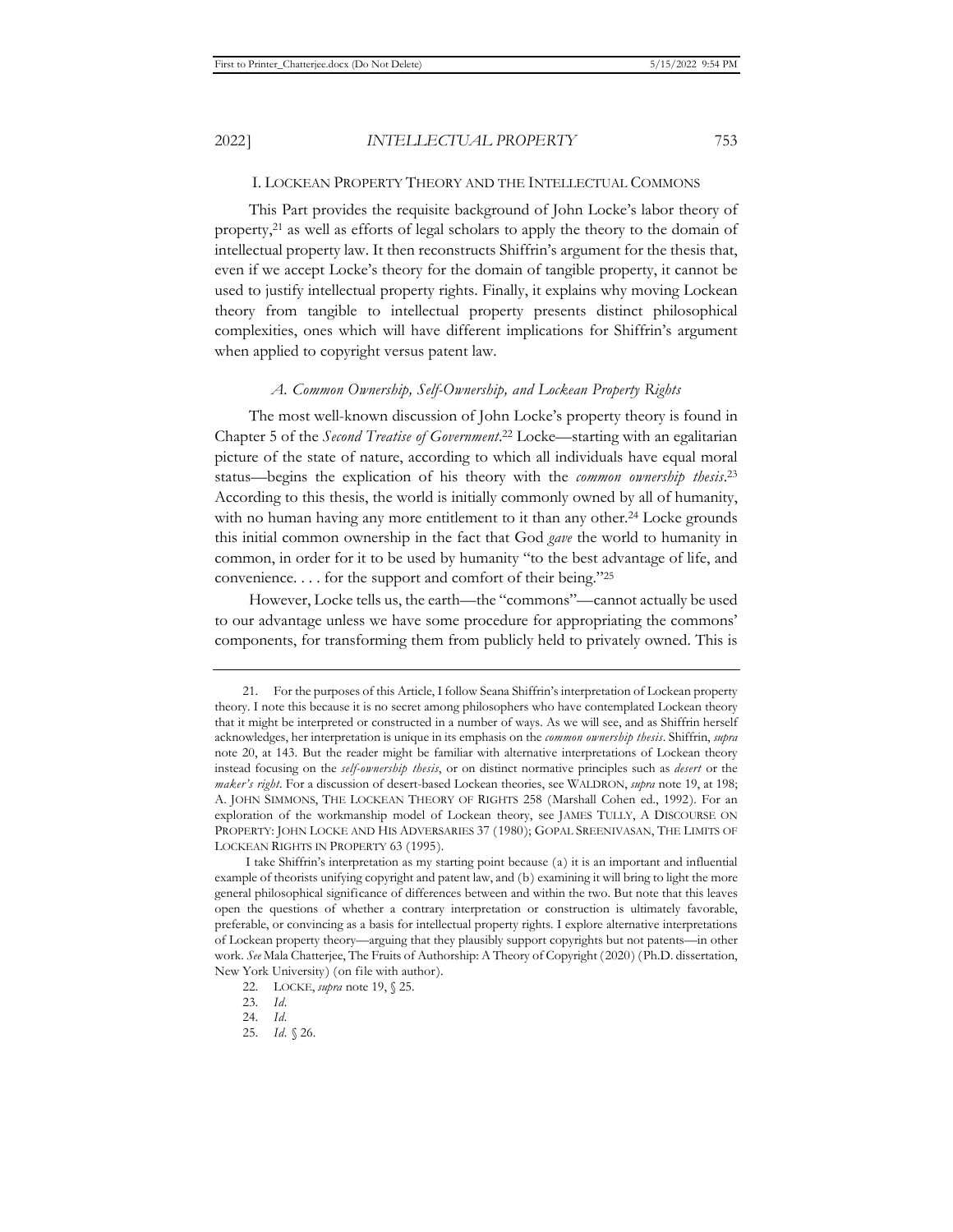because the elements of the commons are *rivalrous*: their use by one necessarily precludes simultaneous use by another. Thus, for example, I cannot consume a commonly held apple and thereby use it for my advantage—preventing others from doing the same—unless there is some mechanism whereby it becomes my apple alone; nor can I build my home on a patch of land without some way to justly claim it as mine, removing said land from what is commonly held. Locke goes on to identify the means for such appropriation, deriving it from his *self-ownership thesis*. He explains,

Though the earth, and all inferior creatures be common to all men, yet every man has a property in his own person. This no body has any right to but himself. The labour of his body, and the work of his hands, we may say, are properly his. Whatsoever then he removes out of the state that nature hath provided, and left it in, he hath mixed his labour with, and jo[i]ned to it something that is his own, and thereby makes it his property. . . . [F]or this labour being the unquestionable property of the labourer, no man but he can have a right to what that is once jo[i]ned to, at least where there is enough, and as good left in common for others.26

As Locke says, although the earth is owned in common, an important limitation on this common ownership is each individual's exclusive right—or, in Lockean terms, property—in himself. In other words, one's *self* is not a part of the commons; rather, our selves are already privately each of our own. Locke argues that it follows from this principle of self-ownership that we each also have exclusive rights in the labor of our own bodies, and he concludes that this labor is to serve as our mechanism for appropriation.27 More specifically, Locke says that we may privately appropriate from the commons by "mixing" what is commonly owned with our privately owned labor.<sup>28</sup> Laboring on components of the commons imbues those components with something of the laborer's own, thereby creating a unique entitlement for the laborer and a justification for excluding others from what has been imbued. My picking an apple gives me the right to nourish myself with it exclusively, for example, because only I have mixed it with my labor through the act of picking it.29

Locke articulates two limitations on our ability to use our labor to appropriate from the commons. The first limitation, known as the *Lockean proviso*, maintains that one can only appropriate from the commons if doing so will still leave enough and as good for the rest of humanity.30 Given that the commons is a finite resource, Locke says, components of it can only be privatized by individuals to the extent that plenty is left behind for all others.31 Locke's second limitation concerns avoiding

- 26. *Id.* § 27.
- 27. *Id.*
- 28. *Id.*

31. *Id.* 

<sup>29.</sup> *Id.* § 28.

<sup>30.</sup> *Id.* § 27.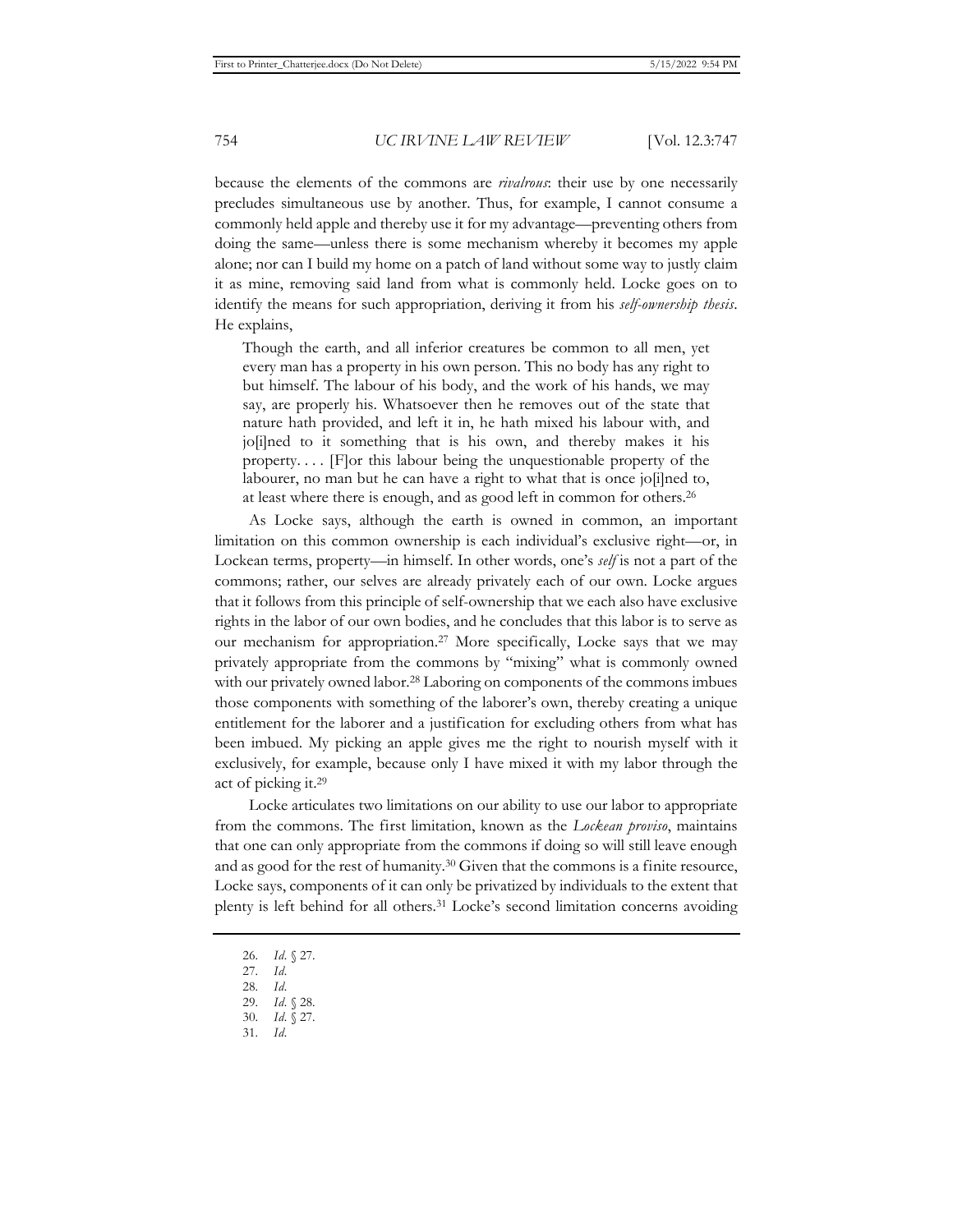the spoilage of resources. In particular, he says that one can only appropriate from the commons to the extent that one is able to fully utilize such appropriation.<sup>32</sup> Thus, an acquisition of property is not legitimate if it will ultimately go to waste. These limitations on appropriation also are underpinned by Locke's emphasis on the commons being held equally by all for our use, rather than for the use of some at the expense of others.

## *B. Lockean Theory and Intellectual Property*

As noted above, the dominant view among American legal scholars is that both copyright and patent law have a wholly economic justification.33 According to this story, copyright and patent law both only exist in order to incentivize the efficient creation of socially valuable creative works and inventions.34 But a number of legal scholars have deviated from this dominant narrative, defending the application of non-utilitarian property theories to intellectual property.35 These efforts likely have been motivated by dissatisfaction with the conventional utilitarian picture, along with the prima facie attractiveness of certain compelling intuitions surrounding rights-based alternatives. And while scholars have pulled from Kantian ideas about autonomy and dignity,36 Hegelian ideas about personhood,37 and even Rawlsian ideas about distributive justice,38 Locke's labor theory is no doubt the most frequently explored non-utilitarian framework.39

This interest in Lockean theory likely is because the basic intuition that we are *sometimes*, *in some sense*, morally entitled to the fruits of our labor—including when that labor is authorial or inventive—still compels so many. Scholars have argued that the Lockean framework justifies the existence of intellectual property rights and that it perhaps even offers a better or more important justification than any alternative theory, including the dominant economic framework.40 Often such arguments are put forth in support of the conclusion that, in fact, Lockean theory favors the existence of particularly strong intellectual property rights, ones even more protective of authors and inventors than those favored by the utilitarian narrative or the existing structure of intellectual property law.41 But some others

41. *E.g.*, Becker, *supra* note 13, at 609, 610 (arguing that "people might deserve to own the products of their intellectual labor in an especially strong way–stronger than any way in which they might deserve to own the products of non-intellectual labor"); McGowan, *supra* note 13, at 51 (arguing that it is "hard to see why Lockean theory does not justify rights in ideas, assuming for the moment

<sup>32.</sup> *Id.* § 37.

<sup>33.</sup> *See generally* LANDES & POSNER, *supra* note 1.

<sup>34.</sup> *Id.*

<sup>35.</sup> *See* sources cited *supra* notes 13–16.

<sup>36.</sup> *See* sources cited *supra* note 14.

<sup>37.</sup> *See, e.g.*, Hughes, *supra* note 1, at 291; Yoo, *supra* note 16.

<sup>38.</sup> *See* sources cited *supra* note 15.

<sup>39.</sup> *See* sources cited *supra* note 15.

<sup>40.</sup> *See* sources cited *supra* note 13.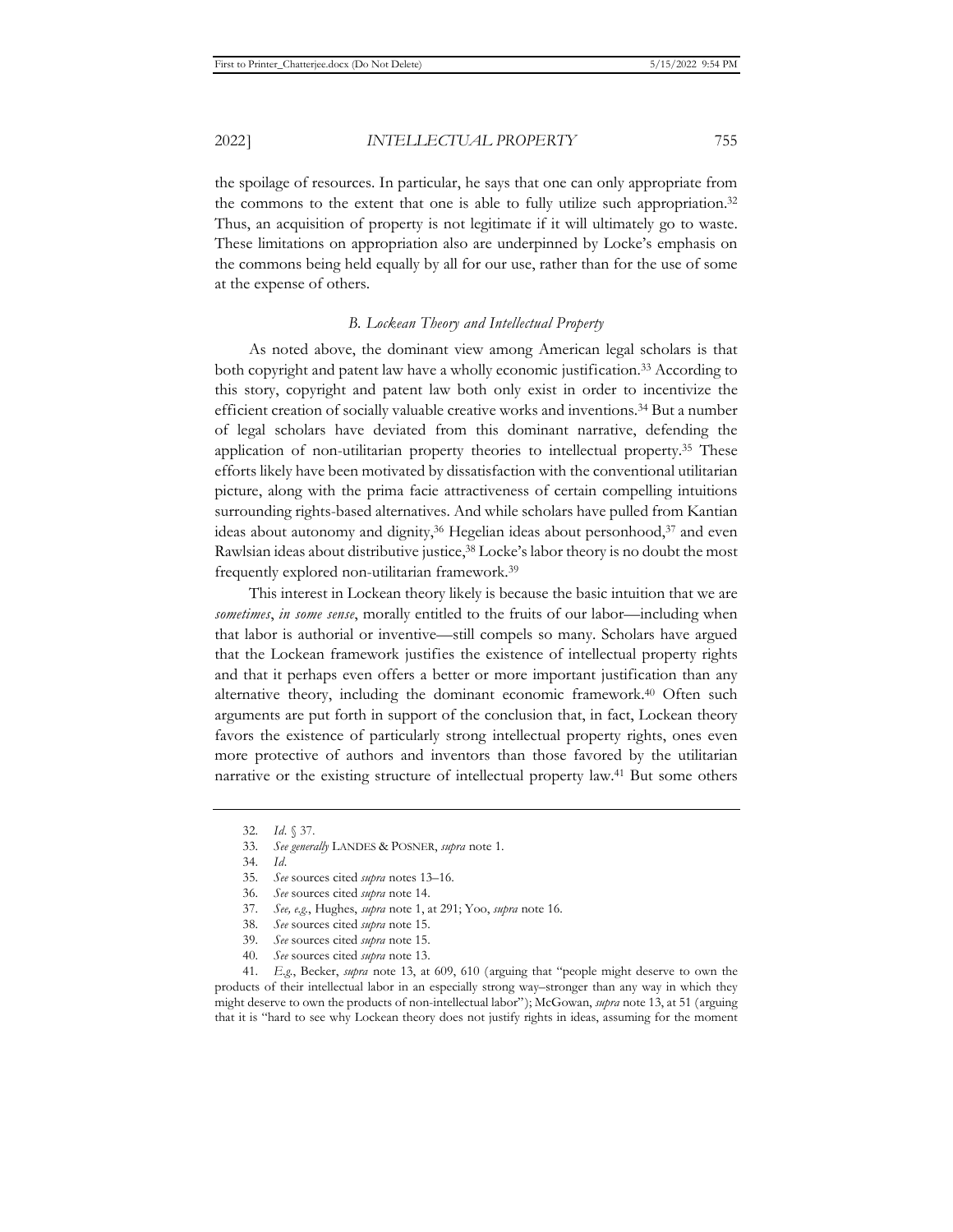have used the Lockean framework to justify limited intellectual property rights, ones more aligned with the existing structure of law and which accommodate countervailing rights and interests, particularly by relying on the Lockean proviso. Most notably, Wendy Gordon—in arguably the most significant extended defense of Lockean intellectual property thus far—has argued for this reason that a Lockean account of intellectual property justifies rights sufficiently limited to avoid interference with First Amendment liberties.42 As Gordon puts it,

The proviso that "enough and as good [be] left" lies at the center of this Article's thesis: that creators should have property in their original works, only provided that such grant of property does no harm to other persons' equal abilities to create or to draw upon the preexisting cultural matrix and scientific heritage.<sup>43</sup>

Nonetheless, these existing explorations—whether they support stronger or weaker intellectual property rights generally—leave a number of important questions surrounding Lockean theory and intellectual property unanswered. First, legal scholars considering Lockean intellectual property typically have overlooked the centuries of philosophical criticism that Lockean property theory *itself* has faced, and which has led the majority of philosophers—including myself—to conclude that Lockean property theory is itself implausible.44 By not engaging with these many critiques, these explorations leave us with the question of whether they would be equally forceful against Lockean intellectual property, rendering it unworthy of further consideration.45

Second, and particularly in light of the aforementioned criticisms, scholars have underexplored the differences between intellectual and tangible objects or their implications for the feasibility of the Lockean theory. Indeed, Shiffrin's challenge reacting to these existing explorations—which we examine and evaluate below—endeavors to show that scholars have missed an important way in which Lockean theory is ill-suited for intellectual property in virtue of the differences between intellectual and tangible objects. The present Article will also unearth important differences between the two, specifically regarding tangible and intellectual property rights' effects on the Lockean commons, but with normative implications contrary to Shiffrin's conclusion: that there are ways in which

that they could be made concrete enough to protect" and that "it is very hard to square existing fair use rights, or any other set of fair use rights, with Lockean theory").

<sup>42.</sup> Gordon, *supra* note 13, at 1535. I argue against Gordon's attempt at using the Lockean proviso to justify limitations on copyright grants in the present Article. *See infra* Section II.C.

<sup>43.</sup> Gordon, *supra* note 13, at 1563–64.

<sup>44.</sup> For a discussion of the most compelling of such critiques, see my article: Mala Chatterjee, *Lockean Copyright Versus Lockean Property*, 12 J. LEGAL ANALYSIS 136 (2020).

<sup>45.</sup> In another work, I fill this void by examining the dominant criticisms faced by Lockean property theory and evaluating their implications for Lockean theories of intellectual property by arguing that a Lockean theory of copyright in fact avoids the most compelling objections Lockean property has been faced with, such that the former turns out to be on firmer theoretical foundations than the latter. *Id.*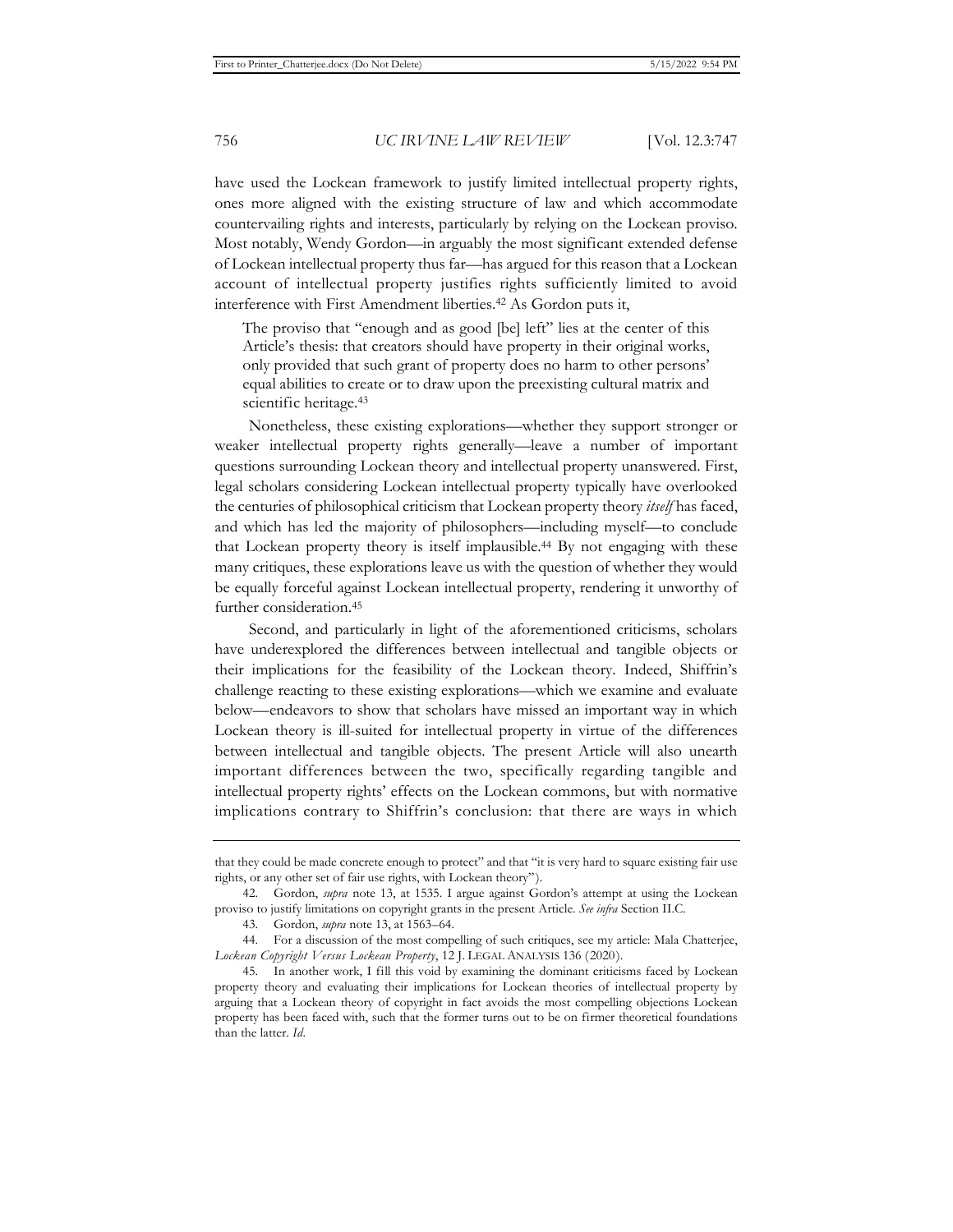Lockean intellectual property arguably is *more* defensible than such a theory of tangible property.46

Finally, the existing explorations leave us with questions about the implications of different *types* of intellectual objects and rights for the Lockean framework. Some scholars exploring Lockean intellectual property have followed the dominant account in assuming theoretical unity and thus have not differentiated between copyrights and patents or analyzed their differences.47 But others have tended to focus their Lockean explorations (and rights-based explorations generally) more upon copyright than patent law, suggesting at least a latent intuition that the former is better suited for the Lockean framework, yet without completely articulating precisely *why* this would be so.<sup>48</sup> Indeed, these latter explorations often are regarded by those favoring the dominant, unified understanding of intellectual property as unduly "romantic" in their suggested conception of authorship, as though the activity is special or different from other creative activity like invention and thereby worthy of stronger rights.<sup>49</sup> Moreover, while some have noted that an independent creation defense—the particular focus of this Article—might have unique implications for the Lockean framework, the full range of these implications have

47. *See, e.g.*, William Fisher, *Theories of Intellectual Property*, *in* NEW ESSAYS IN THE LEGAL AND POLITICAL THEORY OF PROPERTY, *supra* note 20, at 168.

48. *See, e.g.*, Gordon, *supra* note 13; McGowan, *supra* note 13; DRASSINOWER, *supra* note 14.

<sup>46.</sup> At this point, it is worth noting there is reason to think that Locke *himself* did not intend his theory to apply to intellectual property. For instance, in a 1694 memorandum opposing the renewal of Licensing Act, the parliamentary act which had given the Stationer's Company exclusive control of publishing in Britain since the abolition of the Star Chamber, Locke makes no connection between his property theory and possible authorial rights and also objects to the idea of exclusive rights "in any book which has been in print fifty years." PETER KING, THE LIFE OF JOHN LOCKE 375, 379-80 (London, Henry Colburn & Richard Bentley, 1830). For a discussion of the historical context and scholarly commentary on this memorandum, see Justin Hughes, *Locke's 1694 Memorandum (and More Incomplete Copyright Historiographies)*, 27 CARDOZO ARTS & ENT. L.J. 555 (2010). However, I take myself in this Article to be exploring the fit between intellectual property and Lockean theory, rather than between intellectual property and Locke's own beliefs. Indeed, the argument that the spirit and structure of Lockean theory turns out to be better suited for (and more defensible in) the domain of copyright than property—the latter being what Locke had in mind—is a straightforward rejection of Locke's views: for it suggests that, in an important sense, Lockean copyright might be *more Lockean*  than Locke's own theory.

<sup>49.</sup> *See, e.g.*, James D.A. Boyle, *The Search for an Author: Shakespeare and the Framers*, 37 AM. U. L. REV. 625 (1988) (arguing that this romantic vision of authors causes us to value and protect some forms of creation over others, and to underestimate the importance of external sources in the creative process); Peter Jaszi, *Toward a Theory of Copyright: The Metamorphoses of "Authorship*,*"* 1991 DUKE L.J. 455, 456 (arguing that the author was an "ideologically charged concept" that functioned to individualize authorship in the eyes of the law, causing it to overprotect authors who fit the romantic and individualistic mold); MARK ROSE, AUTHORS AND OWNERS: THE INVENTION OF COPYRIGHT 135, 141 (1993) (arguing that "discourse of original genius" and "the problems inherent in the reifications of the author and work" complicate the application of copyright doctrine, "obscur[ing] the fact that the cultural production is always a matter of appropriation and transformation").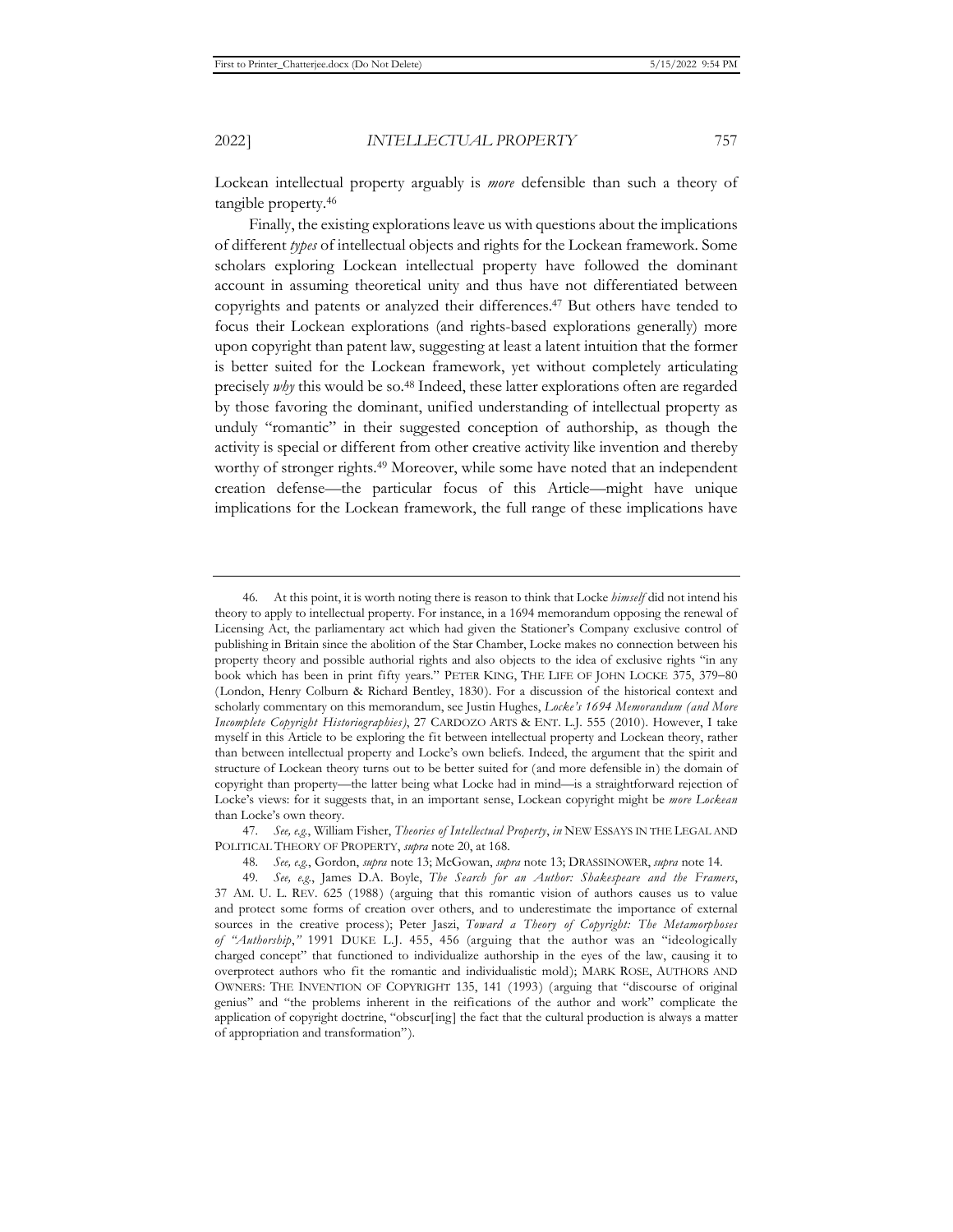not been explicated, particularly as they will relate to Shiffrin's influential criticism.50 But the present Article provides this explication while substantiating and vindicating the intuition that copyright is uniquely well suited for rights-based theories. It identifies a way in which copyright *is* special, but which has nothing to do with "romanticism" about authorship and which ultimately disfavors categorically strong authorial rights. Thus, in addition to unearthing the philosophical significance of copyrights' and patents' differences in the Lockean framework, this Article hopes to show that—notwithstanding Shiffrin's seminal critique below—Lockean copyright theory is worthy of serious consideration, and it also yields surprisingly minimalist conclusions for copyrights themselves.<sup>51</sup>

## *C. Shiffrin's Challenge to Lockean Intellectual Property*

While Lockean theory is the most frequently explored non-utilitarian theory of intellectual property, Shiffrin's is the most significant challenge it has been faced with, and it thus serves as our entry point in the dialectic. As she notes at the outset, Shiffrin's interpretation of Lockean theory is unique in its emphasis on the common ownership thesis.52 She disparages those interpreters of Lockean theory who focus only on the self-ownership thesis, simply reciting the slogan that laborers own their labor's fruits without recognizing the role of these ideas in the broader picture.53 Shiffrin argues that this story is incomplete for failing to note humanity's common ownership of the earth in its natural state, as it is only because the earth cannot be used *without* private (rather than common) ownership that Locke introduces labor as the mechanism for appropriation.<sup>54</sup> In other words, Shiffrin says, if the commons *could* be used by all while still being commonly held, then there would be no need

<sup>50.</sup> In particular, some scholars have noted that the lack of an independent creation defense fails to recognize the labor of the subsequent creator or inventor and that such a defense might be required by the Lockean proviso. *See, e.g.*, Gordon, *supra* note 13, at 1581-82 ("Lockean property rights are limited to protecting an initial laborer from someone injuriously taking advantage of 'another's Pains', which an independent rediscoverer does not do. Lockean law would, therefore, indeed permit independent rediscoverers to use their creations and discoveries."); Becker, *supra* note 13, at 623 ("If the devices are then independently invented and patented by others, *and* if we have resolved the equivocation in desert-for-excellence arguments by saying excellence will be rewarded with property rights, then surely *both* have a desert-claim to title."); Adam D. Moore, *A Lockean Theory of Intellectual Property*, 21 HAMLINE L. REV. 65, 100 (1997) ("[S]urely those who have independently created a patented process are made worse by being excluded from obtaining intellectual property rights[.]"); 1 PETER S. MENELL, MARK A. LEMLEY, ROBERT P. MERGES & SHYAMKRISHNA BALGANESH, INTELLECTUAL PROPERTY IN THE NEW TECHNOLOGICAL AGE: 2020, at 5 (2020) ("We "might distinguish between a Lockean theory of copyright, which prevents copying, and an effort to justify patent law, which precludes even independent invention and therefore restricts the labor of others."); *see also* NOZICK, *supra* note 19. I explore and elaborate on these arguments below. *See infra* Section V.C.

<sup>51.</sup> In other work, I explore and defend a Lockean theory of copyright and authorship, one grounded in the unique properties of copyright's expressive subject matter, and which avoids problems faced by such a theory of property or patents. *See* Chatterjee, *supra* note 21.

<sup>52.</sup> Shiffrin, *supra* note 20, at 143.

<sup>53.</sup> *Id.*

<sup>54.</sup> *Id.* at 146.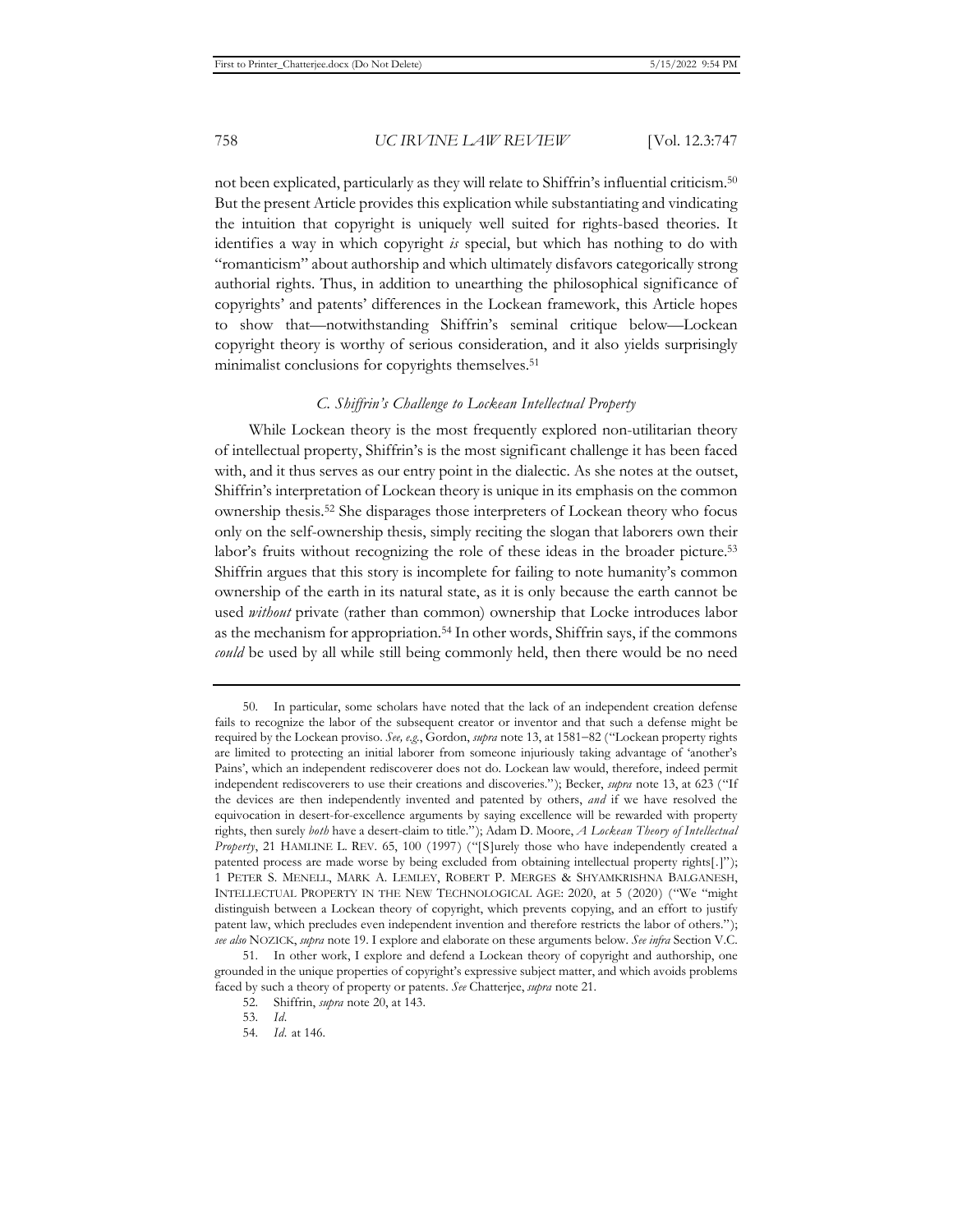for Locke to introduce a mechanism for private appropriation from the commons in the first place.55

This idea that *necessity for use* is a precondition for permissible appropriation from the commons is central to Shiffrin's challenge against a Lockean theory of intellectual property rights, as it is where the analogy between tangible and intellectual property breaks down.56 As we saw above, private appropriation is necessary for use of the physical commons because it (and all it contains) is rivalrous: one's consumption of an apple or fencing in of a patch of land precludes anyone else from using that same apple or patch of land in the same way. It is on this basis that Locke provided a mechanism for appropriation; in the case of the physical commons, private appropriation is necessary for it being usable at all.

However, Shiffrin argues, this is not true in the case of *intellectual* property's subject matter. Instead, "one's use or consumption of an idea, proposition, concept, expression, method, and so forth, is fully compatible with others' use, even their simultaneous use."<sup>57</sup> In fact, she explains, intellectual objects are only more fully utilized when they are commonly held and shared, as this allows more of humanity to enjoy their benefits rather than limiting that enjoyment to only those with private ownership.58 This is all because intellectual objects are *non-rivalrous*, meaning they can be simultaneously consumed by any number of individuals without inhibiting the ability of any others to also consume. Thus, Shiffrin concludes that the private appropriation of intellectual objects simply cannot be justified under the Lockean picture. Locke only permits private appropriation from the commons when such appropriation is necessary for use, and in the case of intellectual property, this condition will never be met.

### *D. The Nature of the Intellectual Commons*

Do intellectual property rights appropriate from the commons? In light of the common ownership thesis and its centrality in Lockean theory, the question of what the preexisting commons contains—of what is, in fact, originally commonly owned—is fundamental. In the case of tangible property, the answer is straightforward: Locke says that the earth and all it contains is originally held in common, which includes all land and physical materials. And at first blush, Shiffrin's argument seems to succeed only if we conceive of the commons as including an *intellectual commons*, such that grants of copyrights and patents—like grants of property—appropriate from what is otherwise commonly owned.59 But in light of the abstract and seemingly infinite intellectual "raw materials" that creative works and inventions are made from, the answer to the question of what the preexisting

<sup>55.</sup> *Id.*

<sup>56.</sup> *Id.* at 156.

<sup>57.</sup> *Id.*

<sup>58.</sup> *Id.* 

<sup>59.</sup> *See supra* note 26 and accompanying text.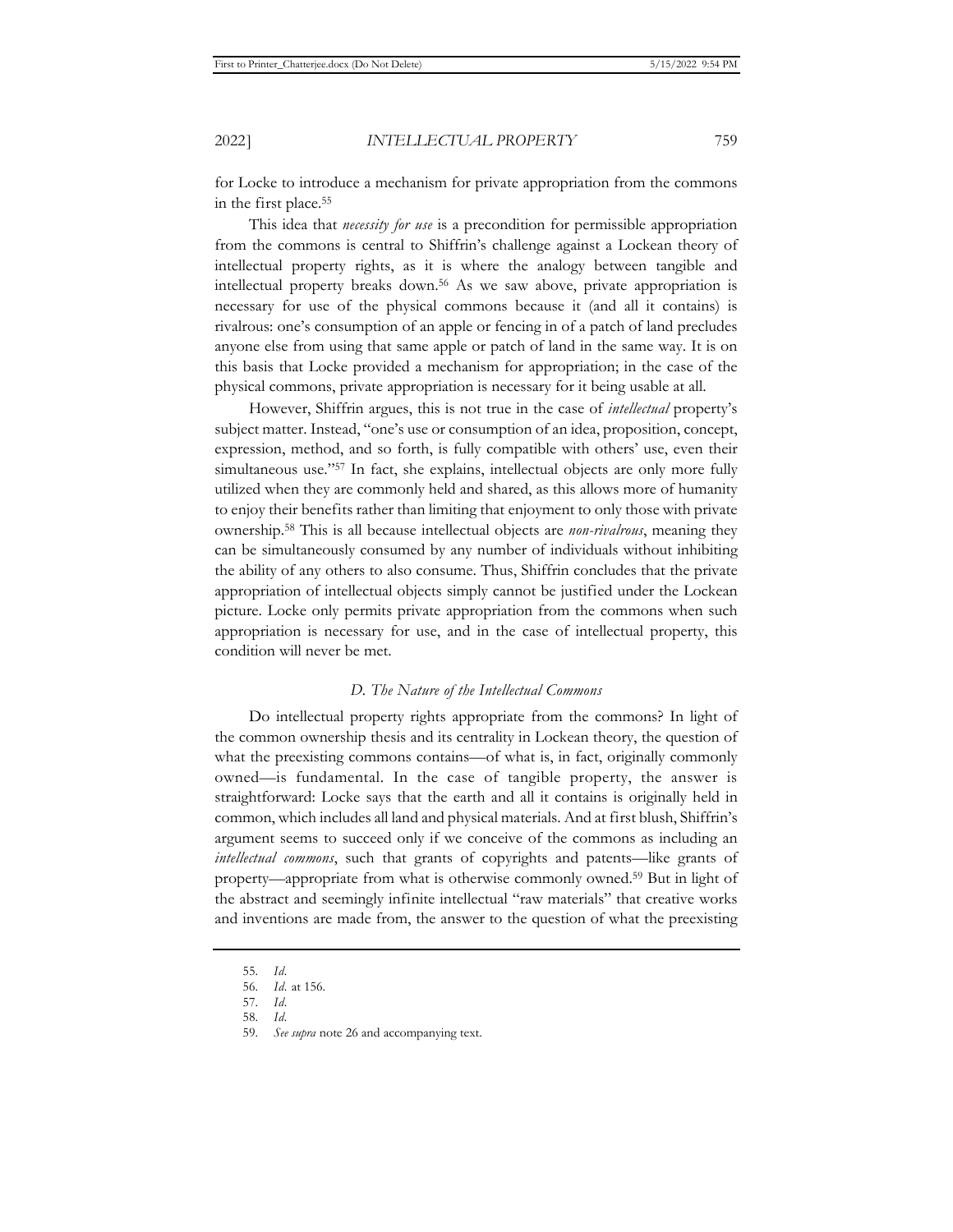intellectual commons contains is not as obvious. Thus, prior to evaluating Shiffrin's argument, we must determine how the intellectual commons should be understood.

Supposing one possible conception of the preexisting intellectual commons as *empty*, Jonathan Peterson has noted that Shiffrin's challenge is unsuccessful if we understand authors and inventors as always creating and inventing *ex nihilo*, or from nothing.60 According to this conception of creation and invention, authors and inventors do not use anything from the preexisting commons and are instead bringing about something wholly new.61 Put differently, the argument goes, Locke's "necessity for use" condition (hereafter called the *necessity condition*) for private appropriation specifically regards materials in the original commons. But since the *ex nihilo* conception of creation and invention maintains that the original intellectual commons itself contains nothing, these activities do not use any commons materials at all. Thus, under the *ex nihilo* conception, Shiffrin's initial challenge would seem to not get off the ground.62

However, this conception of creation and invention is implausible. Consider Jeremy Waldron's discussion of the post-modern challenge to the idea of *ex nihilo* creation, defending the view of intellectual works as "fragmented *pastiches*"63 rather than as genuinely created from scratch. Waldron explains,

If one just reflects a little on what it really means to write a book, compose a song or conceive an image in a modern world saturated with culture, one will hardly be surprised, let alone outraged, to hear that a given author's work incorporates or makes use of elements that are familiar to us already. In a world dominated by television, in a physical environment over-borne by advertising, in conversation increasingly loaded with, like, catch-phrases, it is the idea of *the totally new* that should surprise us. That an author's work should be completely original rather than derivative, so far from being a moral or legal requirement, would strike most sensible observers as supererogatory.64

Shiffrin herself seems to favor a conception of the preexisting intellectual commons as containing all ideas, propositions, concepts, expressions, and so on, such that every act of creation or invention is an act of constructing a composition of some subset of these preexisting raw materials.65 Indeed, such creations and inventions might be novel compositions, unlike any of the creations or inventions that have come before, but they nonetheless are constructed out of these preexisting materials from the commons. Under this view, the construction of intellectual objects is analogous to that of tangible objects in one important sense: just as we

<sup>60.</sup> Jonathan Peterson, *Lockean Property and Literary Works*, 14 LEGAL THEORY 257, 265, 269 (2008). 61. *Id.* at 265–66.

<sup>62.</sup> Shiffrin does respond to this conclusion, as discussed in the following Section. *See infra* Part III.

<sup>63.</sup> Jeremy Waldron, *From Authors to Copiers: Individual Rights and Social Values in Intellectual Property*, 68 CHI.-KENT L. REV. 841, 881 (1993).

<sup>64.</sup> *Id.*

<sup>65.</sup> Shiffrin, *supra* note 20, at 161–62.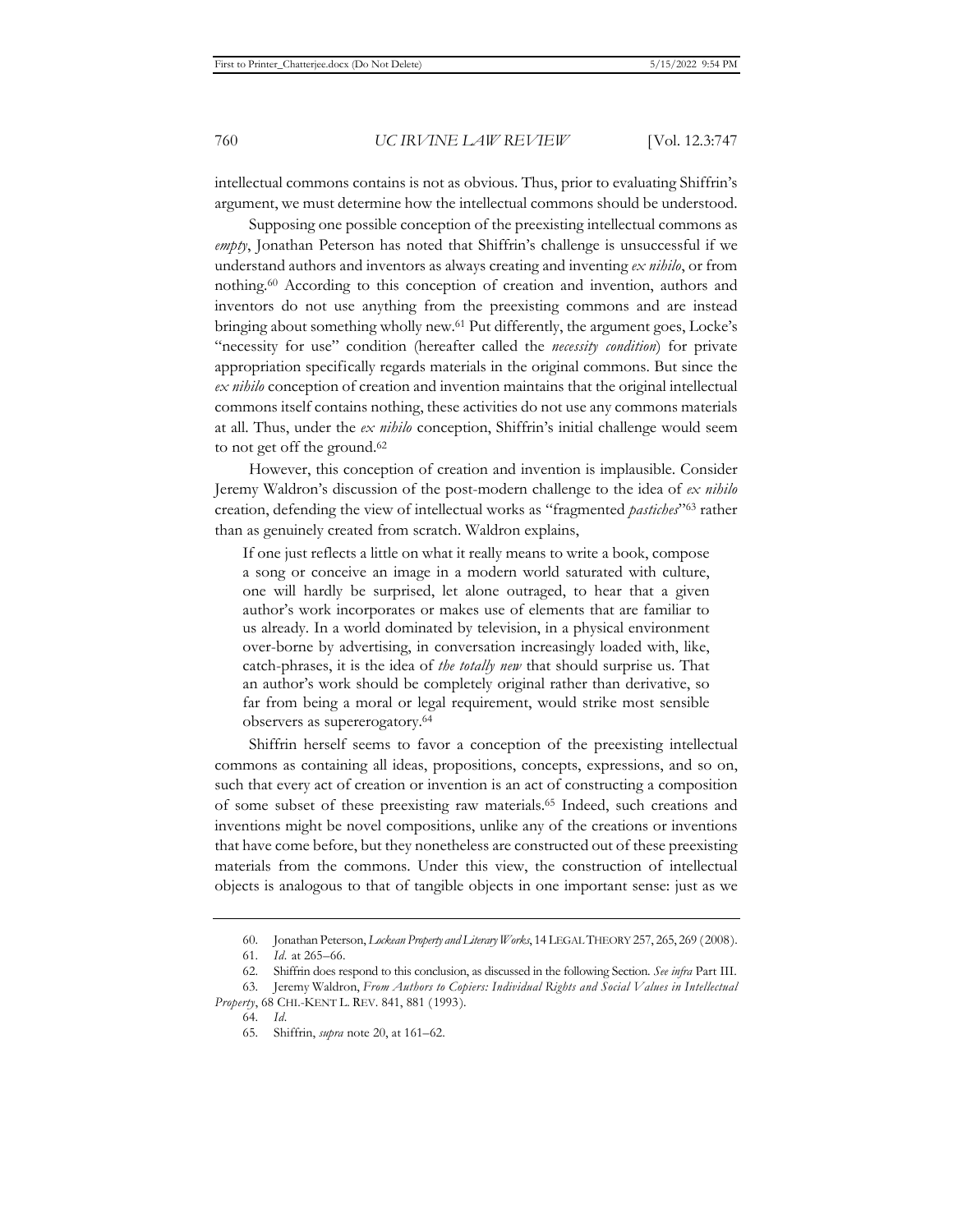are not capable of genuinely creating new matter, we can still separate, combine, and transform existing matter such that it becomes something new and different from what it formerly was. This understanding of the intellectual commons, and the processes of invention and creation, is the one I also take to be the most plausible.66 Thus, with it in mind, we can now examine why Shiffrin's challenge to Lockean intellectual property is unsuccessful as to copyright.

#### II. COPYRIGHT'S LIMITATIONS AND INDEPENDENT CREATION

As a preliminary response, note that—despite intellectual objects being technically non-rivalrous—there might be *some* senses in which private appropriation is necessary for their full use. After all, the conventional economic story is that authors and inventors would not be able to use their creative works and inventions to earn a living but for the existence of legally enforceable exclusive rights.67 Moreover, if the dominant legal narrative—that many creative works and inventions would not exist in the absence of the incentive offered by intellectual property rights—is correct as an *empirical* matter, then it seems that private appropriation is necessary for *any* use of those works. This is because an object's existence is a precondition on its use. Thus, for those works that would not exist but for the incentive provided by exclusive rights, private rights are necessary for them to be put to any use at all.<sup>68</sup>

This empirical claim that intellectual property rights incentivize creation and invention—the central premise in utilitarian defenses of intellectual property rights—will have implications for the Lockean framework as well. But for now, suppose that we accept Shiffrin's contention that intellectual objects do not satisfy

<sup>66.</sup> Note a third possible conception of the intellectual commons offered by a more robust form of *Platonism*. Shiffrin, *supra* note 20, at 160. According to such a view, it is not merely that all ideas, expressions, concepts, exist in the preexisting intellectual commons; all possible combinations of these elements—in other words, all possible configurations for creations and inventions—are a part of it as well. *Id.* at 138, 160. Such a view would presuppose a robust ontology of abstract entities, and it would conceive of the work of creators and inventors as something more like discovering creations and inventions—actualizing these abstracta—than like genuinely making anything new. Shiffrin notes that many would regard Platonist conceptions of creation and invention as implausible. *Id.* at 160. But we will see that the claim of this Article—that Shiffrin's challenge fails in the case of copyrights while succeeding in the case of patents—holds true even if we are Platonists about the subject matter of both.

<sup>67.</sup> It is not obvious why "use for sale" or "use to earn a living" is not mentioned by Shiffrin as an example of a use for which private appropriation is necessary. After all, Locke does not limit the permissible appropriation for physical property to only instances where the property is used in ways necessary for self-preservation, and Shiffrin notes the "gap in Locke's account, namely the absence of a fuller, explicit account of what other uses are valid and appropriate" leaves open normative questions regarding what sorts of uses justify private appropriation. Shiffrin, *supra* note 20, at 151. My best guess is that Shiffrin would respond by contending that this begs the questions. In other words, "selling" is only a legitimate use of something if one already legitimately private owns it; whereas her claim is that one cannot legitimately privately own something under Lockean theory unless it is rivalrous, such that "use for selling" cannot be put forth as the grounds for such legitimate private ownership.

<sup>68.</sup> Thanks to Erick Sam for raising this argument in conversation.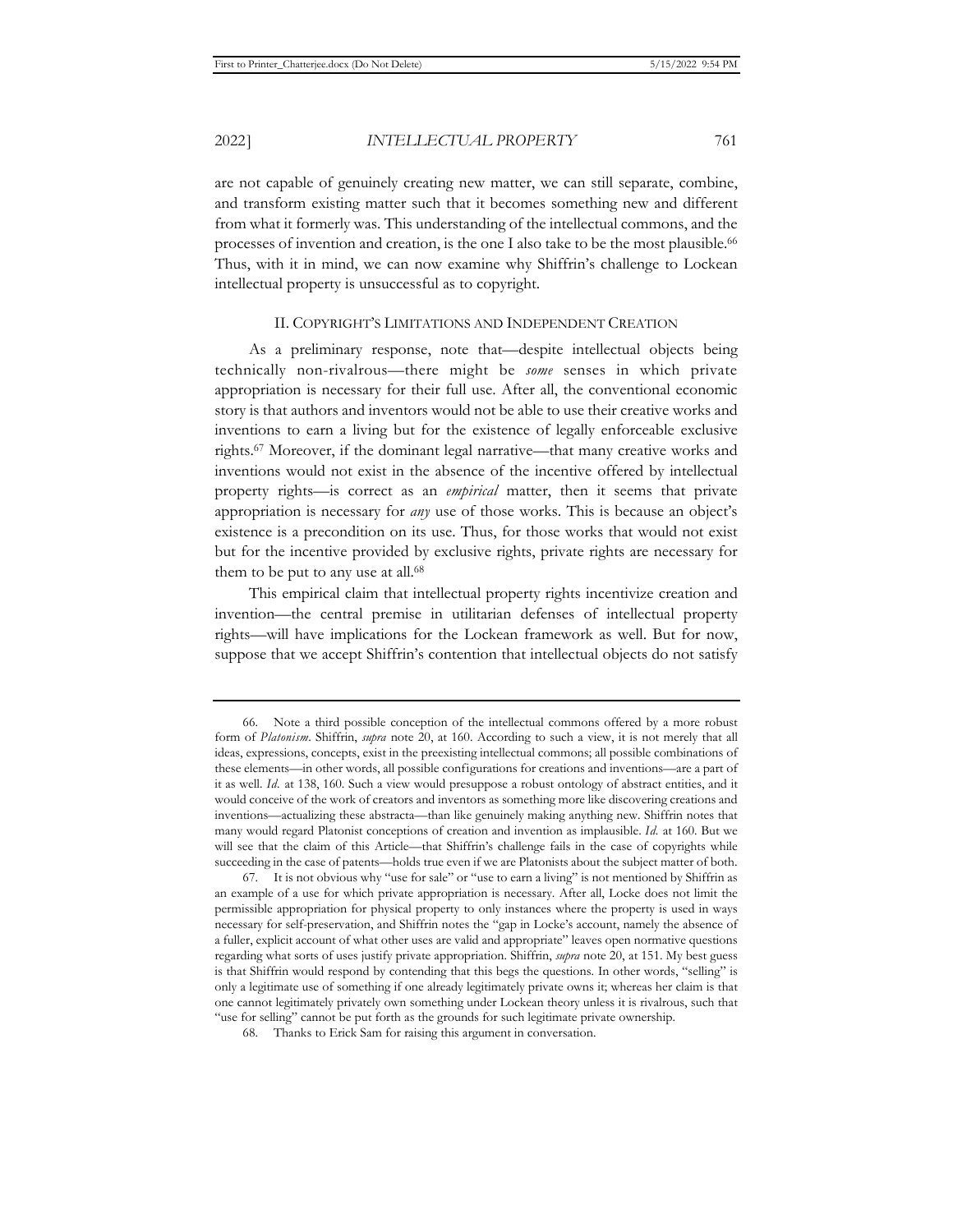the necessity condition for appropriation from the commons. Still, there is an important difference between copyrights and patents as they pertain to Shiffrin's challenge that has broader potential implications for intellectual property theory: that copyrights, unlike patents, do not appropriate from the intellectual commons at all. In other words, Shiffrin's argument underappreciates the implications of copyrights' central limitations: that protection is limited to a work's expression and that independent creation is a complete defense to claims of infringement. In this Part, we will see why these limitations entail that copyrights do not remove anything from the preexisting commons. In fact, we will see, they might ultimately *expand* the commons rather than deplete it. It will also trivially follow that these limitations accord with the Lockean proviso. In the following Part, we will unpack the shortcomings of Shiffrin's likely response to this argument while disentangling important distinctions in the copyright bundle of rights itself, thus concluding that Lockean copyright cannot be ruled out for the reasons that Shiffrin has put forth.

### *A. Expression vs. Ideas, Scènes à Faire, and Facts*

Recall the favored conception of the preexisting intellectual commons: that it includes "raw" intellectual materials—ideas, concepts, expressions, processes, methods—such that creation and invention involves combining them into a distinct, original, and potentially novel composition.69 Even though, according to this picture, the creative works *themselves* are not a part of the preexisting commons, Shiffrin argues that the act of granting copyrights amounts to restricting the raw materials from which these creative works have been composed because they prevent subsequent authors from using the very same materials or arrangements as those in protected works.70 Such restrictions on the intellectual commons would constitute private appropriations of some kind, and thus would not be justifiable under the Lockean account as Shiffrin has understood it.

However, this argument does not duly consider what exactly a copyright actually protects. For one thing, as noted in the Introduction, the ideas, functions, stock elements, and facts embodied in copyrighted works are not entitled any protection, and these doctrinal limitations thus leave those materials in the intellectual commons. The idea/expression dichotomy—a central and defining tenet of copyright law—limits protection to a work's particular expression of ideas and not the higher-level ideas being expressed, and it is premised on the principle that the author of the expression is not to prevent others from utilizing the ideas expressed therein or from expressing them differently themselves.<sup>71</sup> In the case of

<sup>69.</sup> *See supra* note 65 and accompanying text.

<sup>70.</sup> Shiffrin, *supra* note 20, at 162.

<sup>71.</sup> *See* Baker v. Selden, 101 U.S. 99, 102–03 (1879) (holding that although exclusive rights to the "useful arts" described in a book could be available through patent law, only the description of the useful art was protectable by copyright); Mazer v. Stein, 347 U.S. 201, 217 (1954) (holding that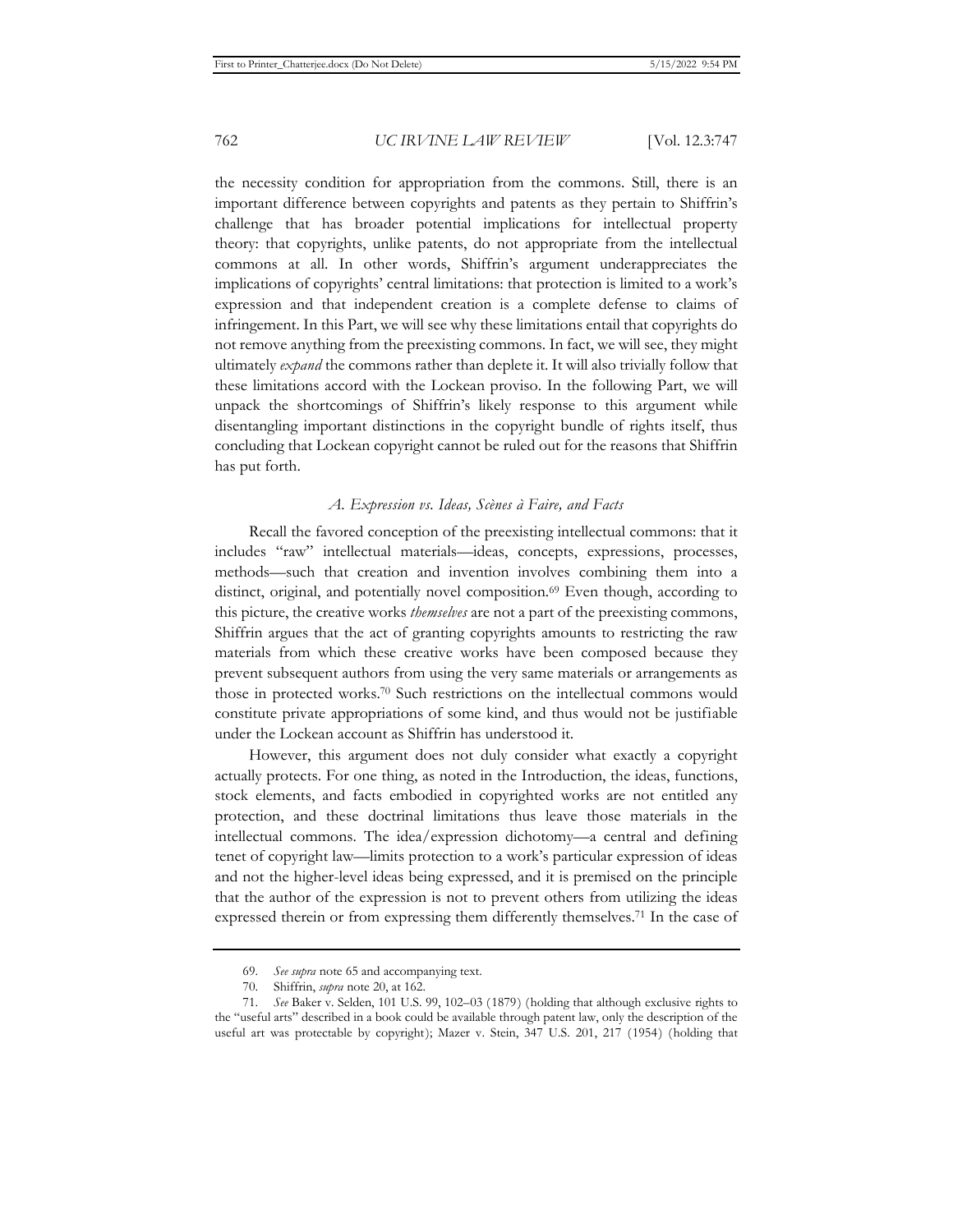functional ideas,72 the idea/expression dichotomy channels them away from the domain of copyright law while—if the ideas meet the patentability requirements of utility, novelty, and non-obviousness—they might instead be eligible for patent protection.73 And with respect to non-functional ideas, the doctrine assures that subsequent authors can distill or re-express the same ideas as others in the course of making their own works, ensuring that the ideas have not been removed from the intellectual commons.

As an example of this phenomenon of re-expression, consider the facts of the case *Nichols v. Universal Pictures Corp.*, perhaps the most classic illustration of the idea/expression dichotomy.74 The case concerned the play *Albie's Irish Rose* and the subsequent motion picture *The Cohens and the Kellys*, both of which told the story of a Jewish family and an Irish-Catholic family whose children fall in love and get married, infuriate their parents, have a child, and then eventually reconcile with their families.75 Judge Learned Hand explained that even if the subsequent author in fact copied these high-level ideas from the other, the subsequent work constituted a re-expression of those unprotected ideas with substantially different expressive details in the plots and characters, such as the parents' religious zealotry being central to the former while wholly absent in the latter work.76 He thus concluded, despite the latter works' similar themes with the former, that there was no copyright infringement.77

Further, under copyright's *scènes à faire* doctrine, expression that is common or standard to a particular subject matter or medium is also not protectable.78 Such "stock" expressions are most frequently found in literary or dramatic works, in which certain themes or character types flow directly from common plot ideas.<sup>79</sup>

<sup>&</sup>quot;[u]nlike a patent, a copyright gives no exclusive right to the art disclosed; protection is given only to the expression to the idea—not the idea itself").

<sup>72.</sup> The question of what exactly "counts" as a functional idea is itself complex, one that I and others have explored in other works. *See, e.g.*, Chatterjee, *supra* note 11. *See generally* Christopher Buccafusco & Jeanne C. Fromer, *Fashion's Function in Intellectual Property Law*, 93 NOTRE DAME L. REV. 51 (2017). But it is an undisputed tenet of copyright and patent law—and their division of labor, as exemplified by the useful articles doctrine's treatment of articles with functional and expressive overlap—that copyright is the domain of the non-functional and expressive while patent law is the domain of the functional. For a philosophical examination of this distinction and its implications for intellectual property theory and doctrine, see Mala Chatterjee, Understanding Intellectual Property: Expression, Function, and Individuation (2022) (unpublished manuscript) (on file with author).

<sup>73.</sup> *Mazer*, 347 U.S. at 217. We explore patent law and the Lockean commons *infra* Part V.

<sup>74. 45</sup> F.2d 119 (2d Cir. 1930).

<sup>75.</sup> *Id.* at 120–21.

<sup>76.</sup> *Id.* at 122.

<sup>77.</sup> *Id.*

<sup>78.</sup> Erickson v. Blake, 839 F. Supp. 2d 1132, 1137 (D. Or. 2012) ("[E]xpressions that are standard, stock, or common to a particular subject matter or medium are not protectable elements under copyright law." (quoting Satava v. Lowry, 323 F.3d 805, 810 (9th Cir. 2003))).

<sup>79.</sup> Atari, Inc. v. N. Am. Philips Consumer Elecs. Corp., 672 F.2d 607, 616 (7th Cir. 1982) (explaining the doctrine as barring protection of the "incidents, characters or settings which are as a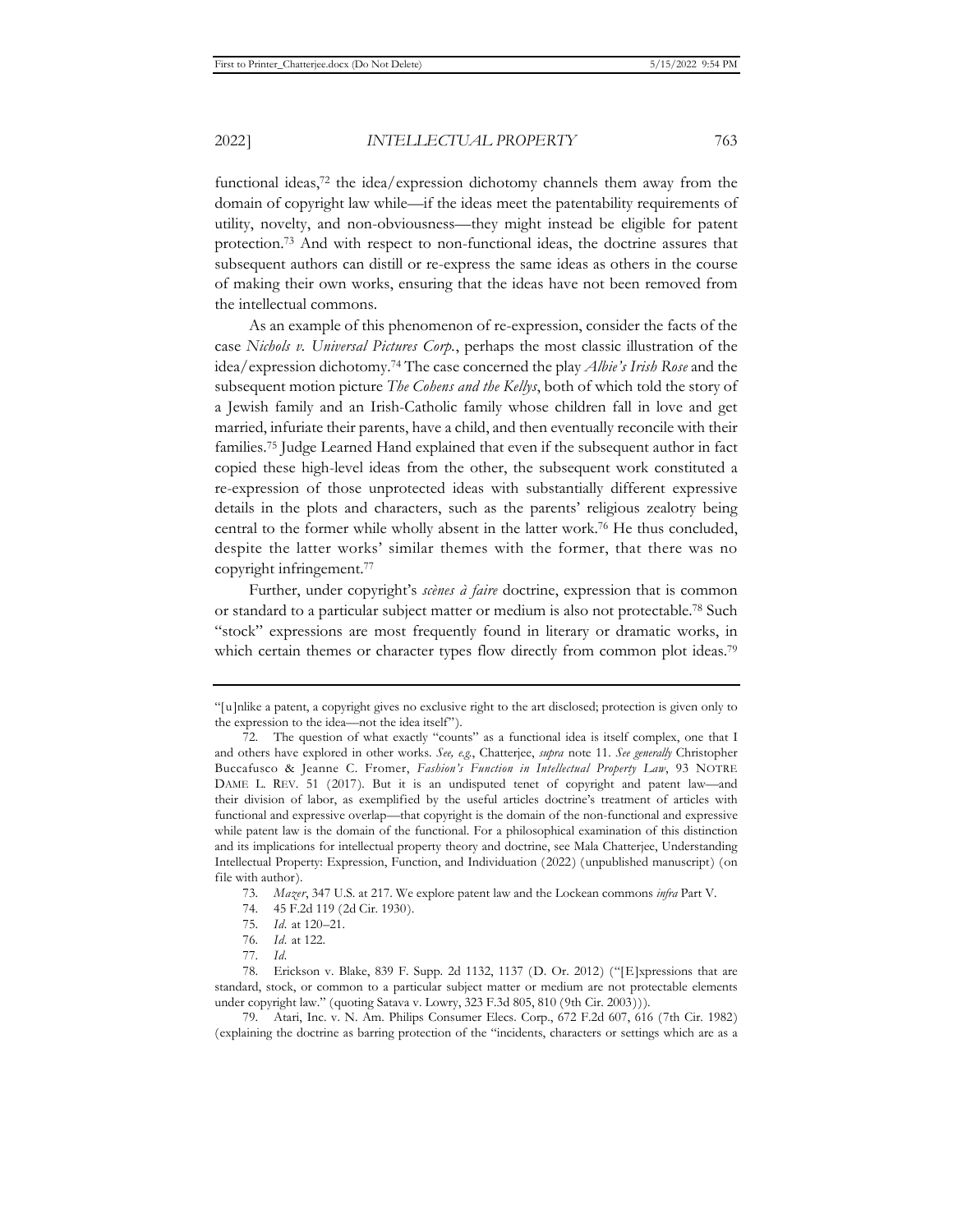For example, a daytime talk show typically contains elements such as "a host, interviews of guest celebrities, and cooking segments, and these standard elements are not protected by copyright."80 And copyright law's merger doctrine—an extension of the idea/expression dichotomy itself—maintains that any expression that "merges" with the idea being expressed, in virtue of being the only way (or one of few ways) that the idea can be expressed, is also not entitled to copyright protection. Thus, the merger doctrine ensures that even ideas which can only be expressed in few ways do not effectively become privately appropriated through the appropriation of that expression.81 Finally, copyright's rule that factual content is not protectable is premised on the idea that authors do not originate facts, no matter how much "labor" might have gone into discovering them, because they are part of the existing world we share equal interest in.82 Thus, as a matter of positive copyright doctrine's defining limitations with respect to ideas, *scènes à faire*, and facts, Shiffrin's argument does not apply. These aspects of the intellectual commons, while frequently utilized within creative works, are not protected by copyright and thus not appropriated from the commons at all.

#### *B. Independent Creation and the Intellectual Commons*

Though the aforementioned elements are safeguarded in virtue of not enjoying copyright protection, this of course leaves the question of what copyright *does* protect: namely, the expressive elements of creative works. Moreover, there are some ways in which existing copyright doctrine in the United States arguably goes beyond protecting mere expression. For instance, though facts do not receive copyright protection, compilations of facts do.83 According to some courts, taxonomies—systems for categorization—are copyrightable as well.84 And the

82. *See, e.g.*, Harper & Row, Publishers, Inc. v. Nation Enters., 471 U.S. 539, 556 (1985) (Copyright "strike[s] a definitional balance between the First Amendment and the Copyright Act by permitting free communication of facts while still protecting an author's expression."); Feist Publ'ns, Inc. v. Rural Tel. Serv. Co., 499 U.S. 340, 346 (1991) (holding that factual information alone without a modicum of original creativity cannot be protected by copyright); 17 U.S.C. § 102 (2018) (rejecting the copyrightability of discoveries).

83. *See, e.g.*, *Feist Publ'ns, Inc.*, 499 U.S. at 358 ("[T]o merit protection, the facts must be selected, coordinated, or arranged 'in such a way' as to render the work as a whole original.").

84. *See, e.g.*, Am. Dental Ass'n v. Delta Dental Plans Ass'n, 126 F.3d 977, 979 (7th Cir. 1997) (With respect to a taxonomy of dental procedures, "[f]acts do not supply their own principles of organization. Classification is a creative endeavor"). *But see* ATC Distrib. Grp. v. Whatever It Takes Transmissions & Parts, Inc., 402 F.3d 700, 706-07 (6th Cir. 2005) (holding that, though classification schemes can be original, they are unprotected ideas).

practical matter indispensable, or at least standard, in the treatment of a given topic" (quoting Alexander v. Haley, 460 F. Supp. 40, 45 (S.D.N.Y. 1978))).

<sup>80.</sup> *Erickson*, 839 F. Supp. 2d at 1138.

<sup>81.</sup> Morrissey v. Procter & Gamble Co., 379 F.2d 675 (1st Cir. 1967) (holding that copyright does not protect expression when said expression "merges" with the idea, in that the idea can only be expressed in a small number of ways). For a discussion of the many functions of the merger doctrine works and how it relates to copyright's other limitations, see generally Pamela Samuelson, *Reconceptualizing Copyright's Merger Doctrine*, 63 J. COPYRIGHT SOC'Y U.S.A. 417 (2016).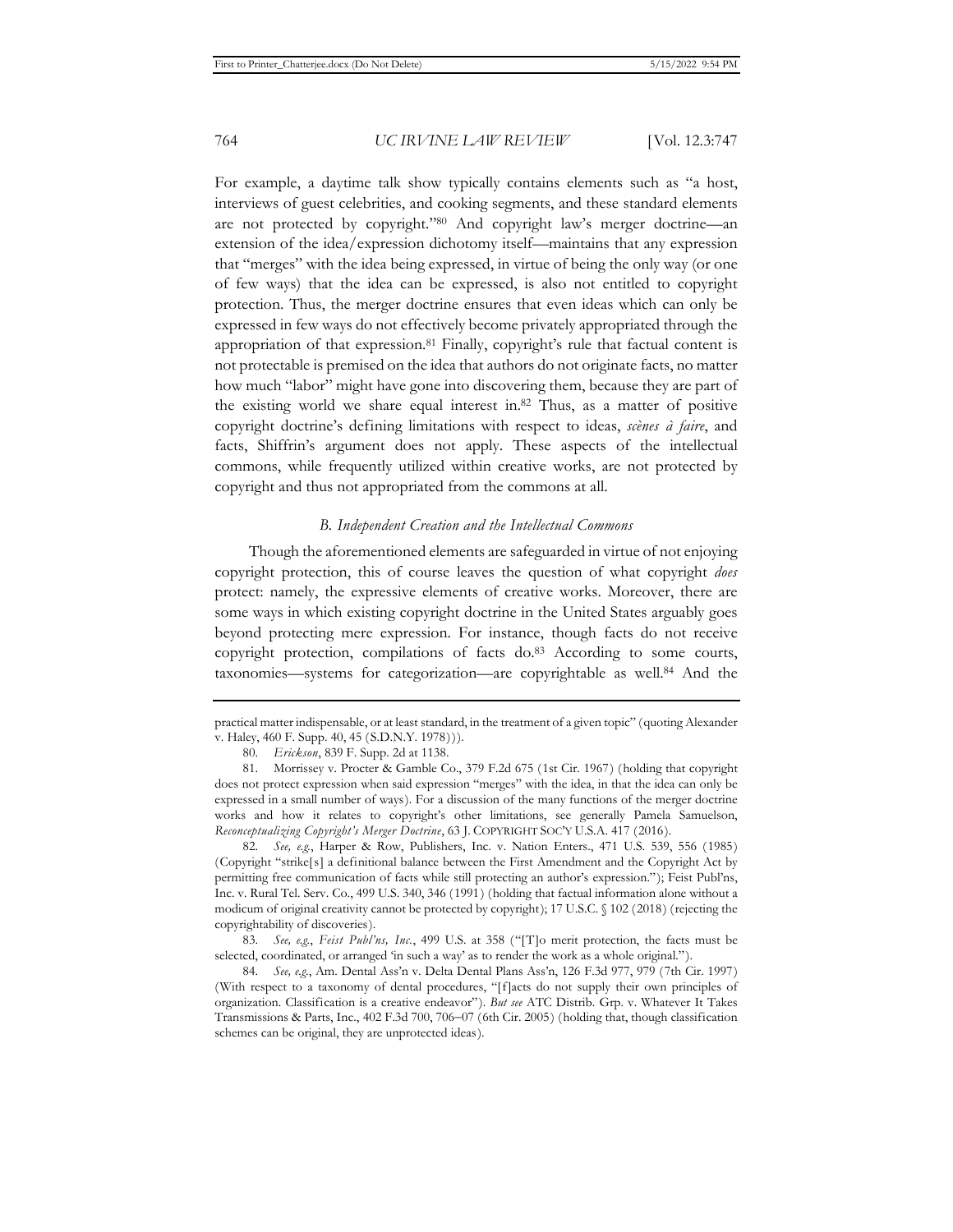Supreme Court's recent decision in *Star Athletica, L.L.C. v. Varsity Brands, Inc.*<sup>85</sup>—which we return to below<sup>86</sup>—interprets the useful articles doctrine in a way that leaves some elements with expressive and functional overlap in copyright's domain, thereby effectively extending protection to at least some functionality.<sup>87</sup> Relevantly, Shiffrin herself explicitly addresses the idea/expression dichotomy, dismissing it as inadequate for fully safeguarding the intellectual commons. Offering a vivid analogy, she explains,

Suppose we thought of expressions metaphorically—as ways to get to ideas. An expression is like a new, convenient path forged into a mountain in order to reach its valuable, commonly owned apex. Other paths, perhaps less direct or elegant, could be forced, maybe with great difficulty. Although it seems permissible to make this path and to charge compensation for the work, we might balk at the pathbreaker's being able to block access indefinitely, at his discretion, or to charge high fees for access that would deter fruitful use. One would need a positive reason for the full private appropriation of the path.88

I wholly grant that the idea/expression dichotomy is not *sufficient* for preventing the intellectual commons from being depleted and that the existing treatment of compilations, taxonomies, and expressive/functional overlap leaves the dichotomy itself far from clean. But we can now turn to copyright's most theoretically significant limitation for our purposes, one which assures that the preexisting intellectual commons is fully safeguarded from depletion: the independent creation defense. As noted in the introduction, copyright infringement requires *actual copying* from copyrighted works, such that an author who independently creates a work identical to a copyrighted work is not infringing.89 This is to say that an earlier author's copyright does not prevent independent, subsequent authors from utilizing the very same raw intellectual materials—including purely expressive ones—in a work of their own, even while using those materials in the very same way.

The independent creation defense has significant implications for the intellectual commons. For when we reflect on the fact that an independent creator has not infringed on an author's copyright in her own work, we can immediately see that the copyright does not even appropriate the expressive elements themselves, abstractly construed, from the commons. Rather, these abstract expressive elements are *still in there*, as they can be used by subsequent authors in works of their own, even those looking exactly like protected works. Instead, what the author owns is

<sup>85. 137</sup> S. Ct. 1002 (2017).

<sup>86.</sup> *See infra* Conclusion.

<sup>87.</sup> *See* Chatterjee, *supra* note 11, at 558 (critiquing the Supreme Court's test for resulting in copyright protection in functional elements, and defending an analysis of the useful articles doctrine that assures that no functional elements receive copyright protection).

<sup>88.</sup> Shiffrin, *supra* note 20, at 163.

<sup>89.</sup> *See supra* note 7 and accompanying text.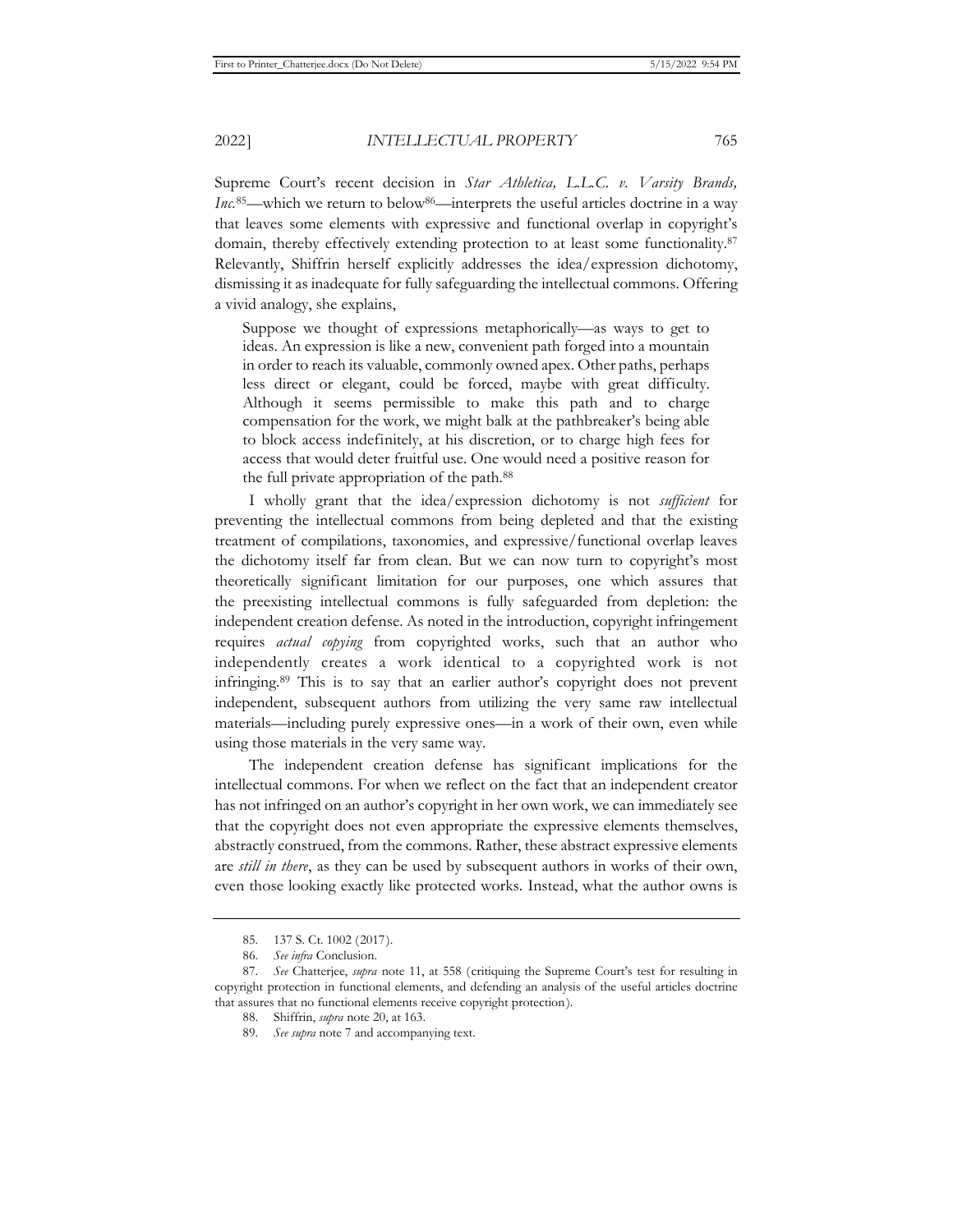specifically the expressive elements *as they appear* within her own creative work. In other words, the author's copyright extends specifically to *her* expression, which importantly is distinct from the commons' expressive elements that remain free to be utilized by independent authors; for again, under the favored conception of the preexisting intellectual commons, the creative work made by the author was not *itself* a part of it (even if composed of things that were). Rather, the work was created by the authorial act. Thus, as a consequence of the independent creation defense, though the author's copyright protects her expressive elements as they exist in the work she has made, this cabined protection cannot be regarded as depleting the preexisting intellectual commons.90

Moreover, note that copyright's independent creation defense forces any analogy between copyrights and tangible property to break down. For the fact that it is even possible, as a metaphysical matter, for two distinct authors to independently use the same raw intellectual materials in their identical works (let alone that it is permissible for them to do so) is entirely because of the non-rivalrous nature of raw intellectual materials. Because a former author's use of such materials does not extinguish them, a subsequent author can independently use them in the context of her own work. In the contrasting physical case, while two laborers may independently produce, say, (roughly) structurally identical chairs, these chairs will nonetheless be products of distinct raw materials. Indeed, laborers *cannot* independently make use of the very same physical materials since (i) they cannot independently utilize the materials simultaneously, due to their rivalry and (ii) they cannot independently utilize them at different times, as the subsequent laborer would then be laboring directly upon the first laborer's fruits (rather than independently). Tangible property rights thus necessarily appropriate from the commons, and it is not conceptually possible to introduce an independent creation defense for them. In terms of Shiffrin's analogy to paths, copyright permits an author acting independently to make not merely a different (perhaps inferior) path to the same destination but a path *exactly the same* in all relevant ways<sup>91</sup> as an earlier author. These metaphysical differences between intellectual and tangible objects

<sup>90.</sup> Note that this argument also succeeds under a Platonist conception of the preexisting intellectual commons, according to which all possible creations, inventions, and combinations of elements exist in the intellectual commons prior to their "creation" (read: discovery). Again, because independent creation is a complete defense to infringement, it cannot be claimed that my copyright in *my* Novel X actually privately appropriates the Platonic Novel X from the commons. A second-in-time author remains free to independently write an identical novel—their own "version" of Novel X, exactly like mine in all ways except the identity of the author—without thereby infringing on my copyright and whilst even gaining a copyright of their own. Thus, despite the Platonist conception of the original intellectual commons being far more metaphysically dense, it is still not the case that the work which copyright protects has been removed from the Platonic intellectual commons. Rather, protection extends to the author-specific version of the work, traceable to the particular author's act of creation and which only she could have made, leaving the Platonic work in the commons.

<sup>91.</sup> Aside from authorial identity.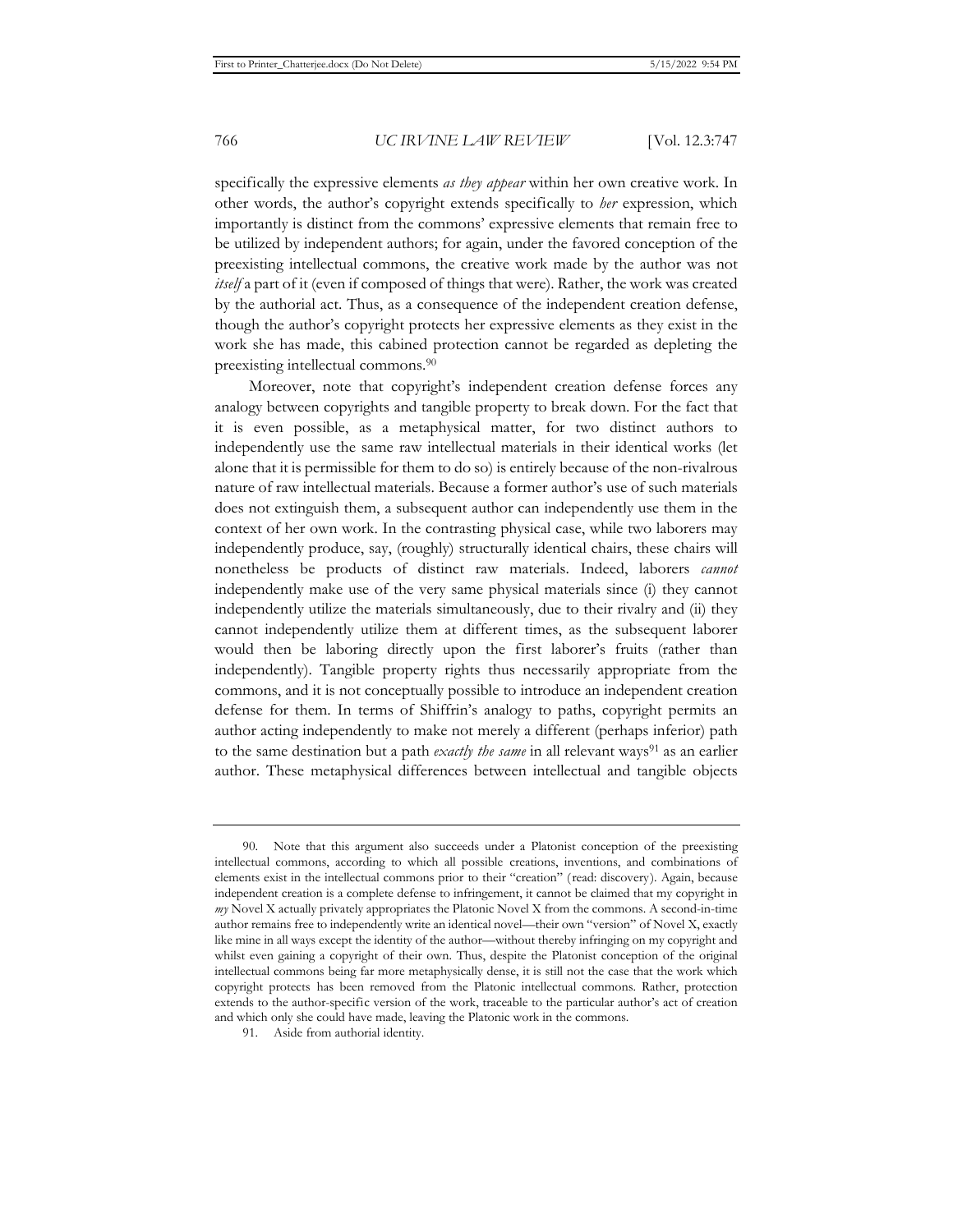thus are only obscured by Shiffrin's analogy, and their normative import for the Lockean theory has not yet been observed by scholars.

Although it is true that the independent creation defense is a defining limitation of copyright law, the question of how best to *operationalize* that limitation raises difficulties. We will soon see that existing doctrine perhaps is not adequately protective of independent creation as it stands. Indeed, while I have argued Lockean theory can support copyright law and avoid Shiffrin's objections if—and only if—the law is sufficiently protective of the intellectual commons, a number of aspects of existing U.S. doctrine perhaps fall short. These (and other) revisionary implications from Lockean theory for copyright doctrine will be explored in Parts III and IV below.

## *C. Creative Works and the Growth of the Commons*

Having seen how copyrights' limitations safeguard the commons and render Shiffrin's challenge unsuccessful, consider that copyrights actually might *add* to the commons, rather than deplete it. To see why, consider again the empirical premise underlying the dominant economic theory of copyright law.92 This standard argument tells us that we must grant authors exclusive rights in their creative works in order to incentivize valuable cultural progress.93 Without such rights, the argument goes, authors will not make the investments necessary in order to actually produce creative works, for they will not be able to recuperate or reap any rewards from the investment.94 Granting authors copyrights thus assures that the benefits of their creative works flow to and are controlled by them, thereby moving them to produce the creative work in the first place.95

It is an empirical question whether copyright protection is actually necessary to incentivize any creation.<sup>96</sup> But if it  $i<sub>s</sub>$  the case that any creative works have been directly incentivized by the existence of copyright—such that, but for copyright protection, the authors would not have produced these works—then it turns out that the existence of copyright ultimately expands the intellectual commons. This is not simply because copyrights don't last forever and that the works thereby eventually fall into the public domain. Rather, it is because creative works themselves have the capacity to influence and expand the common culture, often in substantial and lasting ways. In other words, the intellectual commons—dynamic by nature—is enriched by those creative works that influence subsequent culture

<sup>92.</sup> *See supra* note 12.

<sup>93.</sup> *See id.*

<sup>94.</sup> *See id.*

<sup>95.</sup> *See, e.g.*, LANDES & POSNER, *supra* note 1.

<sup>96.</sup> Some scholars dispute this claim, arguing that, at least in some industries, copyright is wholly unnecessary for creative productivity (and might even be counterproductive). *See e.g.*, KAL RAUSTIALA & CHRISTOPHER JON SPRIGMAN, THE KNOCKOFF ECONOMY: HOW IMITATION SPARKS INNOVATION (2012).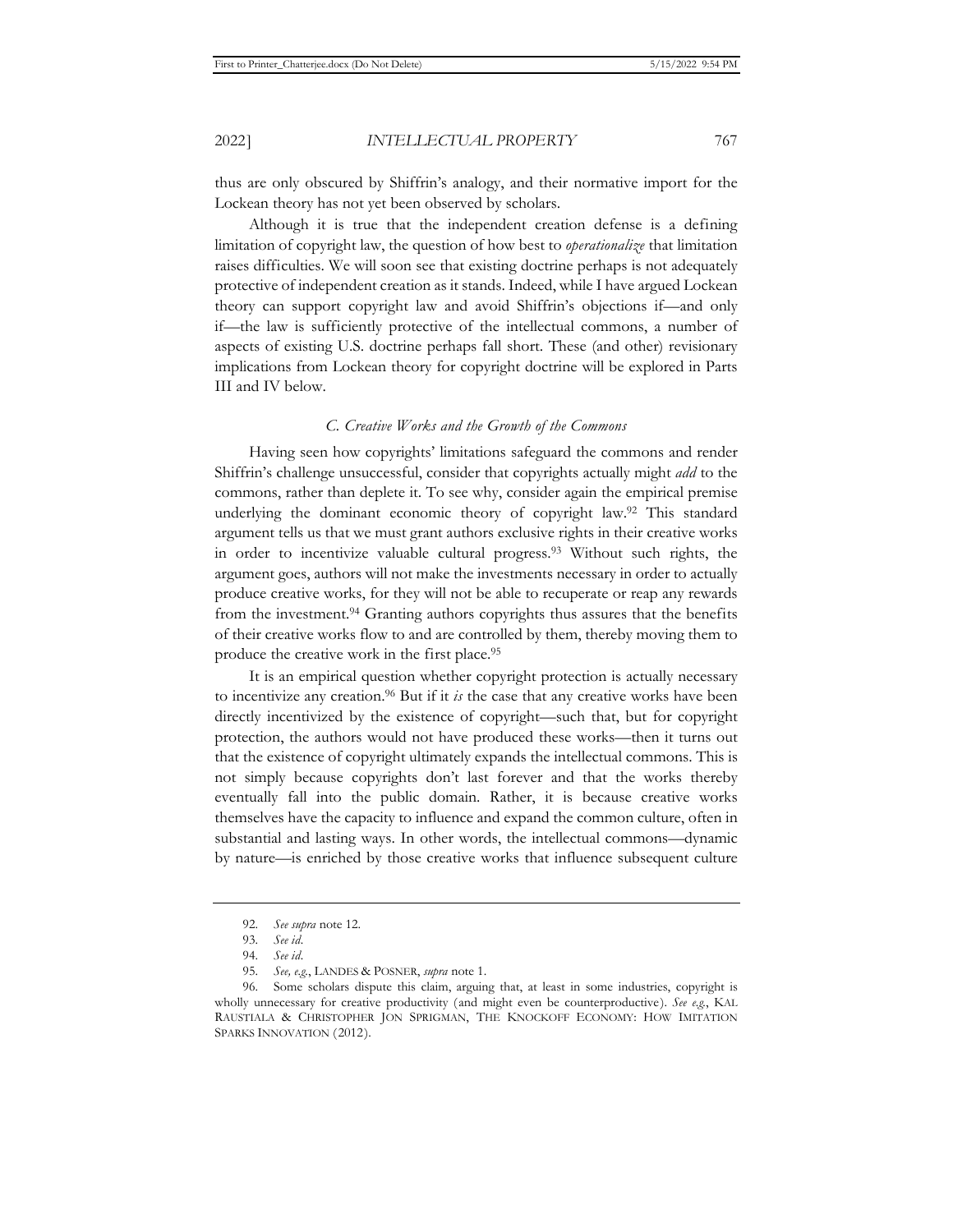through their expressive choices and combinations. For instance, while the idea of films depicting human beings in outer space might have been a novel proposal at the time of Stanley Kubrick's *2001: A Space Odyssey*, because of that film and its influence, the trope is now eminently familiar to our collective consciousness and its expressive choices have come to define the genre itself. Similarly, the rock n' roll album *Psychocandy* by The Jesus and Mary Chain led to the creation of a distinctly noisy and ethereal sound and the novel subgenre *shoegazing*, thereby also contributing to the proliferation of the countless new works constituting instances of this subgenre. Thus, if the pro-copyright utilitarians are right as an *empirical*  matter—such that copyright has the effect of incentivizing creative work that would otherwise not take place—then the existence of copyright protection seems only to result in an even richer common culture.

The observation that copyright law might expand the intellectual commons is not itself new, as scholars have long defended the existence of copyright on this basis. But again, such arguments typically are utilitarian in nature: in the course of justifying the existence of copyright law solely on the basis of the welfare gains that it results in, scholars in part point to how it facilitates the proliferation of culturally influential works and eventually expands the public domain.97 Instead, I highlight the implications of this observation for the Lockean theory in light of Shiffrin's interpretation. Shiffrin is right in emphasizing the centrality of the commons within the Lockean framework. But an adequately limited, correctly structured copyright does not deplete the commons and instead only enriches it, thereby only enriching its ability to benefit all individuals.<sup>98</sup> Further, this is another important way in which the Lockean understanding of copyright departs from Lockean property itself, due to the metaphysical differences between the physical and intellectual commons. For the physical commons can never exactly *grow*—it can change, of course, but never expand—due to the simple scientific fact that physical matter can never be created or destroyed. In contrast, the history of culture demonstrates the myriad of ways in which the intellectual commons is ever transforming and expanding, which gives rise to this normative difference between Lockean theories of physical and intellectual property.99 This capacity for creative works to expand the intellectual

<sup>97.</sup> *See, e.g.*, Mark A. Lemley, *The Economics of Improvement in Intellectual Property Law*, 75 TEX. L. REV. 989, 999 (1997). *But see* Abraham Drassinower, *A Note on Incentives, Rights, and the Public Domain in Copyright Law*, 86 NOTRE DAME L. REV. 1869 (2011) (offering a rights-based argument for the public domain).

<sup>98.</sup> Again, for an exploration of ways in which existing copyright doctrine might not be adequately limited such that the Lockean framework would call for a strengthening of limitations, see *infra* Part IV.

<sup>99.</sup> What does it take for a creative work—or its elements—to become "part" of the intellectual commons? I have claimed that creative works are not part of the intellectual commons at the moment of their creation, but I have also claimed that their existence can lead to the eventual expansion of the intellectual commons. These two theses inevitably raise the question of *when* this commons expansion actually occurs. I return to this question while exploring the doctrinal implications of this understanding of Lockean copyright *infra* Part IV.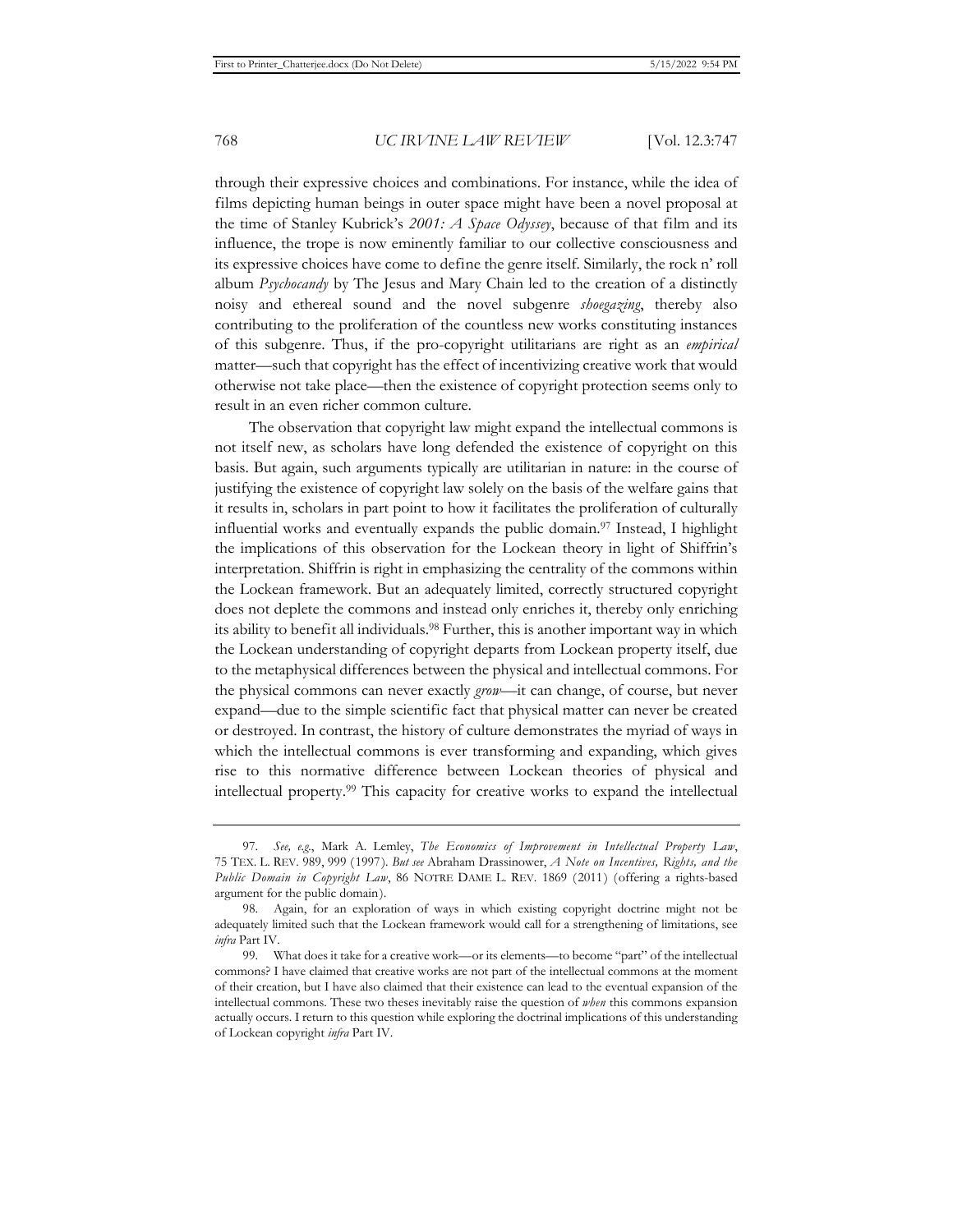commons will also have revisionary doctrinal implications for copyright's limitations in order to ensure that the law tracks the intellectual commons' dynamic nature, and these will be outlined in the Parts below.

#### *D. Copyright's Limitations and the Lockean Proviso*

Finally, consider the implications of the above arguments for the Lockean proviso, the requirement to leave enough and as good in the commons for others. First, it seems to follow straightforwardly from the observation that copyright does not appropriate from the preexisting intellectual commons that copyright also accords with the Lockean proviso, at least at the moment of the work's creation.100 This likely will feel trivial in light of the preceding discussion—if copyright removes nothing, then of course enough and as good still remains. But the implication still warrants emphasis. In particular, this is because our examination of patent law will show not only that patents—by virtue of lacking copyright's limitations—appropriate from the commons and thereby fall prey to Shiffrin's challenge, they also perhaps fail to leave enough and as good, thus violating the proviso and facing a further conflict with Lockean theory. These and other arguments on patent law and Lockean theory are unpacked in Part V.

Moreover, at this point, reflecting upon the Lockean proviso will illuminate not merely the content of this Article's thesis but also its place in the broader dialectic on Lockean intellectual property. For Shiffrin's challenge consciously targets the existing explorations of Lockean intellectual property in part *because* of their misplaced emphasis on the proviso. In other words, Shiffrin rightly identifies that scholars have erred in relying on the proviso to generate limitations for intellectual property grants: for the proviso is a limitation on permissible removal from the commons while intellectual objects cannot *be* permissibly removed under Lockean theory by virtue of not satisfying the necessity condition. But Shiffrin herself also errs in missing that intellectual property grants can still be structured to protect the commons from appropriation entirely, or how the defining aspects of existing copyright already help ensure this. Thus, while I agree with those who have argued that Lockean theory generates important limitations on copyright doctrine, it is not the *proviso* but the requirement to *not appropriate* that ought to generate these limitations.

Note also that this is a fortuitous theoretical shift due to the persistent *interpretive* challenges surrounding the proviso that have long faced philosophers considering Lockean property and which have been inherited by the legal scholars applying the proviso to intellectual property. Indeed, while Lockean intellectual property scholars have frequently selected their favored interpretation of the phrase

<sup>100.</sup> I make this qualification because the normative facts might change once the work is distributed or "released" into the world. This argument is explored in the following *infra* Part III.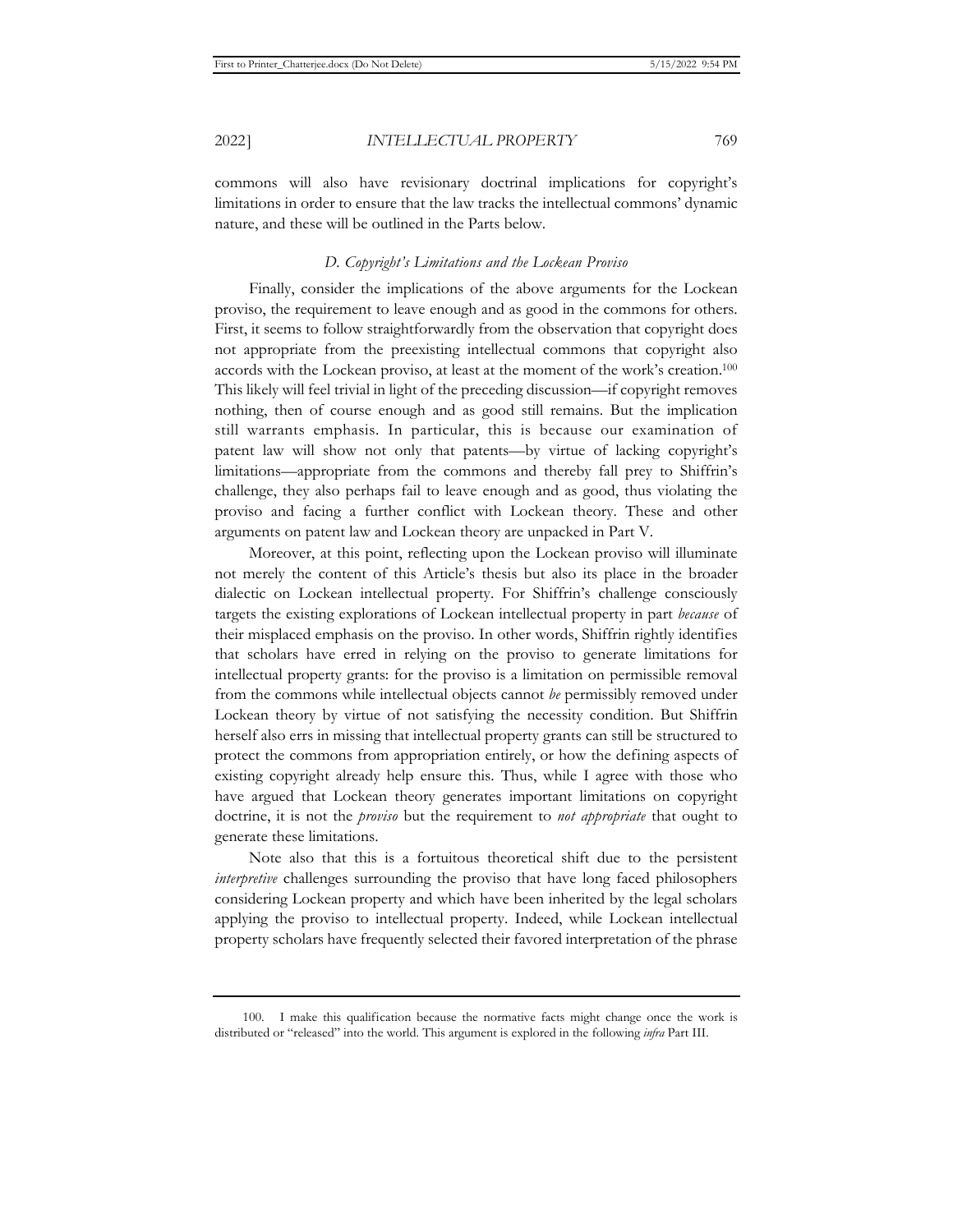"enough and as good" to generate intellectual property's limitations, this has yielded a variety of results.101 William Fisher summarizes,

Some of the commentators who have sought to harness Locke's argument to intellectual property have seen little difficulty in the requirement that a laborer leave "as much and as good" for others. Justin Hughes, for example, emphasizes the myriad ways in which the expansion of the set of available ideas stimulated by intellectual property improves the lot of everyone. Robert Nozick . . . sees the sufficiency proviso as somewhat more constraining, but has identified to his satisfaction a way of structuring patent law that avoids violating it. Wendy Gordon, by contrast, construes the proviso as a much more serious limitation on the scope of intellectual-property rights. Conferring monopoly privileges on the creators of intellectual products, she claims, can hurt more than help the public. . . . Once again, a wide range of interpretations of an important component of Locke's theory is available, and no one member of the set seems plainly superior to the others.<sup>102</sup>

As Fisher explains, the Lockean proviso is itself susceptible to a number of interpretations, and scholars have used it to construct very different theoretical pictures.103 In contrast, the present argument does not utilize or depend upon the proviso at all, let alone any particular implication of it. Rather, it entails that scholars' focus on the proviso so far has missed that copyright's defining limitations—most notably, the independent creation defense—can and should be structured to safeguard the commons from *any* depletion under Lockean theory.104

# III. REFINING LOCKE AND DISENTANGLING COPYRIGHT: FURTHER DISTINCTIONS AND IMPLICATIONS

This Part considers Shiffrin's likely response to the preceding argument, further explicating our normative and interpretative disagreement about Lockean theory. And in so doing, it disentangles the copyright bundle of rights and analyzes its distinct dimensions within the Lockean framework, setting us up for outlining the theory's possible revisionary implications for existing law in the following Part.

## *A. Interpreting a Lockean Ambiguity*

The preceding line of argument seems to be making the metaphysical point that the subject of copyright protection is not contained in the preexisting intellectual commons. But whether this ultimately succeeds against Shiffrin's challenge as to copyright will depend on how we interpret an important ambiguity

<sup>101.</sup> *See, e.g.*, Gordon, *supra* note 13.

<sup>102.</sup> Fisher, *supra* note 47, at 188.

<sup>103.</sup> *Id.*

<sup>104.</sup> Things might change once the creative work has been widely disseminated, however. I consider this question *infra* Parts III–IV.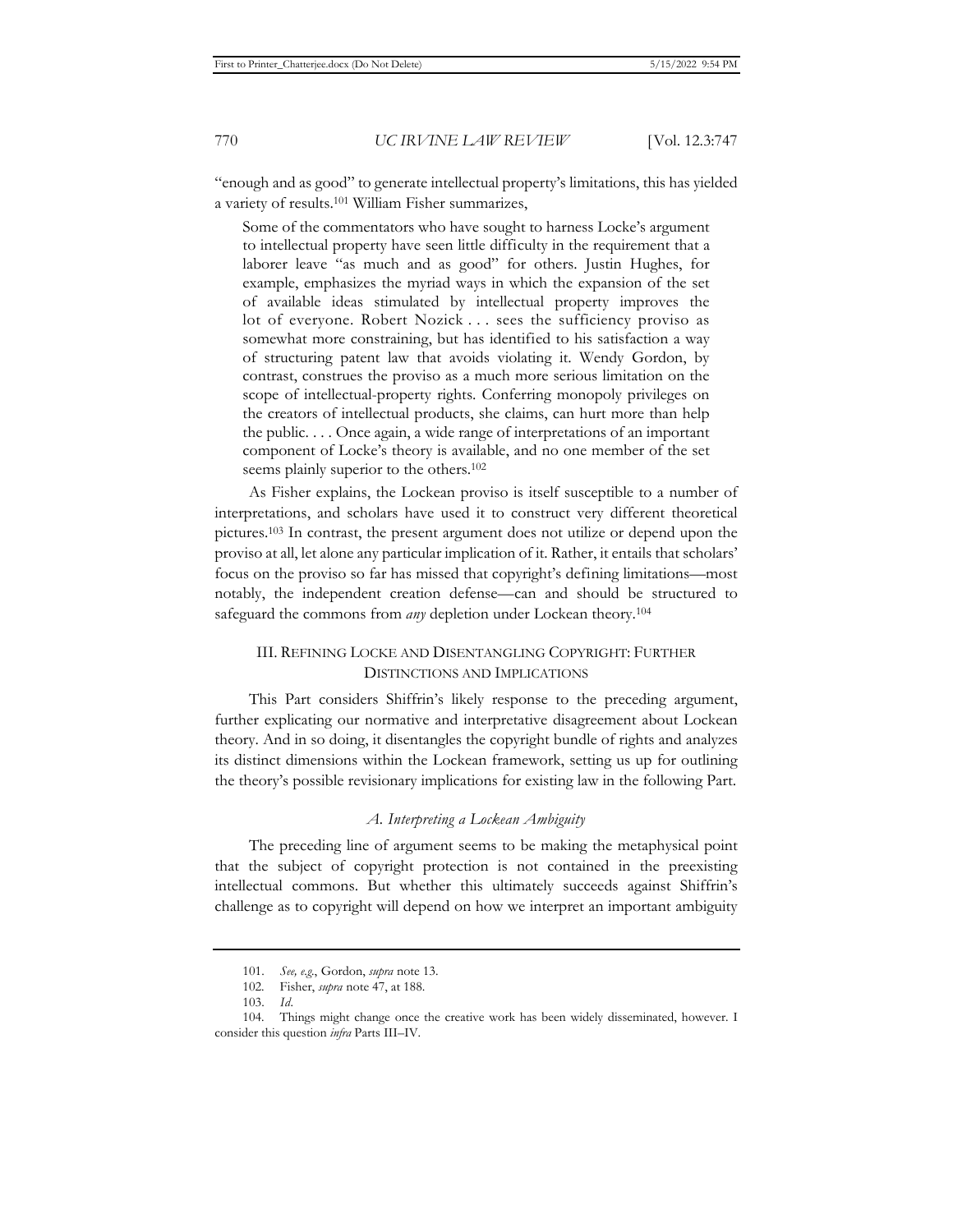in Lockean labor theory. In particular, the question is the following: does Lockean labor theory permit private appropriation only of that which *depletes* the preexisting commons in the first place (and moreover, that labor is the mechanism for such appropriation)? Or, alternatively, does it also permit the private ownership of that which does not deplete the commons but which nonetheless is also the product of one's labor?

Note that, because property rights in all land and physical objects necessarily remove them from the Lockean commons, this ambiguity in Lockean theory emerges only once we move from the domain of the physical to the intellectual. But the ambiguity must be resolved for us to proceed. If we interpret Lockean labor theory in the first way, then Shiffrin's challenge against Lockean copyright will survive. She will then say that, although copyright does not deplete the preexisting commons, Lockean labor theory applies to only that which depletes it. In other words, only elements taken away from the commons are even *candidates* for private appropriation via labor (and, moreover, they must satisfy the necessity condition in order to be so appropriated). Shiffrin might thereby argue that copyrightable subject matter is not eligible for Lockean private appropriation in part *because* copyright does not deplete the commons. Accordingly, under the first interpretation, her general conclusion would not be undermined.

However, I think this is not a plausible understanding of the theory. Though the relevant passages of Locke speak specifically about labor-based rights in land and physical objects105—which, again, always deplete the preexisting commons—Locke says nothing to rule out private ownership of that which does not so deplete. In fact, the self-ownership thesis itself explicitly says the opposite. Locke tells us we each hold original property rights in certain things that, he says, were never part of or appropriated from the commons at all: namely, ourselves and our labor.106 Thus, there is no basis in the theory for thinking that we are only entitled to ownership in cases where it will cause the commons to be depleted, as the self-ownership thesis—which grounds all other ownership—is itself an example to the contrary.

Further, and more importantly, the idea that labor grounds rights only when doing so depletes the preexisting commons is normatively implausible, as appropriation through labor is only *more* justifiable when the commons has not been depleted. In the case of tangible property rights—which always deplete the physical commons—the necessity condition on appropriation is a normative requirement for the laborer's claims to overcome the claims of the rest of humanity, precisely because the laborer is seeking to privatize something otherwise commonly owned. In contrast, the implication of the argument that copyright does not deplete the commons is that the subject of copyright protection is not "commonly owned" at

<sup>105.</sup> *See supra* notes 22–32 and accompanying text.

<sup>106.</sup> LOCKE, *supra* note 19.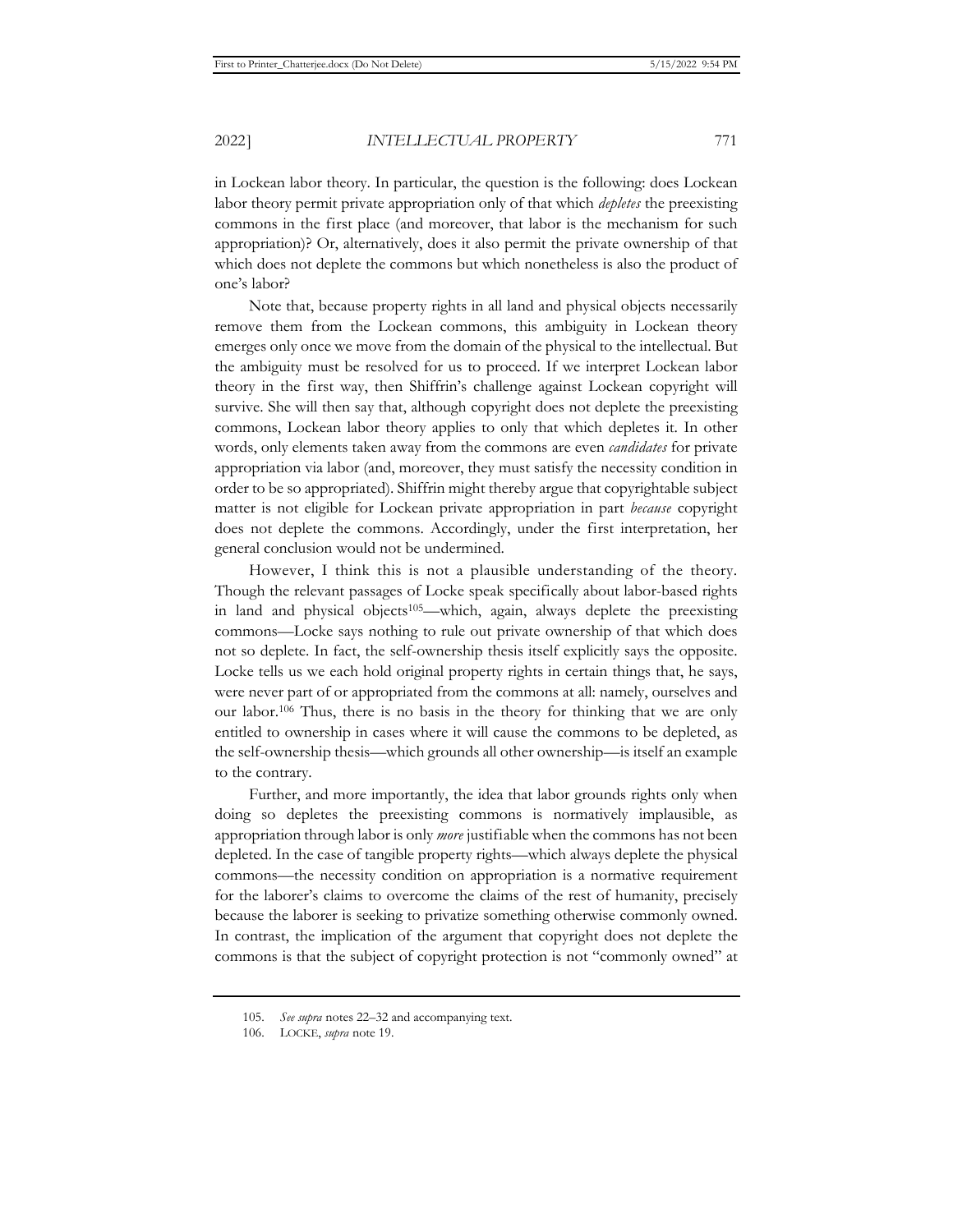all. And intuitively, the private appropriation of what is commonly owned is only harder to justify than of what is not, as the latter is not subject to the competing ownership claims from the rest of humanity. Thus, if anything, we have unearthed a way in which a Lockean theory of copyright—in virtue of copyright's defining limitations—has stronger normative foundations than Locke's theory of property itself.

In summary, my disagreement with Shiffrin has two importantly distinct dimensions. The first is interpretive. Shiffrin fairly emphasizes Locke's common ownership thesis in arguing that depleting the commons is only justifiable when the necessity condition is met.107 But we still cannot overlook the self-ownership thesis. After all, if labor had no independent normative significance, then (in addition to this being straightforwardly contrary to Locke's explicit words) we would lack an explanation for why it is the appropriate mechanism for taking from the commons. Moreover, the necessity condition for appropriation is only relevant as a limitation in cases where the Lockean commons stands to be depleted, precisely because those are the cases where the competing claims of others must be overcome. Thus, under the most normatively plausible understanding of the Lockean framework, one is entitled to the fruits of one's labor when they do not remove anything from the commons *even if* such appropriation does not meet the necessity condition, as there are no competing prior claims. This understanding of the Lockean framework, combined with the second dimension of my disagreement with Shiffrin—that copyright's limitations safeguard the commons—jointly entail that her argument is unsuccessful against copyright.

### *B. Shiffrin's Response: Self-Ownership vs. Incorporation into the Commons*

Nonetheless, even if Shiffrin grants the metaphysical point that copyright grants do not appropriate from the preexisting commons, she likely will still object to the normative conclusion that authors are entitled to anything like copyrights under Lockean theory. Consider her following remarks:

[M]etaphysical facts do not settle the issue about property rights. We might agree that intellectual products or their bases are not independent of us; still, this would not imply that we have Lockean property rights over them. On the reading of Locke that I have developed, there is a Lockean reason to think that, *morally,* such creations should be regarded as commonly owned, irrespective of their origins . . . although an individual's unique expressions of the ideas are not preexisting components of the intellectual common, these works should be viewed as incorporated into the common upon their creation . . . . Common ownership, for Locke, is not, I think, best seen as a mere starting place or an easily overturned default rule. It is also a concrete expression of the equal standing of, and the community relationship between, all people . . . . *Creations could become part of the* 

<sup>107.</sup> Shiffrin, *supra* note 20, at 143.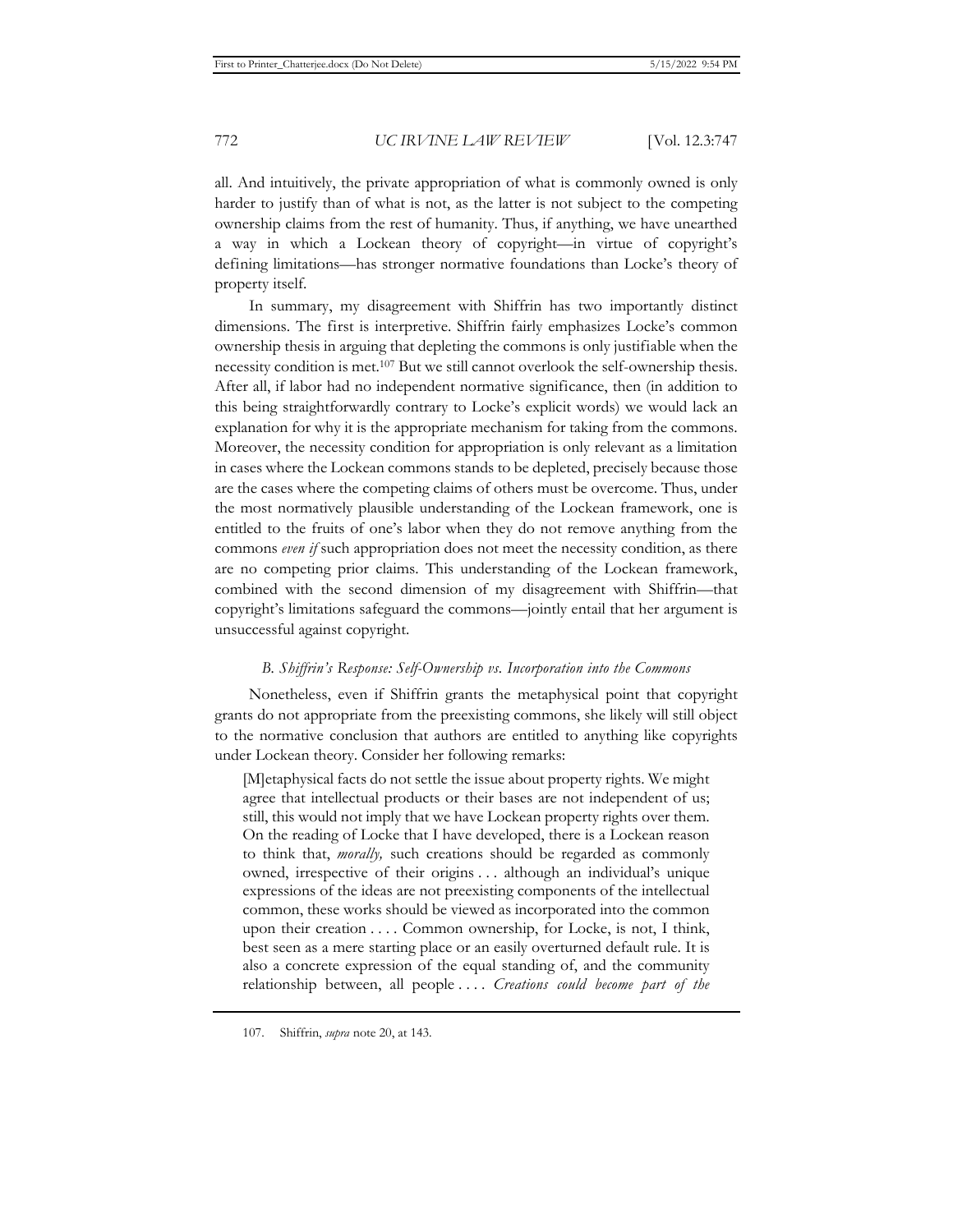# *common—available equally to all—when their nature did not require exclusive use, to symbolize the equal moral status of the individuals.*<sup>108</sup>

Though she does not explicitly tackle the metaphysics of copyrights' independent creation defense, what Shiffrin does say suggests resistance to my argument.109 For even if authors' creative works themselves are not a part of the preexisting intellectual commons, Shiffrin might argue that the Lockean ethos—and its commitment to the equality of all—requires that, upon the creation of such works, they should be regarded as *incorporated* into the commons.

However, I am unconvinced that the Lockean ethos requires this. In fact, the structure and spirit of the theory seems to support the contrary view. Consider the question of what treating individuals as having equal moral status actually requires. Centuries of philosophical exploration have not disposed of this question, and certainly the present discussion will not. But it could not plausibly require treating all individuals as equal *in all ways*, as there might be morally relevant differences among them. Rather, recognition of all individuals' equal moral status requires paying due and equal attention to these morally relevant differences, including whether they ground distinct rights and claims. As a simple example, if I have promised Erick that I will water his plants, then recognizing humanity's equal moral status does not require that I water *everyone's* plants, as Erick is in a morally unique position.

Similarly then, the Lockean ethos of treating individuals as having equal moral status—treating *authors* equally *qua authors*—intuitively would itself ground unique rights for the author in her work, in virtue of her unique and morally significant relationship to it.110 An author who creates her work out of non-rivalrous intellectual materials has thereby produced fruits of her own labor. This is labor which—Lockean theory tells us—is itself her property, and which we have just seen does not extinguish or deplete what is commonly owned. Thus, far from constituting a recognition of the equality of the author and all others, incorporating the work into the preexisting commons upon its creation would simply *contravene* the author's unique, self-ownership-based claim. It would appropriate the work from her and place it into the commons for the rest of humanity. Instead then, particularly if we aim to treat her as our moral equal, the Lockean framework would

<sup>108.</sup> *Id.* at 158, 164, 167 (emphasis added).

<sup>109.</sup> Note that I find it surprising that Shiffrin would put the idea that the metaphysical facts do not settle issues about property rights quite so strongly. Her argument against the applicability of Lockean property theory is grounded on a fundamentally metaphysical difference between intellectual and tangible objects: that intellectual objects, in light of their metaphysical nature, need not be privately owned to be fully used. Thus, surely she would grant that the metaphysical facts at least importantly bear on the normative question, even if they do not wholly settle it without normative argument.

<sup>110.</sup> At least, this is true at the moment of the work's creation. I make this qualification because the relationship between an author and her work—as compared to the relationship between the work and the rest of humanity—might change once the work has been shared with humanity. I return to this question in the following Section and *infra* Part IV.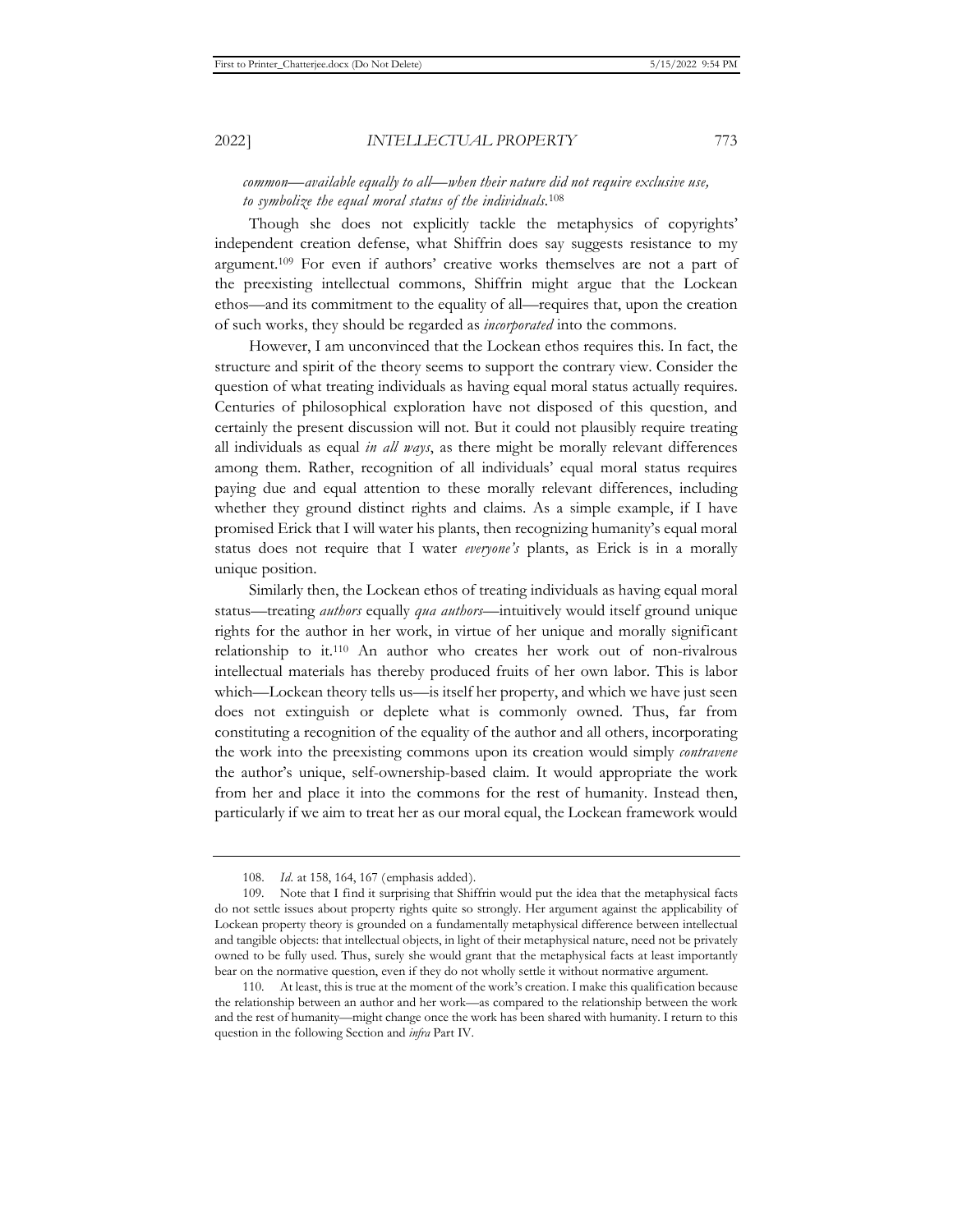seem to demand that this author's unique claim upon her work's creation be recognized—and it would thereby demand some bundle of exclusive authorial rights.111

# *C. Disentangling Further: Disseminated vs. Non-Disseminated Creative Works and the Distinct Dimensions of Copyright Protections*

Shiffrin does not probe whether recognizing the equal moral status of individuals *qua* authors requires protecting their works versus incorporating them into the commons. But she does speak to the suggestion that the self-ownership thesis could alone ground something like an author's copyright, putting forth the following thought experiment:

Suppose a person grows an extra length of hair, cuts it off from his or her head, and deliberately throws it onto the beach for public view. Is it clear that he or she should be able to prevent passersby from touching it or using it? . . . Does the right of self-ownership really yield a natural right to restrict access to or control what is done to these clumps? . . . when the hair is still attached to the body, there are reasons associated with the values underlying self-ownership to permit the owner to restrict access to it, to protect his or her autonomy and physical security. Such reasons hold even if the attached hair has been fashioned into an artwork or sculpture that others might appreciate. But once a person has deliberately separated from his or her products, it is harder to believe that the right to self-ownership grants rights to continue to control these things.

It strikes me that Shiffrin's analogy brings to light something implicit, yet very important, about her motivations: namely, that she is interested in targeting the exercise of copyrights in creative works that have been voluntarily *disseminated* into the world. Thus, she imagines in this analogy that the clump of hair has been released to rest of the world, such that the individual no longer has a unique and morally significant relationship with it, let alone one grounding self-ownership rights.

However, I agree with Shiffrin that, once a creative work has been widely disseminated—becoming part of the identity of others and maybe even part of the common culture—the Lockean case for certain authorial rights in the copyright bundle weakens. But rather than concluding from this, as she has, that it is implausible that there are Lockean authorial rights *at all*, consider instead that this is in part explained by the existence of *countervailing* Lockean rights. For instance, consider the rights of the subsequent author who encounters the disseminated work and thereby loses a genuine opportunity to independently create it but who nonetheless "labors upon" the work in question, using it as source material to

<sup>111.</sup> What exact rights should be included in this bundle, however, remains to be seen and is explored in my discussion of doctrinal implications for copyright. *See infra* Part IV.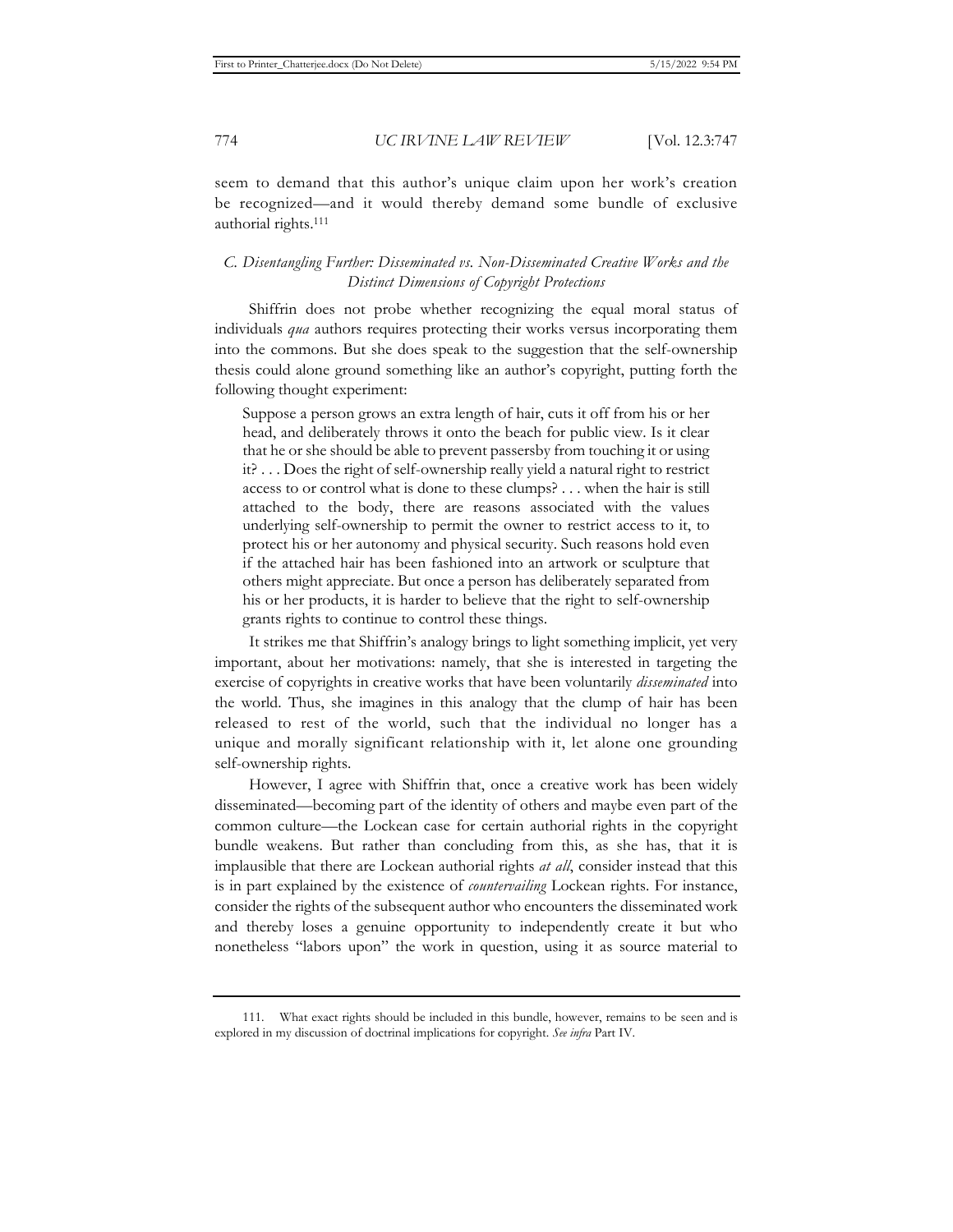produce a distinct and transformed work of her own.112 Perhaps even consider the possibility of a Lockean case for rights of access in culturally significant works*,* as it could be argued that individuals "labor" in selecting and consuming these works and thereby developing their (and their cultures') identities.113 If such countervailing Lockean rights and interests can exist, it does not follow that the author herself cannot have rights but rather that hers are to be cabined by the rights of others. Moreover, these countervailing rights and interests would not emerge upon the work's creation, at which point the author's unique relationship with it is maximally strong; rather, they might only emerge after dissemination, upon influence, reliance, or other normatively significant effects on others.

In sum, although an author has a unique, labor-based claim in her creative work upon creation, we have now seen ways in which dissemination can cause a work's relationship with *others* to drastically change. But still, it does not follow that *all* Lockean rights of an author dissipate upon her work's dissemination. Rather, this discussion illustrates that we must disaggregate and analyze different types of works and rights within the Lockean framework in order to glean what the theory tells us about copyright's appropriate structure. For instance, consider again my suggestion that treating authors as having equal moral status *qua authors* requires normative recognition of their authorial work. Now imagine the case of a pirate, who produces and disseminates unauthorized reproductions of another's work to her own benefit, perhaps even misrepresenting the work as her own. Setting aside the wrong of dishonesty that this pirate commits against those whom she misrepresents herself to, what are we to say of the pirate's actions with respect to the author? Plausibly, the Lockean principles of self-ownership and equality would entail that this pirate's action is an impermissible affront to the author's moral status—and this seems to be the case *irrespective* of whether the work has otherwise already been widely disseminated.

Of course, existing copyright law's protection goes far beyond protecting authors from straightforward piracy. But again, this is why—beyond disaggregating types of works, such as those protected by copyrights versus patents or those disseminated versus non-disseminated—philosophical analyses of intellectual property law must disaggregate the specific substantive rights these bundles encompass. This is not something which Shiffrin herself does, but it importantly

<sup>112.</sup> I return to this phenomenon of *non*-independent creation, and possible implications for existing doctrine from the Lockean framework to facilitate and protect it, in Section IV.C. For a deeper exploration of transformative subsequent authorship and Lockean theory, see Chatterjee, *supra*  note 44.

<sup>113.</sup> I am sympathetic with this line of argument, which has also been explored in the work of Jeremy Waldron and Wendy Gordon on the question of Lockean intellectual property rights. *See generally*  Gordon, *supra* note 13; Waldron, *supra* note 63. I return to this idea in Part IV. I further defend the view that a justifiable Lockean copyright theory actually *requires* rights far more limited than existing copyright doctrine, in order to protect the Lockean interests of follow-on authors and even consumers, in The Fruits of Authorship: A Theory of Copyright. Chatterjee, *supra* note 21.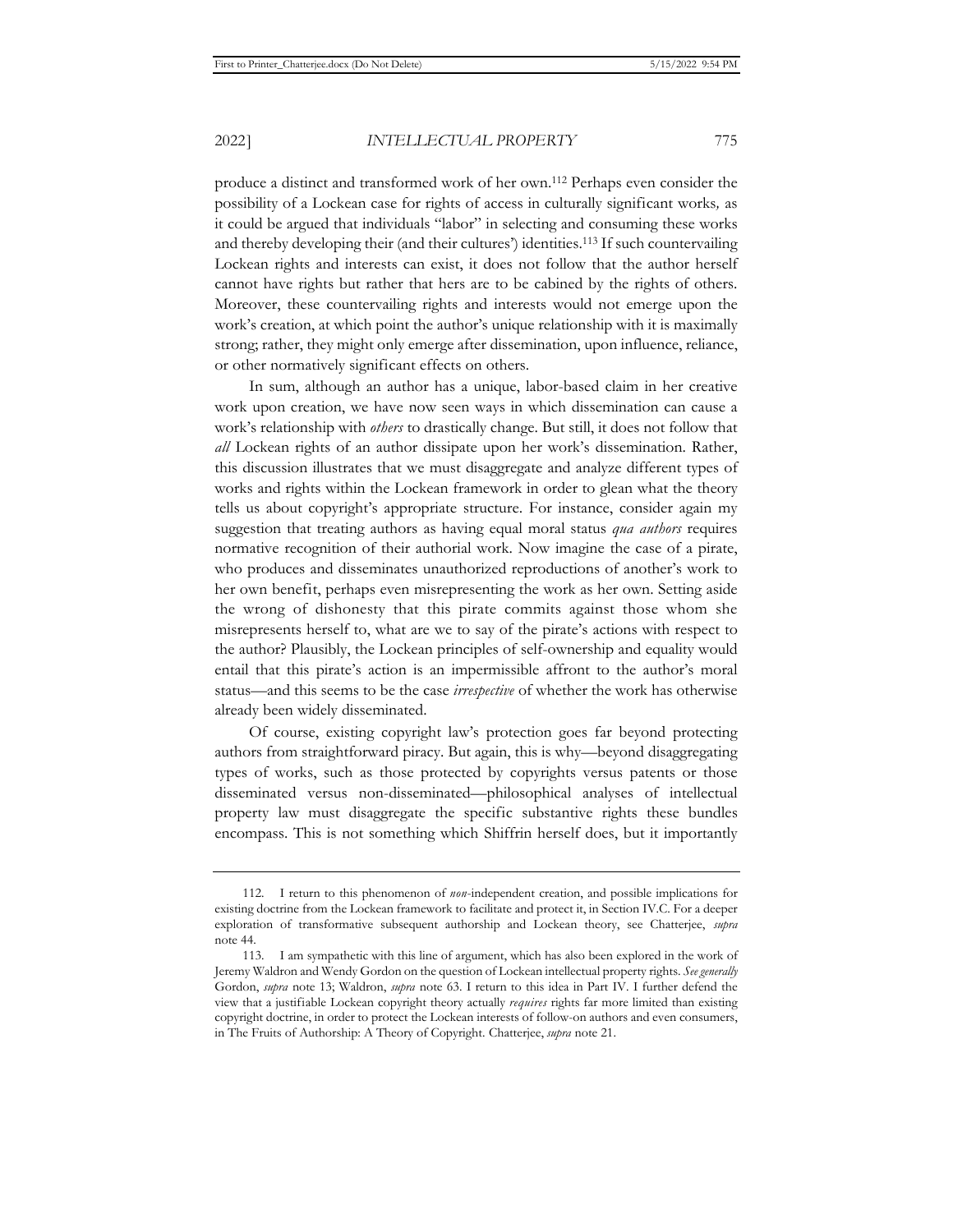bears on the efficacy of her argument. Consider, for instance, the exclusive right to reproduce one's work—which might be regarded as the most central right of copyright—in contrast to the more recent and amorphous *derivative* right, which gives an author the exclusive right to all possible works derivative of the one she has made. At various points, Shiffrin disparages the derivative right as particularly unjustifiable.114 Happily though, I agree with her on this point. Indeed, I argue against the derivative right at length elsewhere (albeit for Lockean reasons different from Shiffrin's own) and discuss this argument in Part IV below.115 But does this mean that there is no Lockean right *even* to the exclusive reproduction of one's creative works? Or might it instead mean that (barring overriding, non-Lockean arguments to the contrary) existing copyright systems have strayed from what is normatively justifiable? If the latter, then—particularly in light of the derivative right's continuing expansion—it is enormously important that this point be made; for it suggests that Lockean theory properly understood is not merely a floor for an author's copyright, but perhaps more urgently, a ceiling.

Consider next a very different possible implication of the Lockean framework for copyright, one which Shiffrin—in deeming the exploration itself a misdirection—also does not take sufficiently seriously: that there should be a *non-economic* dimension to copyrights (even if not to patents, as we will discuss below).116 This is a significant implication because it is something that the majority of American intellectual property scholars and courts presently reject, instead arguing that use of copyright to promote non-commercial interests such as privacy, attribution, reputation, personality, individual well-being, or autonomy is an impermissible abuse.117 Consistent with this more general position, such scholars and courts maintain that an author is entitled to things like licensing fees for the unauthorized dissemination of her work or lost profits for the unauthorized production of a derivative work. But she may *not* prevent or control her work's appearance or dissemination, even if the work has otherwise not been distributed by the author at all. In so doing, scholars and courts have departed from the many other copyright systems—such as those in the United Kingdom, France, Germany, Canada, China, and more—that take authors' non-economic or "moral" interests in their work far more seriously. As a practical matter, this has had (and will continue to have) unfavorable implications for authors in the United States seeking to exercise their copyright to prevent the sharing of diaries, letters, unpublished

<sup>114.</sup> *See* Chatterjee, *supra* note 44.

<sup>115.</sup> For the argument that the derivative right falls prey to the "first laborer" objection, such that the most plausible version of Lockean theory would require the right to be abolished, see Chatterjee, *supra* note 44.

<sup>116.</sup> Other scholars have also defended the idea of copyright law promoting values other than efficiency, such as distributive justice and privacy. *See generally* Alfred C. Yen, *Restoring the Natural Law: Copyright as Labor and Possession*, 51 OHIO ST. L.J. 517 (1990); Hughes & Merges, *supra* note 15.

<sup>117.</sup> For a defense of this view, see Jeanne C. Fromer, *Should the Law Care Why Intellectual Property Rights Have Been Asserted?*, 53 HOUS. L. REV. 549, 554 (2015).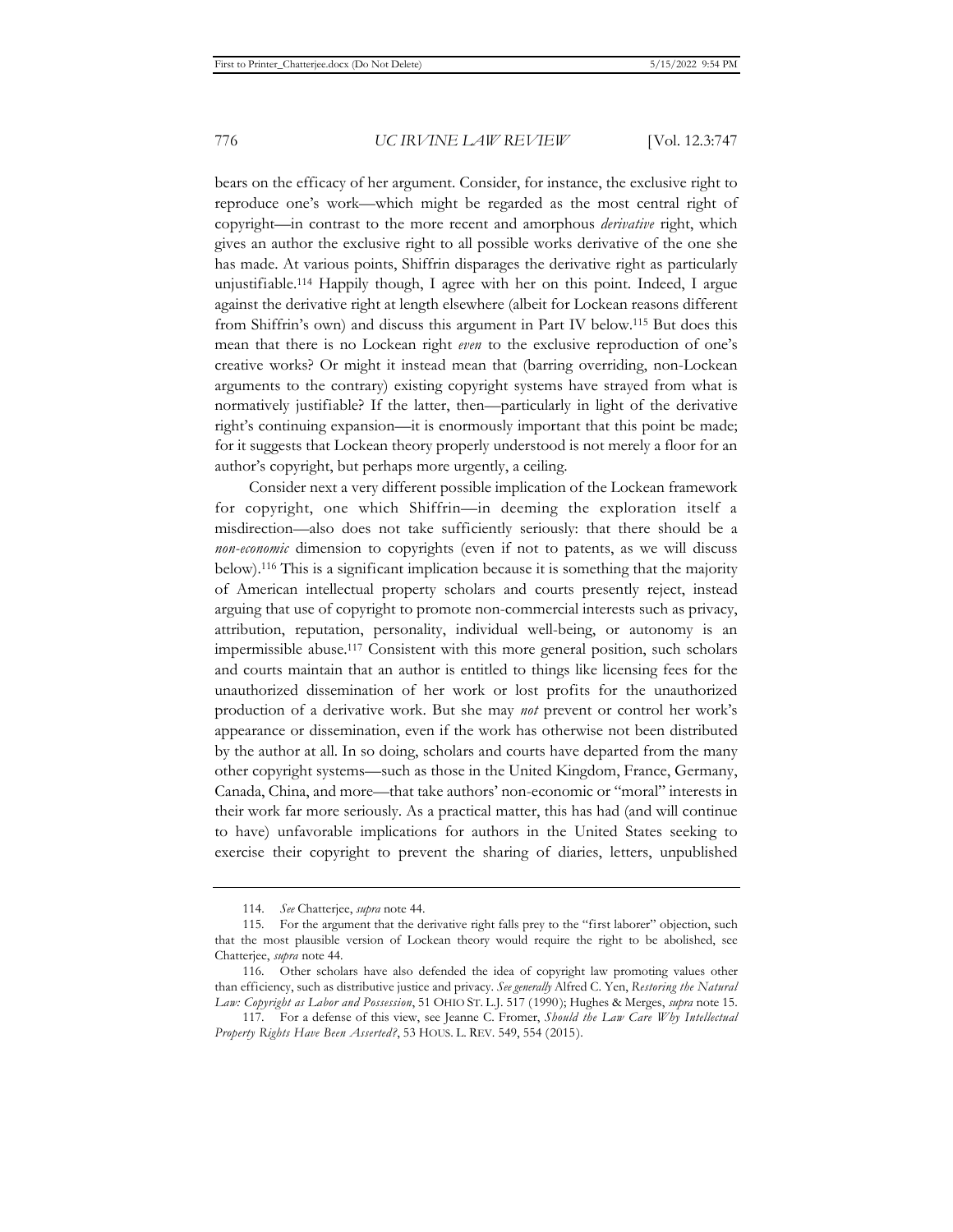manuscripts, and revenge porn.118 But if there is a Lockean right to control one's creative work, then authors would seem to be permitted to use it in preventing their works from unauthorized dissemination just as well as in disseminating it. Indeed, given that many have interpreted Lockean property rights as rights to *use* rather than *exchange* or *market* value, the theory might more strongly support authorial rights of control than rights to market price. It would thus suggest that the many nations whose copyright laws protect non-commercial interests are justified in doing so, and that the United States' copyright system should do the same.<sup>119</sup>

Of course, a normative defense of Lockean copyright requires much more than what I have provided here. But in pushing back against Shiffrin's influential rejection of the idea, I have shown that the increasing interest in Lockean theory among intellectual property scholars, particularly when it is focused on copyright law, still ought to be taken seriously. I have also disentangled a number of philosophically significant features of copyright requiring closer exploration in the Lockean framework, ones that have been obscured by the existing scholarship's course-grained examination. Finally, I have explored ways in which Lockean theory may yield revisionary implications for existing copyright doctrine. The following Part will identify a number of concrete implications for American law, further illuminating the structure of the Lockean framework and the intellectual commons, as well as this theoretical exploration's doctrinal stakes.

# IV. LOCKEAN COPYRIGHT AND DOCTRINAL IMPLICATIONS: PROTECTING THE INTELLECTUAL COMMONS

The argument that Lockean copyright can avoid Shiffrin's objection—indeed, that it might even be on stronger normative grounds than Lockean property—depends on the claim that copyright's central limitations safeguard the intellectual commons from appropriation. But even if these limitations are defining features of copyright law itself, this argument raises the question of whether *all*

<sup>118.</sup> For a discussion of such "censorial" rather than commercial uses of one's copyright and a defense of their place in copyright law against those scholars and courts that have argued otherwise, see generally Balganesh, *supra* note 14.

<sup>119.</sup> In fact, American copyright law's present focus on exclusively commercial interests has the effect that authors with more of a demonstrable market—such as celebrity authors rather than so-called ordinary ones—are, by virtue of being more readily able to allege economic harms from unauthorized use, also more able to control their creative works. *See* Andrew Gilden, *Copyright's Market Gibberish*, 94 WASH. L. REV. 1019, 1021–22 (2019). Thus, not only are celebrity authors more directly economically protected by copyright law, but they also are indirectly more protected with respect to *non-economic* interests like autonomy, reputation, and privacy, in virtue of having an appreciable market harm to point to in exercising their right. *Id.* But this is also unfavorable from the perspective of a Lockean commitment to the equal moral status of all; for if both ordinary and celebrity authors have labored to produce creative works, then the resulting rights ought to be recognized and protected equally, regardless of the market power of the particular author. In sum, a proper understanding of Lockean copyright theory perhaps brings to light both that existing law goes beyond the theory's ceiling in granting overly expansive rights (as outlined above) and that its distinct emphasis on solely economic interests falls short of the theory's floor.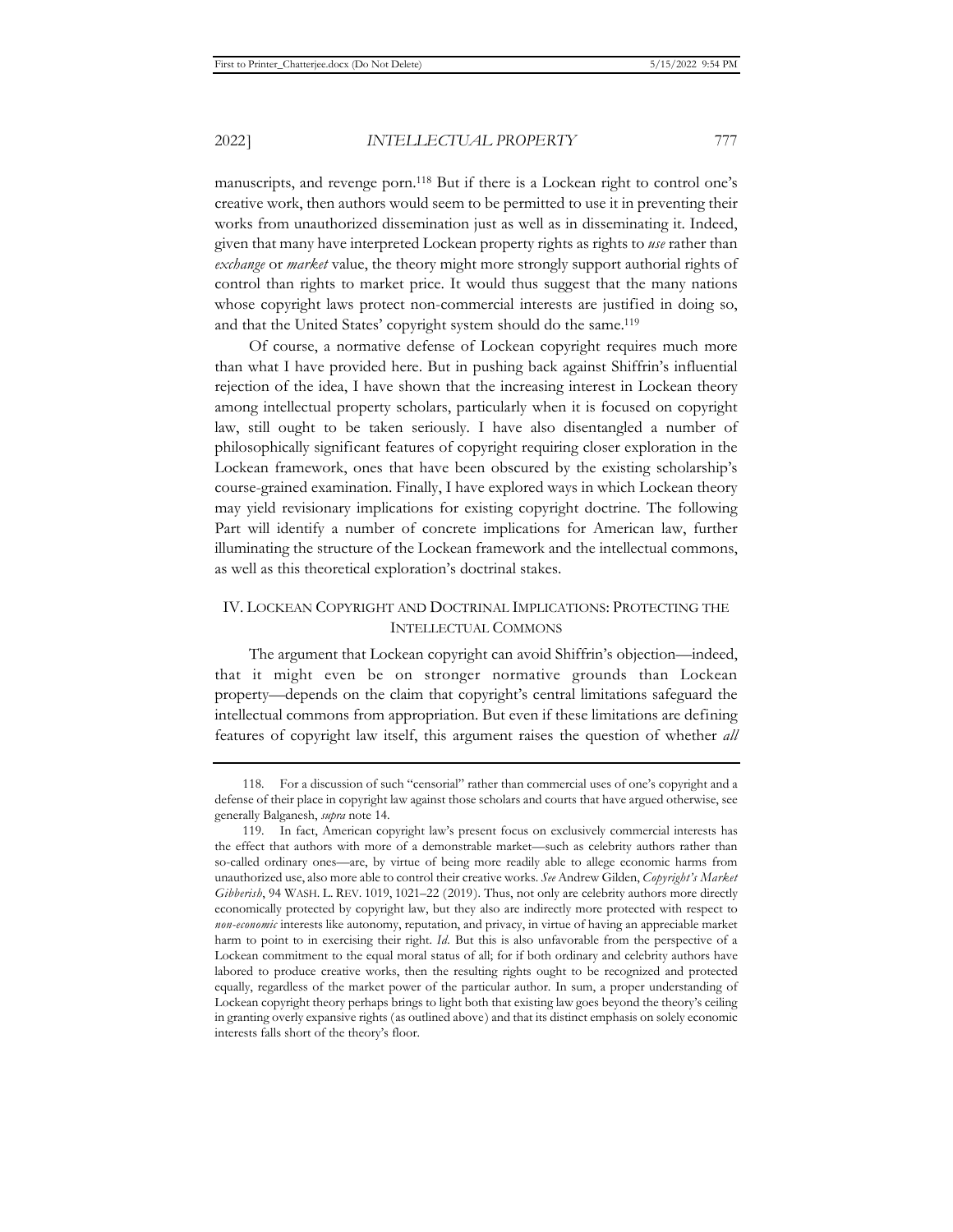aspects of existing copyright doctrine are adequately protective of the intellectual commons for the Lockean framework. The present Part outlines a number of ways in which existing law might fail to do this. Specifically, it identifies aspects of U.S. copyright law that do not adequately safeguard (i) independent creators, (ii) the growth of the intellectual commons that creative works might result in, and even (iii) *non-*independent creators' authorial activity, such that—if the Lockean copyright emerges favorably—it might call for a strengthening and expanding of copyright's defining limitations and for these aspects of doctrine to be revised.

### *A. Protecting Independent Creators: Proof of Copying and "Subconscious Copying"*

As Judge Learned Hand put it, copyright's independent creation defense is such that "if by some magic a man who had never known it were to compose anew Keats's Ode on a Grecian Urn, he would be an 'author,' and . . . others might not copy that poem, though they might of course copy Keats's" in virtue of the latter being in the public domain.120 But although the independent creation defense defines copyright itself—which is, bluntly, a right only against copying—the question of how to *prove* independent creation (or the lack thereof) creates a doctrinal wrinkle that presently is mishandled from the perspective of the Lockean framework. Specifically, while plaintiffs alleging copyright infringement are required to establish "actual copying," existing law allows for an inference of actual copying from circumstantial evidence too easily in cases where the allegedly infringed work is popular or where the two works share striking similarities.121 Thus, existing law *in practice* falls short of safeguarding the intellectual commons for independent creators.122

Consider first the doctrine around popular works. In *Three Boys Music Corp. v. Bolton*, the Ninth Circuit found Michael Bolton's 1991 pop hit "Love Is a Wonderful Thing" to infringe on the popular rhythm and blues group The Isley Brothers' 1964 song of the same name.<sup>123</sup> The court explained that, absent direct evidence that the defendant copied the protected work, a plaintiff can use circumstantial facts to prove infringement by showing the defendant had access to the protected work and that the two works are substantially similar.124 Moreover, the court said, the plaintiff might establish access through circumstances linking the two artists specifically or instead by simply showing that the protected work was widely available, such that the defendant was likely to have heard it.<sup>125</sup> In this case,

<sup>120.</sup> Sheldon v. Metro-Goldwyn Pictures Corp., 81 F.2d 49, 54 (2d Cir. 1936).

<sup>121.</sup> *See infra* notes 124–138 and accompanying text.

<sup>122.</sup> *See infra* notes 124–138 and accompanying text.

<sup>123. 212</sup> F.3d 477, 480 (9th Cir. 2000) *overruled by* Skidmore v. Led Zeppelin, 952 F.3d 1051, 1066–69 (9th Cir. 2020).

<sup>124.</sup> *Id.* at 481.

<sup>125.</sup> *Id.* at 482. The court further held that, if access and substantial similarity are established, then even subconscious copying is infringement, and that access to the work therefore need not have been in the recent past. *Id.* at 482–83. We consider the "subconscious copying" doctrine below.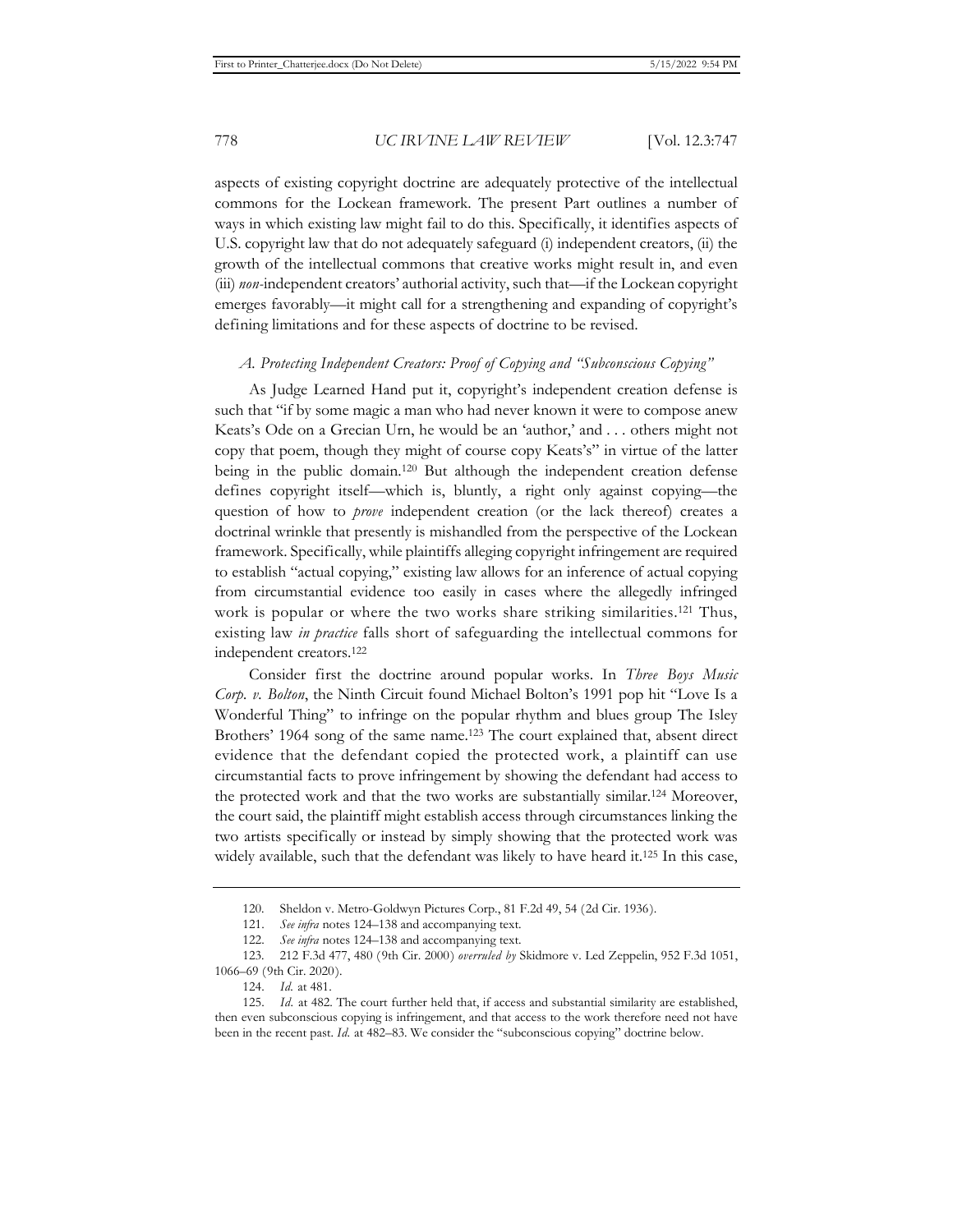The Isley Brothers based their access argument on the dissemination and popularity of their song upon its release, in combination with the fact that Bolton grew up listening to rhythm-and-blues groups.126 Bolton did not admit to hearing the song, noting that it never made the Billboard 100 and was not released in an album or compact disc until 1991, a year after his allegedly infringing song was written.127 He further argued that the mere possibility that he heard it on the radio while a teenager was not sufficient to establish that he actually copied it twenty-five years later.<sup>128</sup> Nonetheless, the court upheld the jury's determination of access, arguing that teenagers are avid music listeners and that it is "entirely plausible" that one obsessed with rhythm and blues music "could remember an Isley Brothers' song that was played on the radio and television for a few weeks, and subconsciously copy it twenty years later."129 This finding of access—in combination with the similarities between the two songs—was thus enough to support an inference of actual copying and an ultimate finding of copyright infringement.

Consider next the doctrine around striking similarity. In *Selle v. Gibb*, the Bee Gees were sued on the allegation that their hit song "How Deep Is Your Love" had infringed on the copyright of Ronald Selle's song "Let It End."130 Selle presented evidence that the Bee Gees' song was strikingly similar to his, including a professor of music testifying that, in his opinion, the similarities were explained by actual copying.131 The Seventh Circuit agreed with the plaintiffs' theory that, absent direct evidence, access can be inferred from the similarity between the two works if it is "so striking that the possibilities of independent creation, coincidence and prior common source are, as a practical matter, precluded."132 But the court noted that there must still be some evidence establishing a reasonable *possibility* that the plaintiff's work was available to the defendant, as access could not be inferred from striking similarity if the plaintiff admitted to keeping her creation under lock and key.133 With respect to this case, the Seventh Circuit found that Selle failed to present evidence of even the minimal possibility of access, as his song was only distributed to fourteen music publishers (eleven of whom returned it unopened and three of whom never responded) and performed publicly two or three times (with no evidence that the Bee Gees or their associates were in attendance).134 But the implication of the court's articulated rule is that, in all cases where there is *some* evidence establishing the possibility of the plaintiff's work being available to the

- 130. 741 F.2d 896, 898 (7th Cir. 1984).
- 131. *Id.* at 899.

- 133. *Id.*
- 134. *Id.* at 898, 902.

<sup>126.</sup> *Id.* at 483.

<sup>127.</sup> *Id.* at 484.

<sup>128.</sup> *Id.*

<sup>129.</sup> *Id.* at 484–85.

<sup>132.</sup> *Id.* at 901.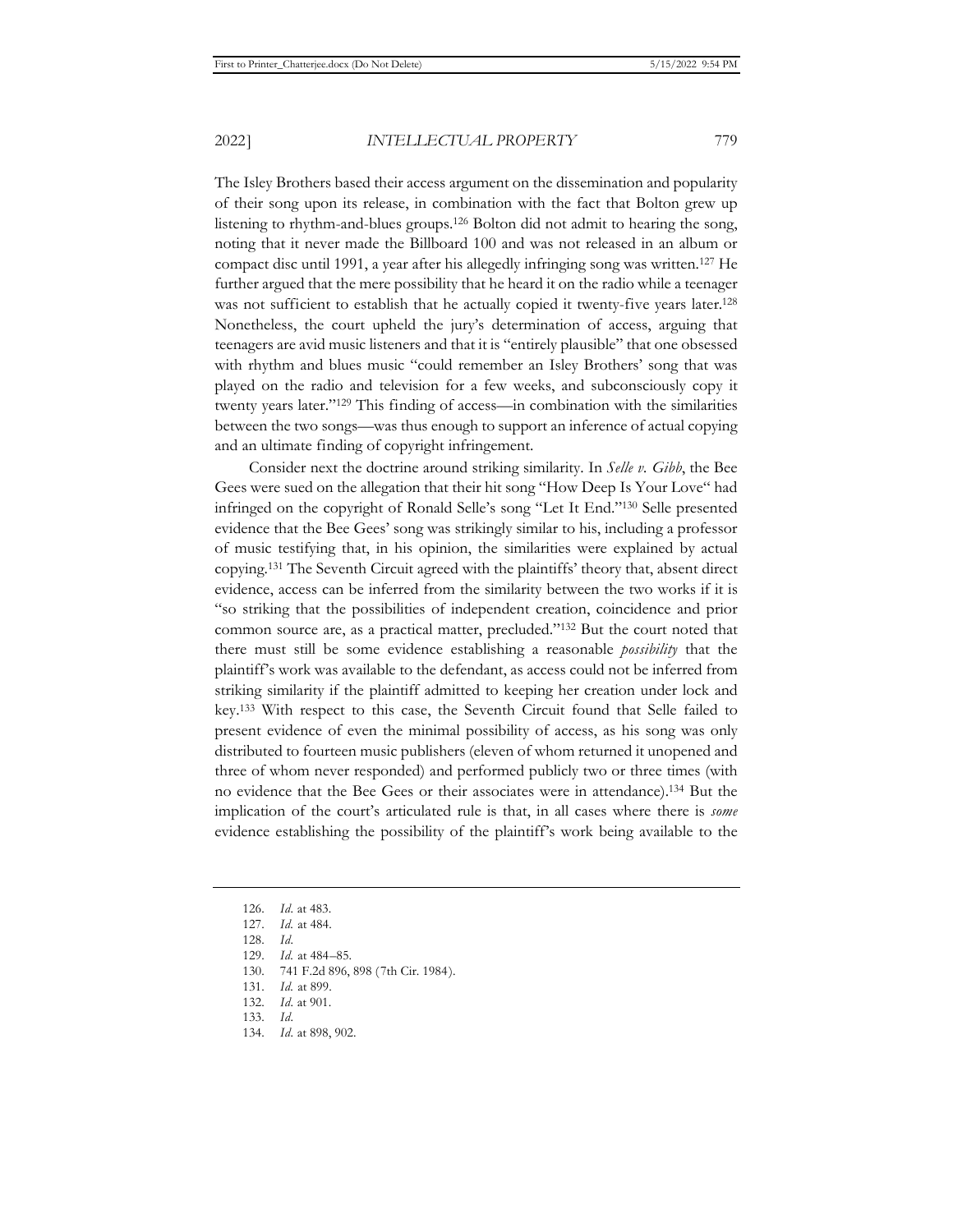defendant, striking similarity would indeed be sufficient for an inference of actual copying.

These existing doctrines are not sufficiently protective of independent creators for the Lockean framework, instead effectively softening copyright's most defining safeguard. For if popularity with similarity is sufficient for establishing copying, then all independent creators who *do* happen to make works similar to popular ones are effectively unprotected, and similarly, if striking similarity and the mere possibility of access is also sufficient, then—particularly in the internet age, where all disseminated works are so widely and easily available—any independent creators who make works strikingly similar to existing ones are unprotected unless these latter works are essentially inaccessible or "under lock and key." Put differently, these doctrines effectively eliminate protections for two possible classes of independent creators and thus cannot be regarded as fully safeguarding the intellectual commons. Instead, the Lockean framework would seem to require that—absent overriding, non-Lockean reasons to the contrary—courts should rethink how to balance copyright's defining limitation against evidentiary challenges, devising doctrines that raise the bar for what evidence can support inferences of copying, and which err more on the side of safeguarding the intellectual commons.

A related wrinkle surrounding the independent creation defense in existing law is offered by the doctrine of *subconscious copying*, according to which one can infringe on another's copyright by producing a substantially similar work while lacking any conscious awareness that they have copied.135 Subconscious copying still requires access to the work infringed upon, but it does not require any knowledge or awareness of a casual dependence between the work observed and the work produced.136 The doctrine of subconscious copying was embraced by Judge Learned Hand in a 1924 music infringement case, wherein he explained,

Everything registers somewhere in our memories, and no one can tell what may evoke it.... Once it appears that another has in fact used the copyright as the source of his production, he has invaded the author's rights. It is no excuse that in so doing his memory has played him a trick.137

Arguably the most prominent case in which a court embraced the theory of subconscious copying is *ABKCO Music, Inc. v. Harrisongs Music, Ltd*. 138 Therein, the Second Circuit affirmed a jury's verdict that former Beatle George Harrison subconsciously copied The Chiffons' "He's So Fine" in writing the song "My Sweet Lord" released six years later.<sup>139</sup> Harrison admitted to hearing "He's So Fine" in 1963, when it was number one on the Billboard charts in the United States for five

<sup>135.</sup> Three Boys Music Corp. v. Bolton, 212 F.3d 477, 482 (9th Cir. 2000).

<sup>136.</sup> *Id.* at 482–83.

<sup>137.</sup> Fred Fisher, Inc. v. Dillingham, 298 F. 145, 147–48 (S.D.N.Y. 1924).

<sup>138. 722</sup> F.2d 988 (2d Cir. 1983).

<sup>139.</sup> *Id.* at 990, 992, 997.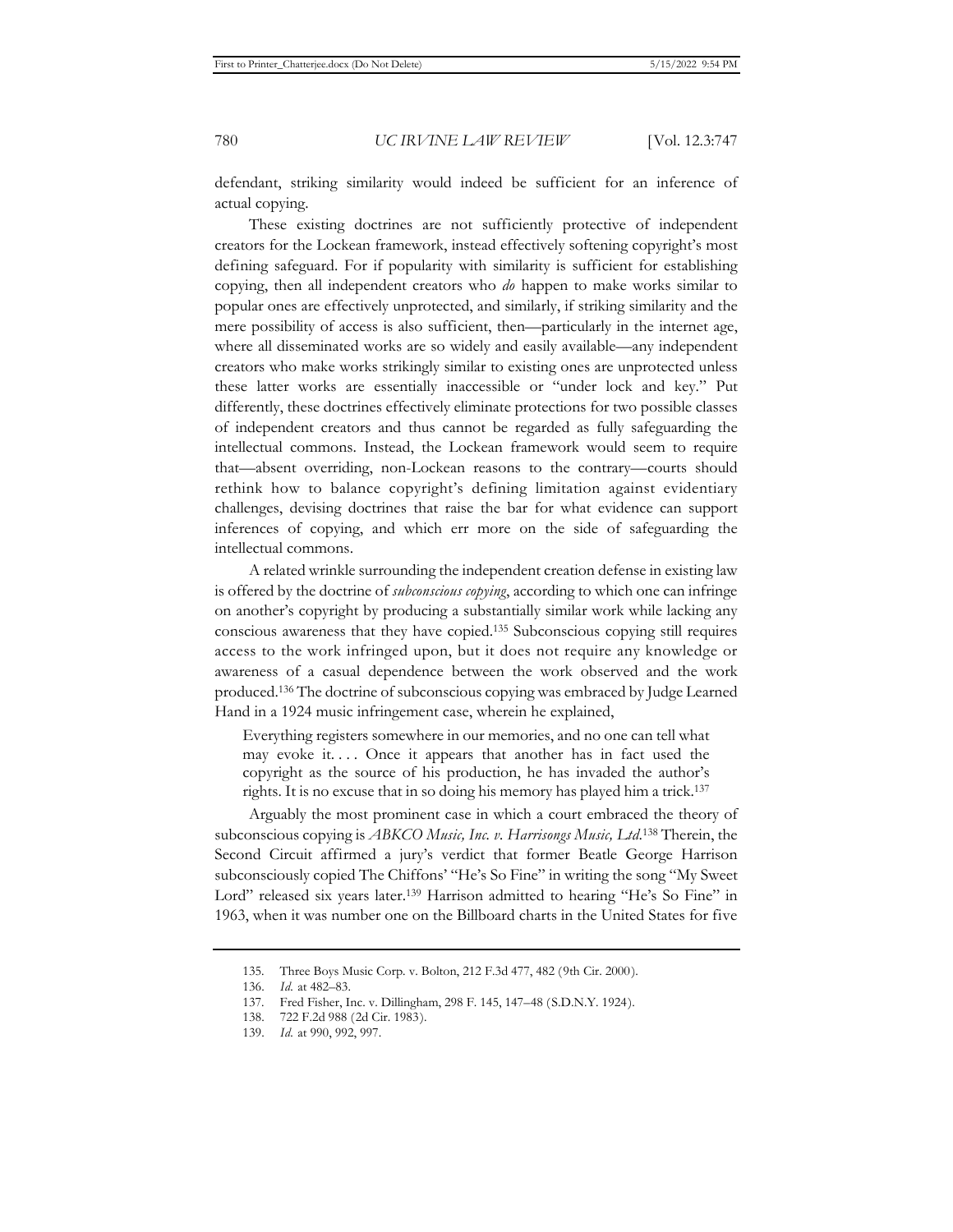weeks and one of the top thirty hits in England for seven weeks, and the court found that "the similarity was so striking and where access was found, the [temporal] remoteness of that access provides no basis for reversal."140 The court further emphasized "that when a defendant's work is copied from the plaintiff's but the defendant in good faith has forgotten that the plaintiff's work was the source of his own, such 'innocent copying' can nevertheless constitute an infringement."141

Many scholars have debated whether "subconscious copying" ought to be regarded as infringement,142 and the doctrine brings to light an important question about what exactly even *constitutes* "independent creation." In particular, should independent creation wholly turn on questions of *causation*, i.e., whether a copyrighted work has caused, in some sufficiently close respect, the subsequent similar work? Or should it instead also implicate questions of something like *intention*, i.e., whether a copyrighted work has been intentionally appropriated in creating the subsequent similar work?143 I myself favor the latter understanding, due to a background conception of the nature of authorship according to which intent distinguishes authors' expression and thus differentiates authorship from infringement, and which I explore and defend in other work.144 Thus, my favored understanding of authorship entails that the Lockean theory of copyright—and the importance of the independent creation defense—might require the doctrine of subconscious copying to be abolished. More generally, though, this discussion illustrates another way in which Lockean copyright might require revisions in existing doctrine in order for independent creation to be adequately protected, depending on further theorizing about the nature of independent creation itself.

# *B. Protecting the Growth of the Intellectual Commons: Dynamic Scènes à Faire and Term "Genericide"*

Next, recall my argument in Part II that, if it is true as an empirical matter that copyright law incentivizes the proliferation of creative works, then copyright law might actually expand the intellectual commons. Again, this is not only because the work enters the public domain upon the expiration of its copyright but also because copyrighted works have the capacity to meaningfully influence their surrounding

<sup>140.</sup> *Id.* at 998.

<sup>141.</sup> *Id.*

<sup>142.</sup> *See, e.g.*, Mala Chatterjee & Jeanne C. Fromer, *Minds, Machines, and the Law: The Case of Volition in Copyright Law*, 119 COLUM. L. REV. 1887, 1912–13 (2019); Shyamkrishna Balganesh, Copyright as Market Prospect, 166 U. PA. L. REV. 443, 492-96 (2018); Robin Feldman, The Role of the Subconscious in Intellectual Property Law, 2 HASTINGS SCI. & TECH. L.J. 1, 4-10 (2010); Wendy J. Gordon, *Toward a Jurisprudence of Benefits: The Norms of Copyright and the Problem of Private Censorship*, 57 U. CHI. L. REV. 1009, 1028-32 (1990) (reviewing PAUL GOLDSTEIN, COPYRIGHT PRINCIPLES, LAW AND PRACTICE (1990)).

<sup>143.</sup> Another way of putting this idea: is independent creation a matter of "independence" (causal independence) or "creation" (creative intent)? I aim to explore this question in future work.

<sup>144.</sup> *See* Chatterjee, *supra* note 21.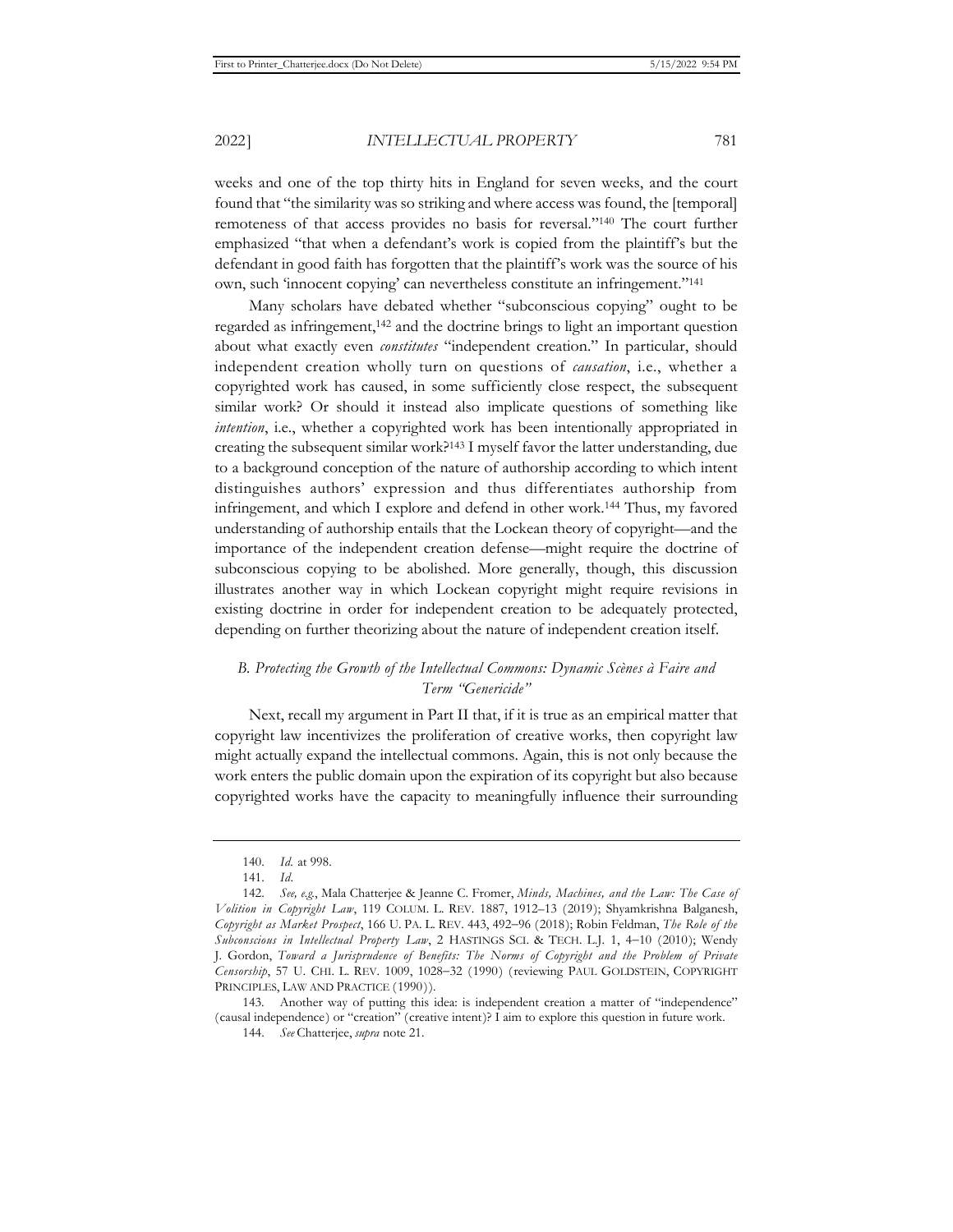culture and the subsequent progression of creativity. Moreover, this constitutes another normatively significant difference between the effects of copyright and tangible property for Lockean theory. But the observation raises the question of when and how this phenomenon of commons expansion occurs. If (as I have argued) the creative work is not part of the intellectual commons at the moment of its creation, then when exactly does the work—or aspects of it—enter the commons and thereby expand it? The answer to this question, beyond completing the theoretical picture, will also yield implications for the correct structure of copyright law itself. For if Lockean copyright only supports protection in creative works to the extent that they are not in (and do not deplete) the intellectual commons, it follows that—barring overriding, non-Lockean reasons to the contrary—once works or their elements *do* enter the commons, they should no longer enjoy copyright protection. The present Part thus explores this phenomenon of commons expansion and unpacks possible implications for doctrinal limitations, although I engage in a more extended exploration of the question in other work.145

First, as noted above, a creative work can expand the intellectual commons by creating and sharing elements that become part of the relevant culture, such as by influencing a critical mass of creators in a way that results in a new genre or class of creations. This phenomenon involves the work's *novel elements* or *element-combinations* entering the intellectual commons. I noted possible examples of this phenomenon: for instance, Stanley Kubrick's *2001: A Space Odyssey* influenced countless subsequent filmmakers depicting human beings in outer space, pioneering the genre of science-fiction film and putting forth expressive elements—retro-futuristic design of space stations, stunning and otherworldly atmospheres paired with ambient or operatic music, and morally ambiguous bits of technology—that ultimately came to define the genre. As the reader might have determined, this sort of commons expansion is perhaps most frequently safeguarded by existing copyright law under its *scènes à faire* doctrine, according to which expression that is common or standard to a particular subject matter or medium is not protectable under copyright law.

However, the *scènes à faire* doctrine as it currently exists might not adequately track and safeguard the dynamic intellectual commons. For if copyright is to protect this commons expansion, then whether elements in a particular creative work count as *scènes à faire* must be something that can itself change over time, depending on the flow of creativity subsequent to the creative work. This is in contrast to a conception of *scènes à faire* that wholly depends on whether the elements were *scènes à faire* at the moment of the work's creation. So, for instance, although the ultimately genre-defining elements of *2001: A Space Odyssey* were novel at the moment of the film's creation and would not have been *scènes à faire* at that time, the eventual influence they had upon the genre ought to have transformed them into *scènes à faire*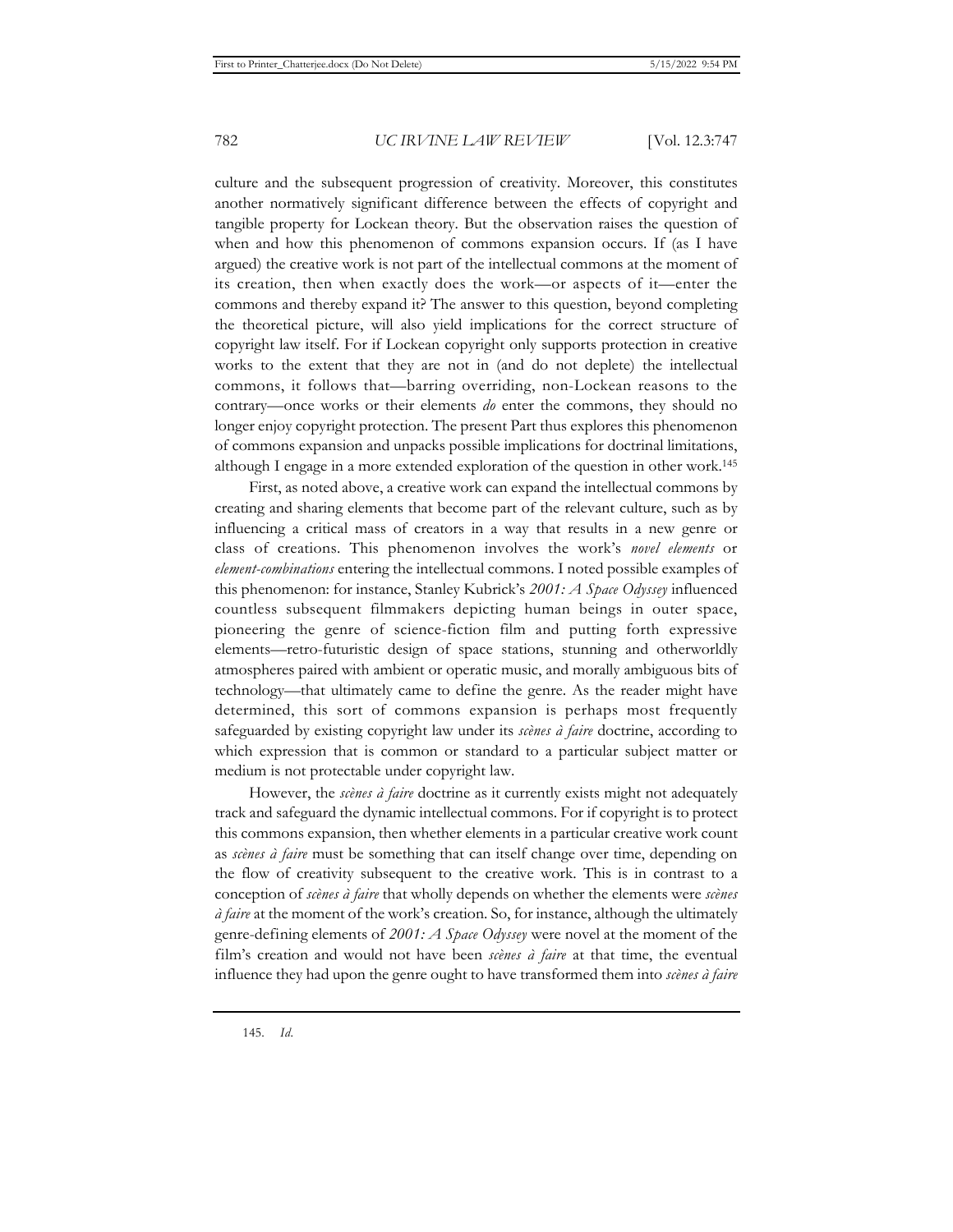subsequently, such that—due to this genre-defining influence—they would no longer be entitled to copyright protection.

This dynamic conception of *scènes à faire* is not presently embraced by all U.S. courts. Most notably, the Federal Circuit affirmed the opposite understanding in its 2014 decision for the landmark software copyright case *Oracle America, Inc. v. Google Inc.*, a dispute which was recently decided by the Supreme Court,146 and with profound significance with respect to the future of software and development.147 Therein, the court considered the copyrightability of the Java programming language's application programming interfaces (APIs), which are owned by Oracle and which Google admitted to using in the development of its Android operating system.148 Relevantly, in considering Google's argument that the copied expression constituted *scènes à faire*, the court said that the focus of the *scènes à faire* question is never the circumstances facing the *copier* but, rather, only ever those facing the *creator* at the moment of making the work.149 Specifically, it said that *scènes à faire* only excludes from protection any expression whose creation "flowed naturally from considerations external to the author's creativity," regardless of how the expression might have influenced creativity or the common culture subsequently.150 The Federal Circuit ultimately found the APIs to be copyrightable.151 But in deciding this way on the issue of *scènes à faire*, it did not speak to whether, in light of the subsequent influence of the APIs and how they altered and constrained the circumstances of creativity and software development, they would count as *scènes à faire* if the question were evaluated at the moment of Google's copying. Under the alternative dynamic conception of *scènes à faire*, which tracks the correspondingly dynamic intellectual commons, then perhaps the influential APIs ought not have been deemed copyrightable at all, and the *Oracle v. Google* litigation ought to have been resolved well before it faced subsequent litigation on fair use or reached the Supreme Court.152

<sup>146.</sup> *Google LLC v. Oracle Am., Inc.*, 141 S. Ct. 1183 (2021) (finding that Google's use of parts of the Java Programming language's application programming interfaces and about 11,500 lines of source code, both owned by Oracle, constituted fair use).

<sup>147. 750</sup> F.3d 1339, 1339 (Fed. Cir. 2014). The case is significant for the software industry because computer programs and software libraries (particularly in open source) are often developed by recreating the functionality of APIs from other products to enable interoperability between different systems or platforms. *See, e.g.*, Peter S. Menell, *Rise of the Copyright API Dead?: An Updated Epitaph for Copyright Protection of Network and Functional Features of Computer Software*, 31 HARV. J. LAW & TECH. 305 (2018); Joseph Gratz & Mark A. Lemley, *Platforms and Interoperability in* Oracle v. Google, 31 HARV. J. LAW & TECH. 603 (2018).

<sup>148.</sup> *Oracle*, 750 F.3d at 1347.

<sup>149.</sup> *Id.* at 1364.

<sup>150.</sup> *Id.* (quoting 4 MELVILLE B. NIMMER & DAVID NIMMER, NIMMER ON COPYRIGHT § 13.03[F][3], at 13-131 (1997)).

<sup>151.</sup> *Id.* at 1381.

<sup>152.</sup> Note that this case—and software copyright more generally—raises the more general question of whether software should even be in the domain of copyright law at all or whether there are other reasons to permit non-expressive copying of this sort. Those reasons also depend on the correct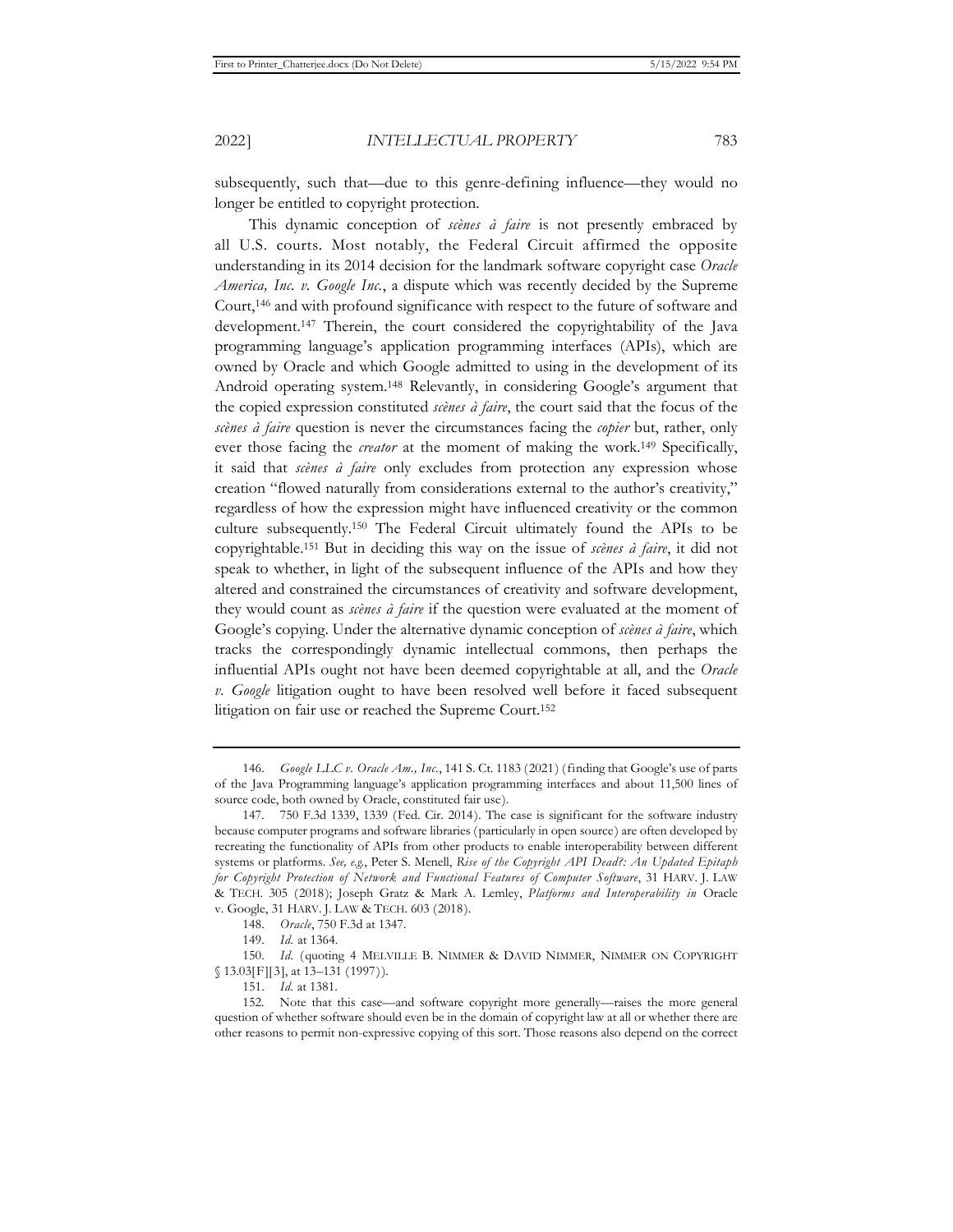Second, and relatedly, a creative work might also expand the intellectual commons by becoming so widespread and significant that it is no longer uniquely tied to the identity of its author, but rather to the identities of all who have consumed it. This phenomenon involves the work *itself* entering the intellectual commons. In such cases, the argument would go, the widespread influence of the specific work has meaningfully altered the conditions of the shared culture we all participate in, such that the author continuing to retain her copyright would inhibit the rest of society's ability to make use of its own culture. Jeremy Waldron has analogized this phenomenon to the doctrine of "genericide" in trademark law, according to which a trademark becomes so pervasive in the common language that it no longer refers exclusively to the originating brand but rather generically to a class of products from any brand (e.g., "Xerox" for all copy machines rather than ones from the Xerox corporation) and, as a result, loses legal protection.153 As he put the idea,

Of course these artifacts have their originators, and one can empathize with their initial impulse to control their own work. Nevertheless what they (and their collaborators in marketing) have done—and done intentionally—is make these artifacts now part of our world. My point, then, is that this environment, having been thrust upon us by those in whose interests cultural commodities circulate, is now the only one we have, so that it is now in a sense unfair to deny us the liberty to make of it what we will.154

Thus, like in trademark law, when a creative work becomes so prevalent as to itself become part of the common culture, perhaps it should no longer enjoy copyright protection under the Lockean framework.155 Copyright law's duration—typically fixed at the author's lifetime plus seventy years<sup>156</sup>—would thus

theoretical basis—and resulting aims and subject matter—for copyright law. I return to this in outlining the theoretical questions that remain after this Article. *See infra* Part V.

<sup>153.</sup> Waldron, *supra* note 63, at 881–84. Wendy J. Gordon also discusses cases in which a creation becomes so significant to the common culture that it alters the conditions of the culture such that the author retaining rights in that creation would inevitably do harm to the rest of society. She argues that, because of the Lockean proviso, authorial rights should not persist in such cases. Gordon, *supra* note 13, at 1538. Note that, though our arguments are aligned in rejecting authorial rights in such circumstances, my argument does not make use of the proviso but rather only depends on the fact that the creative works have entered the commons at all. *See supra* notes 22–23 and accompanying text.

<sup>154.</sup> Waldron, *supra* note 63, at 885.

<sup>155.</sup> The normative foundations for the genericide doctrine in trademark law are different from this Lockean argument for a similar doctrine in copyright law. In trademark law, once the brand name has become "generic" for a product, it is no longer protectable by virtue of now indicating the good or service itself rather than its source. *See* 15 U.S.C. § 1064(c) (1976). Nonetheless, the conceptual analogy between the doctrine as it appears in trademark and what is being proposed for copyright is hopefully useful to the reader. *See also* Barton Beebe & C. Scott Hemphill, *The Scope of Strong Marks: Should Trademark Law Protect the Strong More Than the Weak?*, 92 N.Y.U. L. REV. 1339, 1385 (2017) (discussing how the genericide doctrine in trademark law lowers consumer search costs and "leaves enough and as good for others").

<sup>156. 17</sup> U.S.C. § 302 (2018).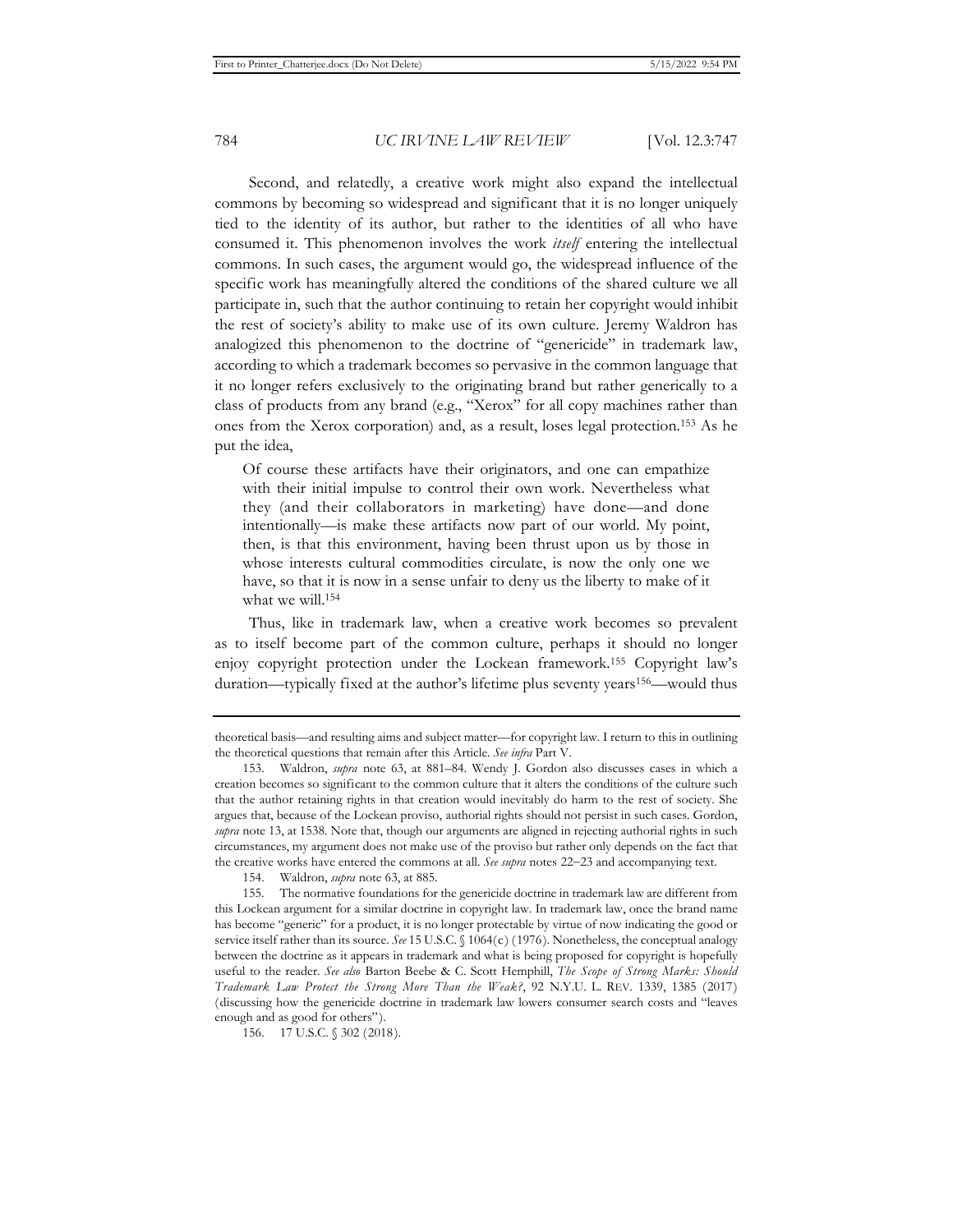need to be revised to accommodate the possibility of loss of copyright as a result of the work entering the intellectual commons. The details of this phenomenon, and the question of how exactly the law should be structured around it, are set aside for exploration in future work. But for now, note the following perhaps counterintuitive general implication of these ideas surrounding copyright genericide and *scènes à faire*: the more widespread and significant a work or its elements become, the less justified the author might be in retaining certain strong rights in it. This implication might strike some as a dramatic departure from how Lockean theory—and rights-based theories of intellectual property generally—are frequently understood (e.g., that an author of a significant work "deserves" stronger rights in it) or even from what the dominant economic narrative might recommend (e.g., that authors should be incentivized to make "significant" works by the promise of strong rights in them). But again, in light of the centrality of the intellectual commons in the Lockean framework—and the resultant countervailing claims of the society surrounding an author and her work—it should ultimately be unsurprising that the theory would yield these egalitarian, minimalist implications.

# *C. Protecting Non-Independent Creators: Idea/Expression Dichotomy, Transformative Fair Use, and The Derivative Right*

The independent creation defense protects independent creators, allowing them to use materials in the intellectual commons regardless of whether another author has used them in the same way. And the proposed dynamic conception of *scènes à faire* and genericide analogue for copyright law would safeguard growth in the intellectual commons that creative works themselves result in. But at this point, an empirical reality bearing on our theoretical discussion comes to mind: that not all authorship is independent, nor does it only utilize the intellectual commons. In other words, as a matter of fact, authorship often occurs *precisely because* follow-on authors have been influenced by the creative works of earlier authors, and these follow-on authors might even use that earlier author's creative work itself—which, barring the *scènes à faire* and genericide phenomena discussed above, is not itself part of the intellectual commons—as a raw material for their own work. This is all to say that a creative work need not enter the intellectual commons in order to influence subsequent creativity. A work might simply influence a particular author, who then produces a follow-on work using ideas or even expression embodied in the earlier one. Again, this is particularly true in the internet age, when creative content is so widely disseminated and accessed that authors often cannot help but encounter—and be influenced by—the work of others. The prevalence and value of such non-independent authorship thus raises the question of its status in the Lockean framework: for although I have argued that copyright's defining limitations can and should protect independent creators and the intellectual commons, what are we to say about non-independent creation? If such follow-on authors really engage in authorial labor—indeed, as the prevalence and distinct value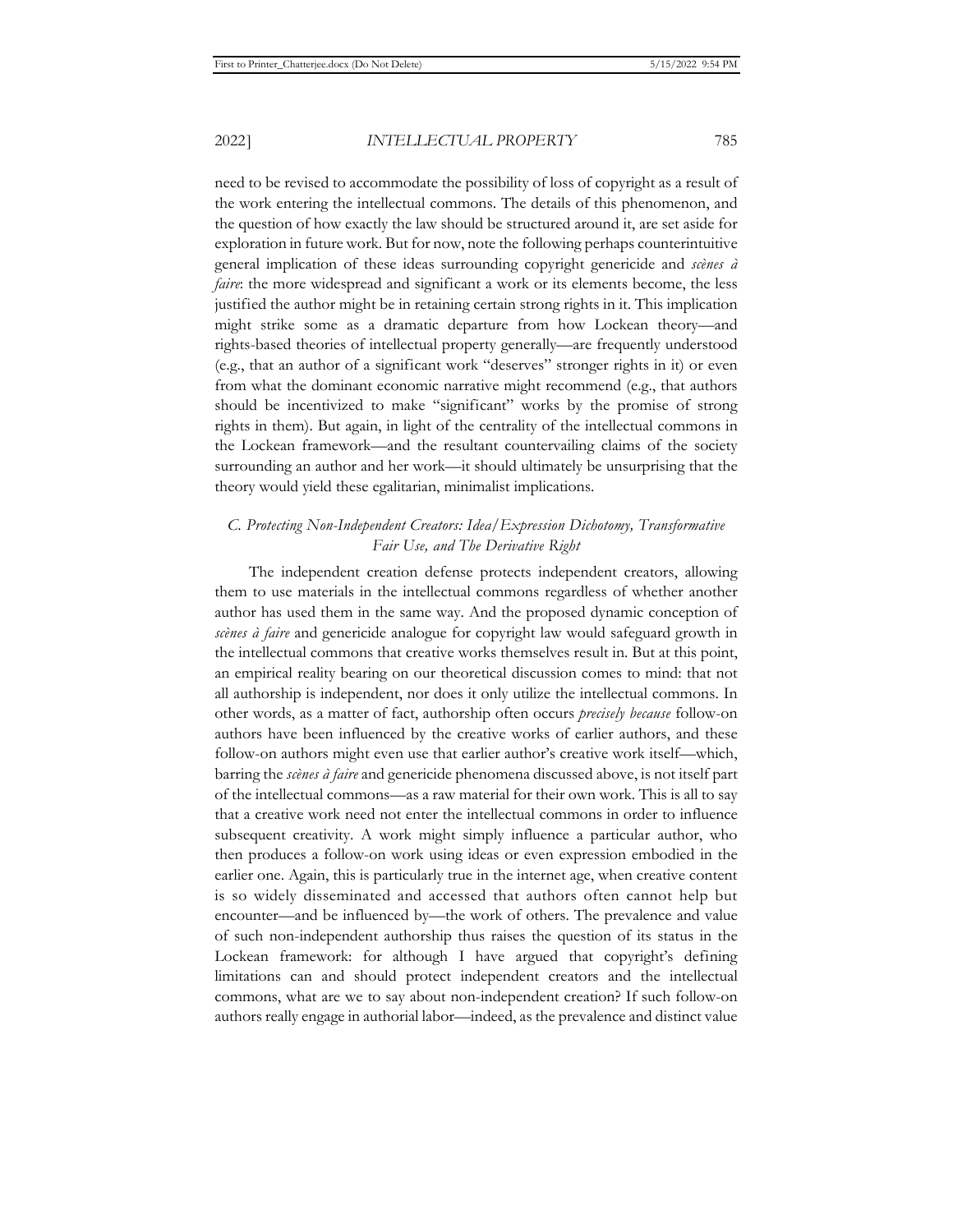of their work suggests—then should Lockean theory protect their authorial activity just as well?

I am very sympathetic to this line of argument. Indeed, I have argued elsewhere that when such follow-on authors "labor" upon the work of an earlier author—using their ideas or even their expression in the course of creating something distinct—they are no less entitled to the fruits of their labor in light of the Lockean theory's egalitarian spirit and structure.157 This phenomenon of earlier and follow-on authorship thus raises a challenge for copyright doctrine in structuring and allocating authorial rights to protect the labor-based claims of *both*  authors simultaneously. But it is a special feature of copyright's non-rivalrous and expressive subject matter that, in fact, it *can* be structured to achieve this. And we will now see that, while there are a number of ways in which existing copyright doctrine already does this—many of which we have already discussed—there are other ways in which it falls short, such that the Lockean framework with a recognition of non-independent creators would call for these aspects of doctrine to be revised.158

First, consider the existing protections for non-independent creation that we have already discussed: the idea/expression dichotomy, *scènes à faire*, the merger doctrine, and the rule that factual content is not protected.159 We noted that these limitations on copyright law leave the corresponding materials—ideas, facts, and stock elements—freely in the intellectual commons. This means that non-independent creators who are influenced by creative works but then take these aspects of those works and *distill* or *re-express* them in a work of their own are free to do so in virtue of them remaining in the commons. Call non-independent creation that uses *unprotected* aspects of earlier works—equivalently, the aspects that come from (and remain in) the intellectual commons—*idea-transforming authorship*, which we saw the landmark example of above.<sup>160</sup> Even though such idea-transforming, non-independent creators are making works in part precisely

158. For an extended discussion on how copyright's limitations ought to be structured to safeguard follow-on creativity, see Chatterjee, *supra* note 21.

<sup>157.</sup> Note that this "first laborer" problem is one of the most devastating objections to Lockean theory understood as a theory of *tangible* property, by virtue of tangible property being rivalrous. Specifically, in the case of tangible property, it is not possible for an earlier and subsequent laborer to both own exclusive rights in their labor's fruits: If I labor to create a chair and you then labor upon my chair to create a table, your table extinguishes my chair. Thus, we cannot both simultaneously hold exclusive rights in our chair and table. Because the Lockean labor theory is ultimately a theory of "first laboring," in combination with the view that timing is frequently a morally irrelevant property and a matter of luck, many have rejected Lockean property theory as normatively implausible. *See, e.g.*, WALDRON, *supra* note 19, at 198; SIMMONS, *supra* note 21. But, as I have argued elsewhere, the non-rivalry of the raw materials making creative works and the transformability of its expression itself allows Lockean copyright to avoid this devastating objection, so long as copyright grants are themselves adequately limited to permit follow-on creativity. Chatterjee, *supra* note 44, at 150–56.

<sup>159.</sup> *See supra* notes 72–83 and accompanying text.

<sup>160.</sup> *See supra* Section II.A.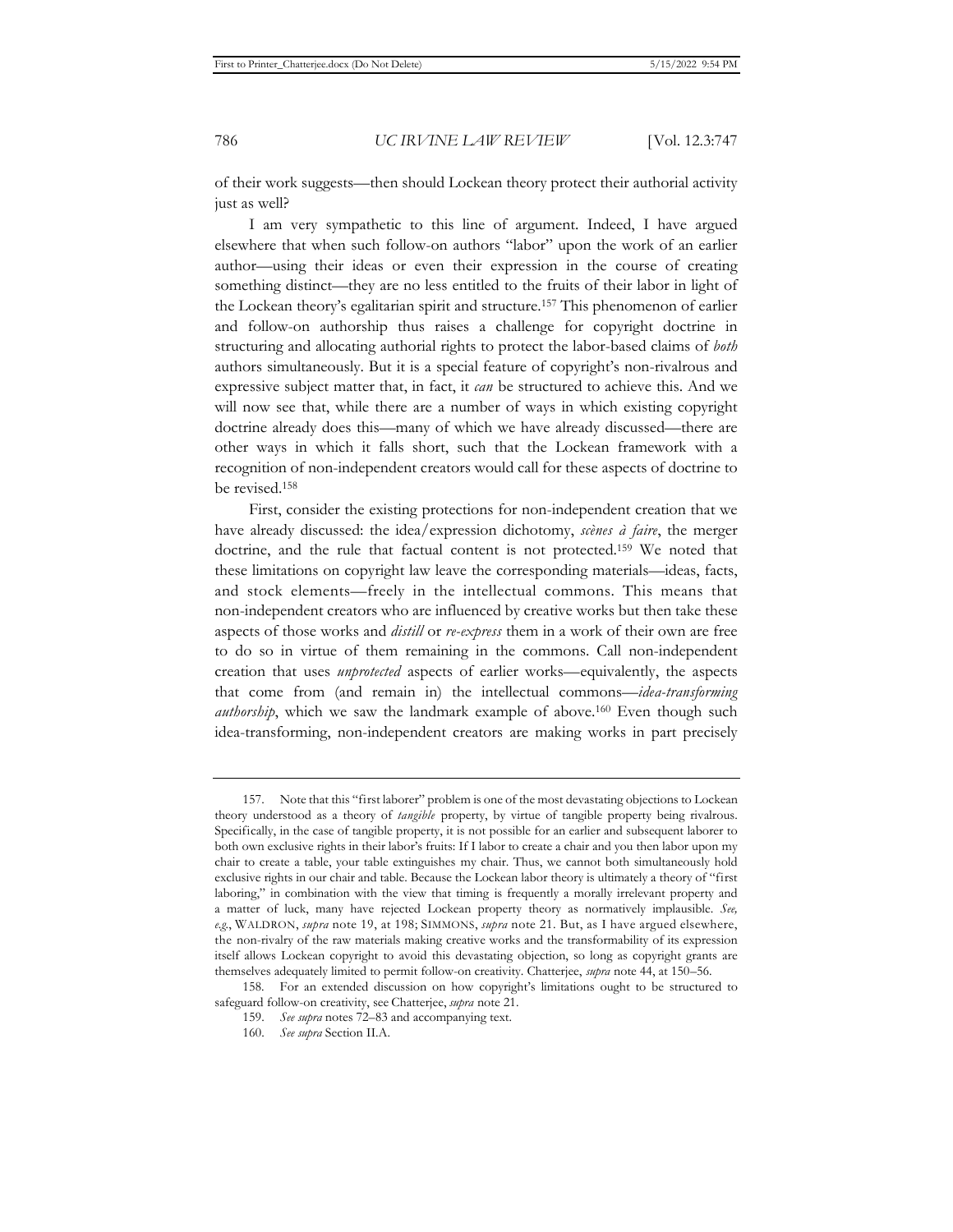because of influence by the creative works of others, so long as they do the authorial labor of transformation to make a work of their own, copyright law protects and facilitates their activity and even recognizes their own authorial rights. These limitations thus safeguard the intellectual commons not only for independent creators but for non-independent creators as well.

However, the phenomenon of non-independent creation is not limited to follow-on authors using the intellectual commons or the unprotected aspects of earlier creative works. Rather, a non-independent creator influenced by an earlier work might use that work's *expression itself*, the material protected by the earlier author's copyright and which—this Article's argument has shown—is not part of or removed from the intellectual commons at all;161 for she might imbue it with her own expression and thereby transform it into something her own. Call this sort of non-independent creation *expression-transforming authorship*. Notable examples of it include parodies, criticism, or appropriation art. In all such cases, the follow-on author uses an earlier author's expression—again, precisely because that earlier author used it—but to make something expressively, and importantly, distinct.

My own view (again, defended at length elsewhere<sup>162</sup>) is that, though such follow-on authors use earlier authors' protected expression, a Lockean system of copyright should facilitate their work and recognize their rights as well. This is because expression-transforming authors also engage in authorial labor to create distinct creative works and—in virtue of the non-rivalrous and transformative subject matter of copyright—do not extinguish the earlier author's work by doing so.163 Moreover, copyright law *can* achieve this goal of recognizing both earlier and expression-transforming authors' rights simultaneously, so long as each authors' rights are limited to her own expression. Indeed, copyright doctrine already permits and facilitates many instances of expression transformation through its existing "fair use" defense. As 17 U.S.C. § 107 states,

Notwithstanding the provisions of sections [17 U.S.C. §] 106 and [17 U.S.C. §] 106A, the fair use of a copyrighted work, including such use by reproduction in copies or phonorecords or by any other means specified by that section, for purposes such as criticism, comment, news reporting, teaching (including multiple copies for classroom use), scholarship, or research, is not an infringement of copyright. In determining whether the

<sup>161.</sup> This is barring the phenomena of *scènes à faire* and genericide as explored earlier. *See supra* Section IV.B.

<sup>162.</sup> Chatterjee, *supra* note 44.

<sup>163.</sup> Note that this is a normatively significant disanalogy between copyright and tangible property: in the latter case, if a follow-on laborer labors upon (say) the chair made by an earlier laborer and turns it into a table, then she extinguishes the earlier laborer's chair. The earlier and follow-on laborers' rights in their fruits cannot, as a matter of metaphysics, coexist. But an earlier and follow-on author's expression can, as expression by nature, be imbued with and transformed by the expression of another author without thereby extinguishing the earlier authors' expression. Again, for an extended examination of this "first laborer" problem and why it makes Lockean copyright more plausible than Lockean property, see Chatterjee, *supra* note 44, at 146.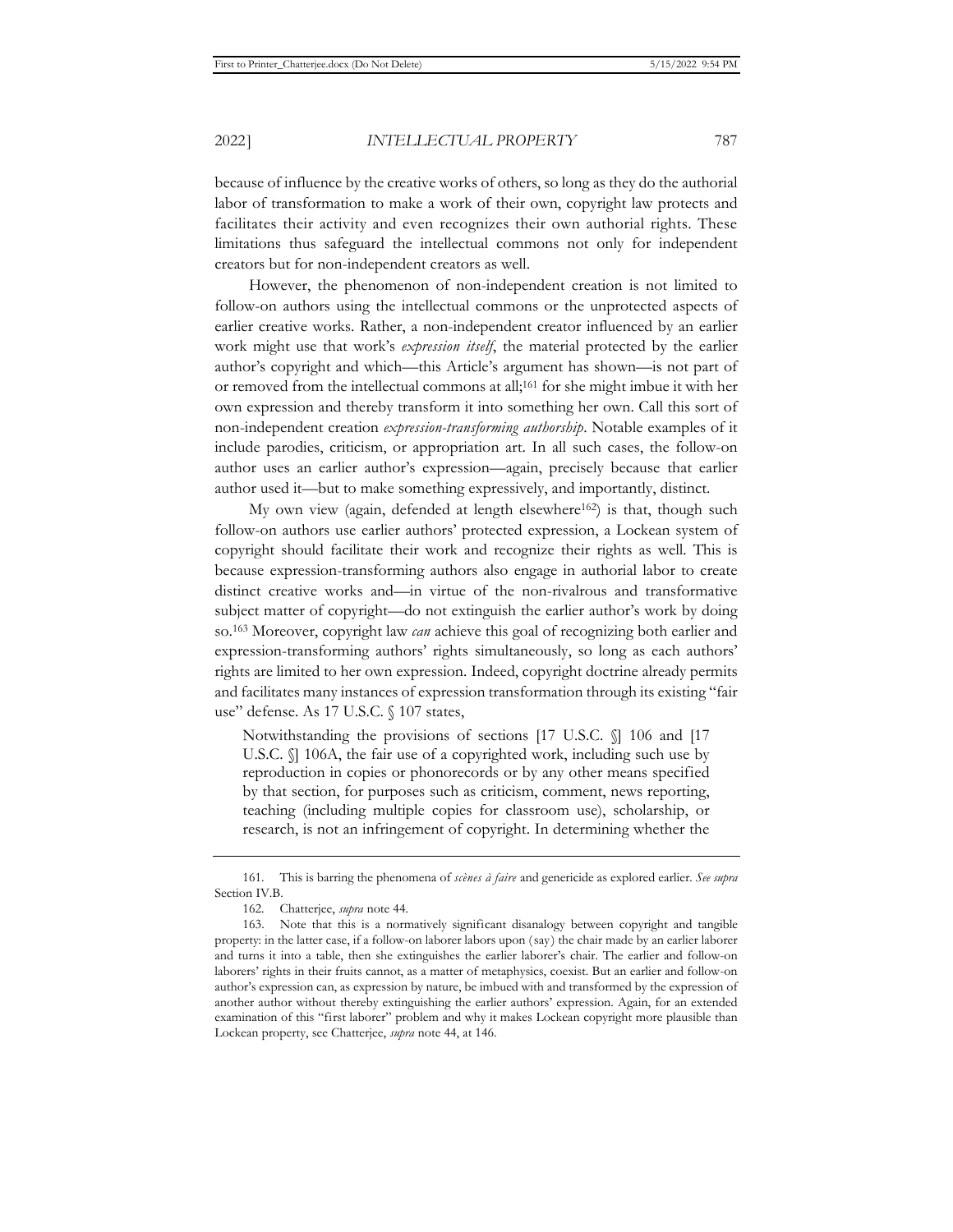use made of a work in any particular case is a fair use the factors to be considered shall include—

(1) the purpose and character of the use, including whether such use is of a commercial nature or is for nonprofit educational purposes;

(2) the nature of the copyrighted work;

(3) the amount and substantiality of the portion used in relation to the copyrighted work as a whole; and

(4) the effect of the use upon the potential for or value of the copyrighted work.164

In sum, fair uses are uses of copyrighted material that are permissible in virtue of the way the material is being used, and the doctrine in part protects many instances of expression-transforming authorship. Indeed, in his seminal article *Toward a Fair Use Standard*, Judge Pierre Leval introduced the concept of "transformativeness" into fair use doctrine, arguing that it should promote free speech and creativity by giving non-independent creators the freedom to build on preexisting works.165 As a simple example of the doctrine in action, while copying and reproducing protected materials from another's book to sell them as my own work would be infringement, utilizing these protected materials in the course of writing a criticism of the book would be fair use, since I would be transforming the book's expression into expression of my own. Similarly, while simply copying the defining guitar riff of another musician's song into one of my own would constitute infringement, using the riff in order to make a parody of that earlier song—imbuing it with my own, parodic expression—would transform it into something new and would therefore also be fair use.166

Nonetheless, though these existing protections in part facilitate and protect non-independent authorship, they might not be sufficient as they stand. For one thing, because different courts embrace distinct tests for "transformativeness," existing fair use doctrine is inconsistent.167 In particular, courts have adopted tests for transformativeness that range from asking whether the subsequent work has a new meaning or message, has substantively different aesthetic properties, or

167. For an explication of these distinct tests for transformativeness and their problems, see Amy Adler, *Fair Use and the Future of Art*, 91 N.Y.U. L. REV. 559 (2016).

<sup>164. 17</sup> U.S.C. § 107 (2018).

<sup>165.</sup> *See generally* Pierre N. Leval, *Toward a Fair Use Standard*, 103 HARV. L. REV. 1105 (1990).

<sup>166.</sup> Indeed, the landmark example of expression-transformation in U.S. law—which called the "transformativeness" inquiry the heart of the fair use doctrine—is the Supreme Court's case *Campbell v. Acuff-Rose Music, Inc.*, which regarded the rap group 2 Live Crew's parody of Roy Orbinson's "Oh, Pretty Woman." 510 U.S. 569, 572 (1994). Therein, the Court emphasized the importance of permitting others to build on copyrighted material and create new works, and it held that the parody in question—though copied the heart of the original song (its first line and opening bass riff), "the heart is what most readily conjures up the song for parody," and is therefore necessary to be copied (and imbued with parodic expression). *Id.* at 588.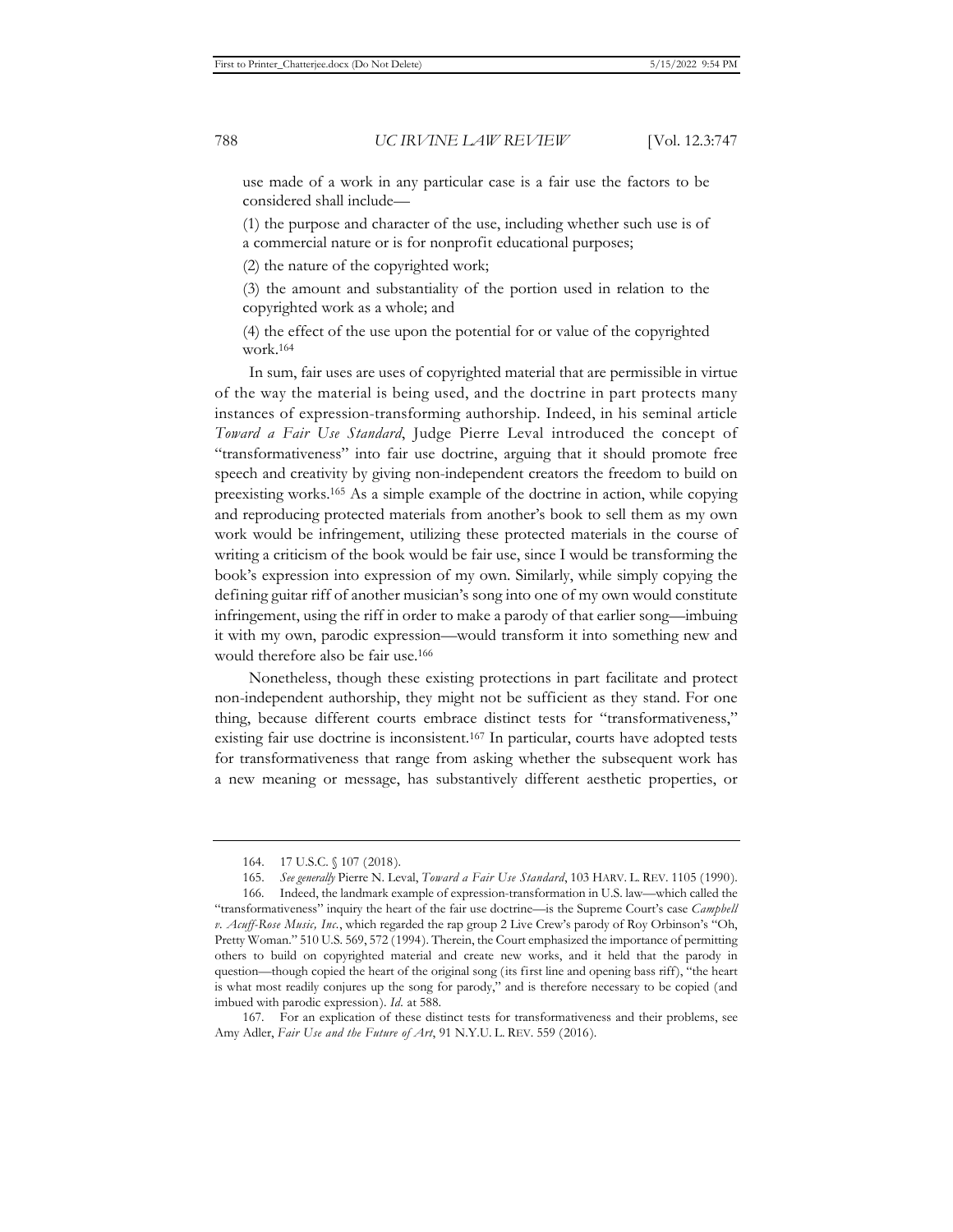transformative authorship.169 Most notably, Amy Adler has criticized them for being out of step with contemporary creative practices and the importance of expressive copying as a technique in making new works of art, herself favoring a conception of expression-transformation according to which it need not require modifications to the work's message, aesthetics, or impression at all.170 In light of these divergent understandings, then, the question of what it *takes* for a subsequent author to transform expression—to engage in an act of *authorship* with the expression of an earlier author, rather than merely an act of infringement—requires further theorizing. Easy cases of expression transformation were seen with the examples of criticisms and parodies discussed above.171 Harder ones include the work of esteemed appropriation artists like Richard Prince, such as his infamous *New Portraits* series constituted by selections of others' Instagram posts with only the most minimal modifications, especially since Prince himself claims that his appropriation art is not his own expression.172 Many puzzling examples lie along the authorial spectrum. But if the Lockean copyright requires safeguarding, not just the independently creating and idea-transforming authors but also the expression-transforming authors, then we must determine what expression-transforming authorship itself actually requires; for the answer to this question ought to guide and unify fair use doctrine.173

Further, recall that copyright law's existing *derivative right* grants authors an exclusive right not merely to the work they have created but to all "derivative" works based upon it.174 The statute defines derivative works as the following:

A "derivative work" is a work based upon one or more preexisting works, such as a translation, musical arrangement, dramatization, fictionalization, motion picture version, sound recording, art reproduction, abridgment, condensation, or any other form in which a work may be recast, transformed, or adapted. A work consisting of editorial revisions, annotations, elaborations, or other modifications which, as a whole, represent an original work of authorship, is a "derivative work."175

This simultaneous existence of the derivative right and the transformative fair use defense presupposes a normatively significant difference between follow-on authors who *transform* the expression of an earlier author in making a new work that

<sup>168.</sup> *Id.* at 574–75.

<sup>169.</sup> *Id.* at 584.

<sup>170.</sup> *Id.* at 561 (discussing and defending the copying-based artwork of Richard Prince).

<sup>171.</sup> *Id.*

<sup>172.</sup> *Id.* at 578.

<sup>173.</sup> I defend a theory of authorship—including of "transformative authorship" specifically—as well as its implications for copyright law in future work.

<sup>174. 17</sup> U.S.C. § 106(2) (2018).

<sup>175. 17</sup> U.S.C. § 101 (2018).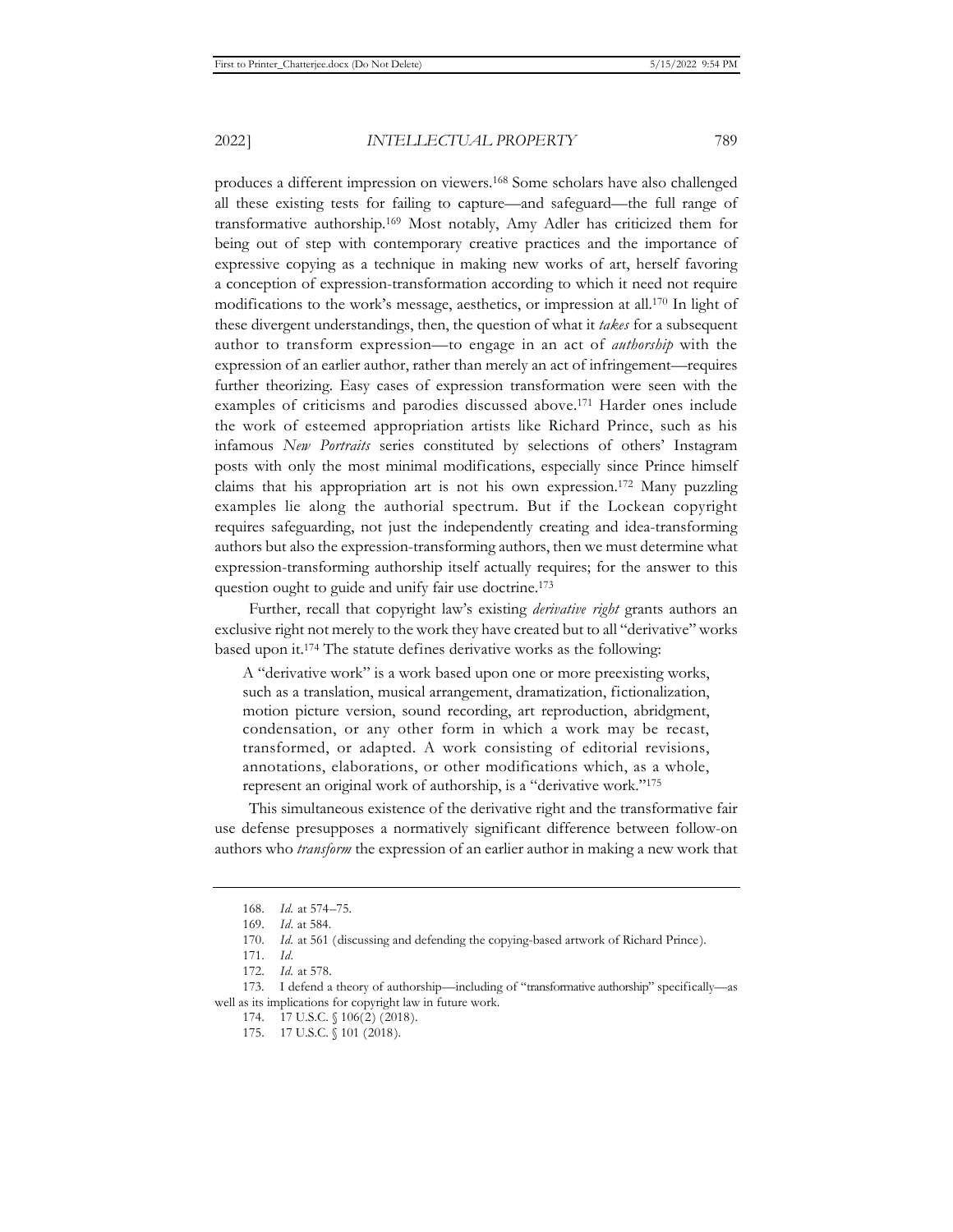constitutes fair use versus those who *merely copy* and *add to* that expression in making a new work that is an unauthorized and infringing derivative. However, this distinction between transformative and derivative works is also undertheorized and obscure, which is concerning in light of the fact that both involve follow-on authors using an earlier author's expression in their authorial activity. Moreover, one apparent aspect of the derivative right is that, if a follow-on author creates an unauthorized derivative, then she is not entitled to *any* protection even with respect to the elements that she originally created. As section 103 of the Copyright Act provides, derivative works are only copyrightable by the owner of the original work (or their licensees).176 This means that, for instance, if a follow-on author makes a film that is ultimately an unauthorized derivative work, then she is not entitled to copyright protection even in the aspects of the film that she herself contributed. The derivative right thus fails to recognize even the follow-on authors' *own* authorial labor, instead allowing its fruits to be wholly absorbed by the earlier author. But if the Lockean framework entails that earlier and follow-on authors have equal claim in their labor's fruits as I have suggested, then it would require at least this aspect of the derivative right to be abolished.177

In sum, the primary arguments of this Article have focused on how copyright law grants authorial rights while safeguarding the intellectual commons and even expanding it, thereby respecting both the Lockean ideals of common ownership and self-ownership, particularly through the independent creation defense. But although the creativity of non-independent creators is provoked by that of earlier authors, such authors also engage in authorial labor to create distinct and original works. I have thus suggested that non-independent creators should be protected just as well by the Lockean framework's egalitarian structure, whether they use the intellectual commons or the earlier creative works themselves, so long as they engage in the authorial labor of transformation. Moreover, the fact that copyright even *can* be structured to permit both idea-transforming and expression-transforming authorship is only due to its non-rivalrous and transformable subject matter. Whereas tangible property rights cannot be structured to permit follow-on laborers working upon on the work of others without extinguishing what the earlier laborer made, the idea/expression dichotomy and transformative fair use—if they are sufficiently protective and consistent—can achieve this. The independent creation defense, idea/expression dichotomy, and transformative fair use thus work together as a constellation of limitations, ones both protecting the intellectual commons and facilitating follow-on creativity, creating conditions of equality and abundance for

<sup>176. 17</sup> U.S.C. § 103(a) (2018) ("The subject matter of copyright as specified by section 102 includes compilations and derivative works, but protection for a work employing preexisting material in which copyright subsists does not extend to any part of the work in which such material has been used unlawfully.").

<sup>177.</sup> For a more extensive exploration of the revisions necessary in U.S. copyright law in order to adequately address the "first laborer" problem, see Chatterjee, *supra* note 44.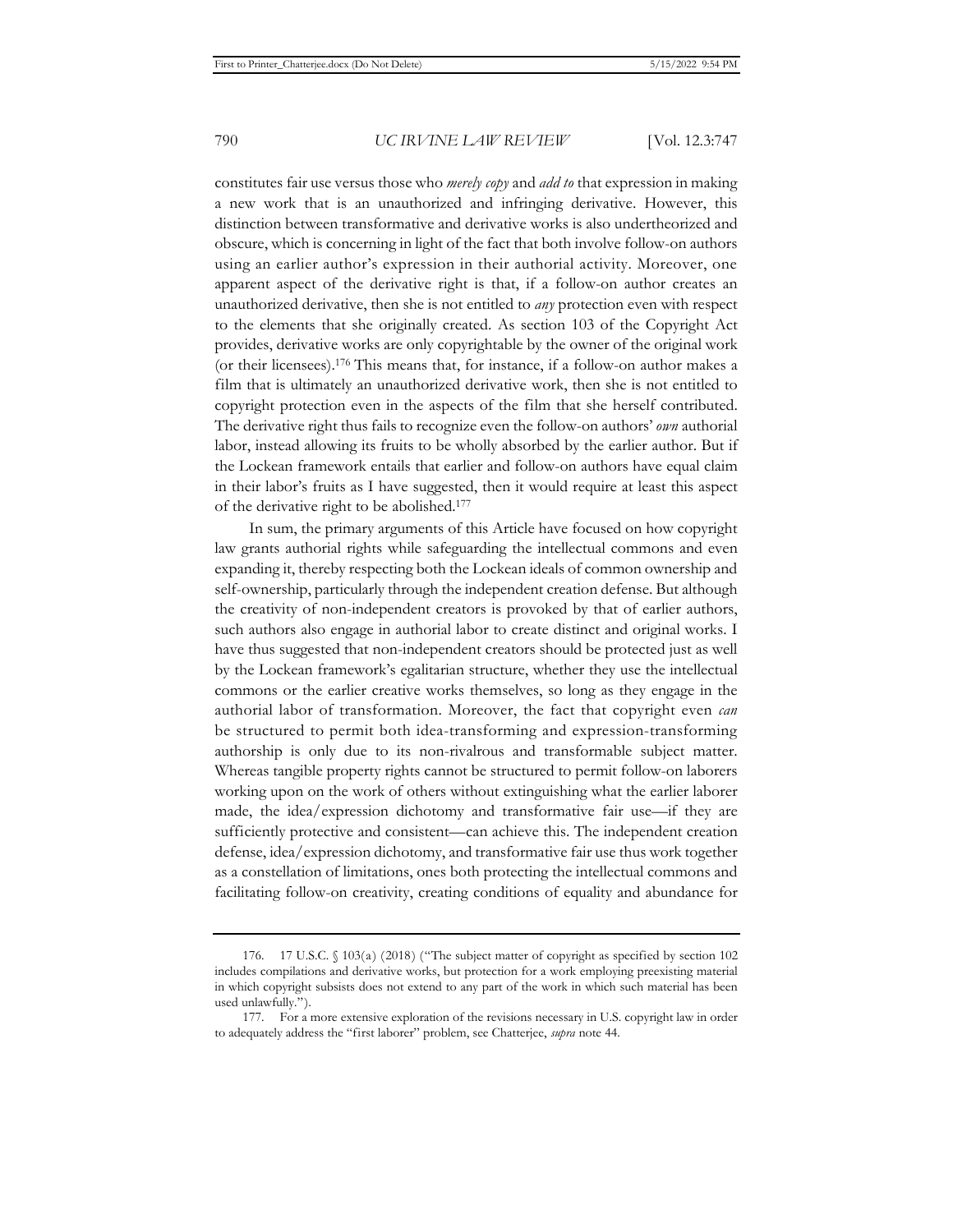independent and transformative authorship alike. And copyright doctrine can thereby realize Lockean theory's normative structure and ideals, perhaps even in ways that Lockean property itself could not.

This Part has identified a number of ways in which the Lockean copyright might require substantive revisions to existing doctrine, and it has thereby unearthed the doctrinal significance of this theoretical inquiry. As noted above, a normative defense of the theory requires much more than this Article provides. But the prior Parts' arguments showcased that Lockean copyright ought to be taken theoretically seriously, while this Part illustrated the theory's significant implications. The final Part will turn our attention to patent law,<sup>178</sup> disentangling its normative structure and bringing to light the philosophically significant ways in which it and copyright differ. The Article then concludes with possible doctrinal implications of this dissociation itself as well as the further questions raised for future work.

## V. PATENTS AND THE INTELLECTUAL COMMONS

As noted at the outset, the dominant view among American intellectual property scholars is that copyright and patent law have the same theoretical foundations.179 But Shiffrin's argument against a Lockean theory is far more convincing as to patents, such that copyright and patent law will be normatively dissociated in an important respect. This will likely feel unsurprising following the prior Parts' arguments, as patent systems lack precisely those limitations that copyright possesses. Most obviously, since there is no independent creation defense in patent law, patents really do prevent even independent subsequent inventors from utilizing the fruits of their labor. A patent right thus restricts the intellectual commons in ways copyrights do not, falling prey to Shiffrin's objection. And in fact, this lack of an independent creation defense raises further Lockean objections for patent law beyond Shiffrin's own. Thus, patent systems—at least, as they are presently structured—can only be justified on non-Lockean grounds. These arguments are unpacked in the following Part.

# *A. Patentable Subject Matter*

As a preliminary matter, note that certain existing limitations on patent law do contain flavors of Shiffrin's concerns regarding impermissible appropriations from the intellectual commons. For instance, laws of nature, abstract ideas, and natural phenomena are ineligible for patent protection under American law.180 The principle behind this exclusion is discussed in the landmark case *Mayo Collaborative* 

<sup>178.</sup> Note that my exploration in this Article specifically concerns *utility* patents, setting aside the theoretical questions surrounding design patents for the time being.

<sup>179.</sup> *See supra* note 1.

<sup>180.</sup> *See* Alice Corp. Pty. Ltd. v. CLS Bank Int'l, 573 U.S. 208, 216 (2014); Ass'n for Molecular Pathology v. Myriad Genetics, Inc., 569 U.S. 576, 589 (2013); Mayo Collaborative Servs. v. Prometheus Lab'ys, Inc., 566 U.S. 66, 82–84 (2012); Bilski v. Kappos, 561 U.S. 593, 601 (2010).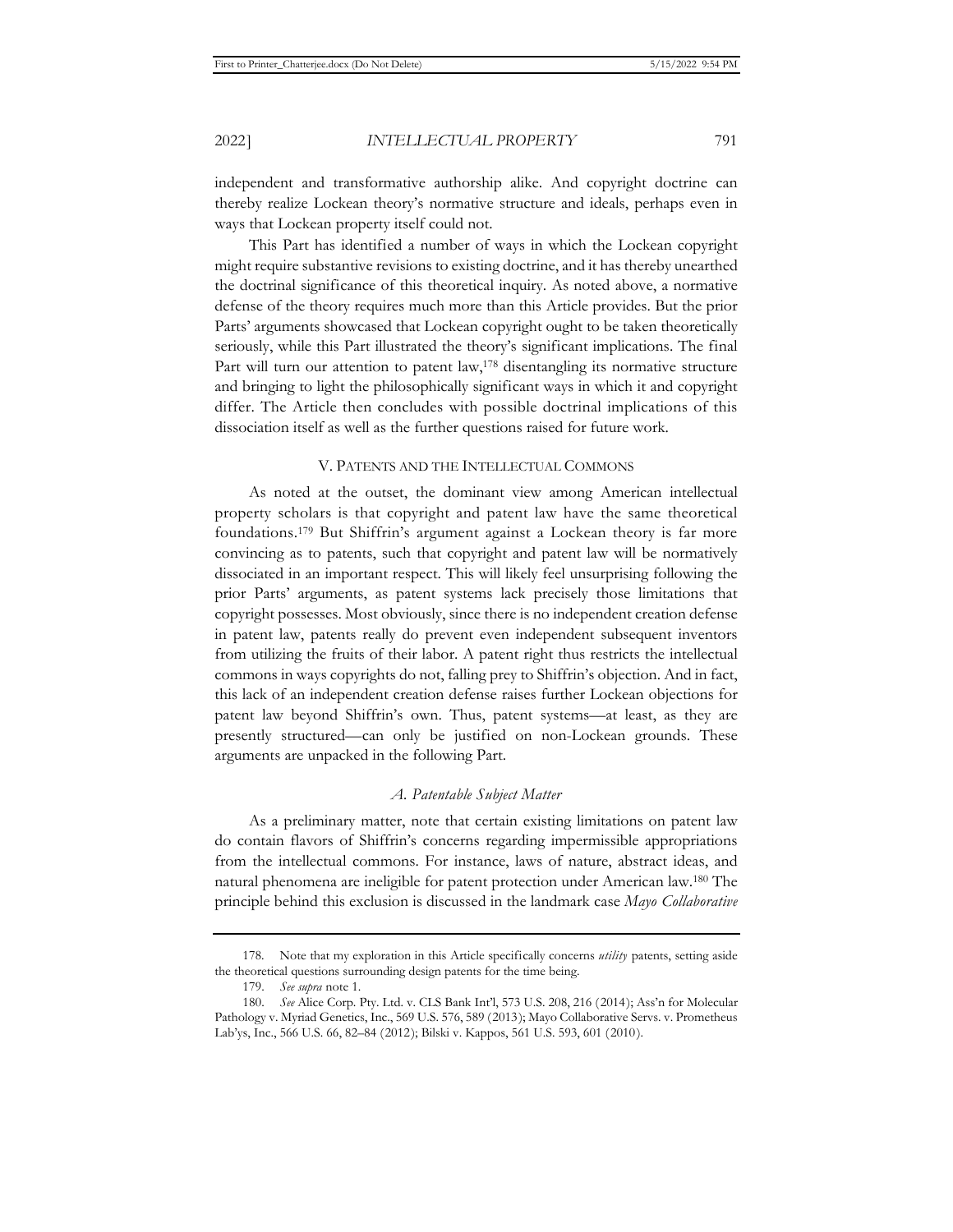*Services v. Prometheus Laboratories, Inc.*, where the Supreme Court explained its following concerns:

The Court has repeatedly emphasized [the] . . . concern that patent law not inhibit further discovery by improperly tying up the future use of laws of nature. . . . even though rewarding with patents those who discover new laws of nature and the like might well encourage their discovery, those laws and principles, considered generally, are "the basic tools of scientific and technological work." And so there is a danger that the grant of patents that tie up their use will inhibit future innovation premised upon them, a danger that becomes acute when a patented process amounts to no more than an instruction to "apply the natural law," or otherwise forecloses more future invention than the underlying discovery could reasonably justify.181

In an earlier case, the Supreme Court discussed similar concerns regarding patents in abstract ideas:

For aught that we now know some future inventor, in the onward march of science, may discover a mode of writing or printing at a distance by means of the electric or galvanic current, without using any part of the process or combination set forth in the plaintiff's specification. His invention may be less complicated—less liable to get out of order—less expensive in construction, and in its operation. But yet if it is covered by this patent the inventor could not use it, nor the public have the benefit of it without the permission of this patentee.182

Under the existing patent system, then, the labor that an individual might put into discovering some natural phenomenon or developing an abstract or mathematical model still is not sufficient to justify its removal from the commons, for the reason that this would prevent free—and potentially beneficial—uses by others. And although the majority of scholars would put forth a utilitarian defense of these limitations, note that they would align with Locke's common ownership thesis as well: that discoveries, mathematical and abstract ideas, and natural laws and phenomena belong to everyone. As Shiffrin would put it, labor is not a justification for their private appropriation, as it is not necessary for their use and only restricts it.

### *B. Independent Inventors and the Intellectual Commons*

The problem, however, is that Shiffrin's concern also extends to all *patentable* subject matter: for patent protection in inventions and processes does remove from the intellectual commons, thereby preventing others from using or benefiting from them. But why does a patent grant deplete the commons if a copyright grant does not? At this point, the theoretical significance of the differences between patent and

<sup>181.</sup> *Mayo Collaborative Servs.*, 566 U.S. at 85–86 (internal citations omitted) (holding that the patents in question effectively claimed the underlying laws of nature themselves and were thus invalid). 182. O'Reilly v. Morse, 56 U.S. (15 Howard) 62, 113 (1854).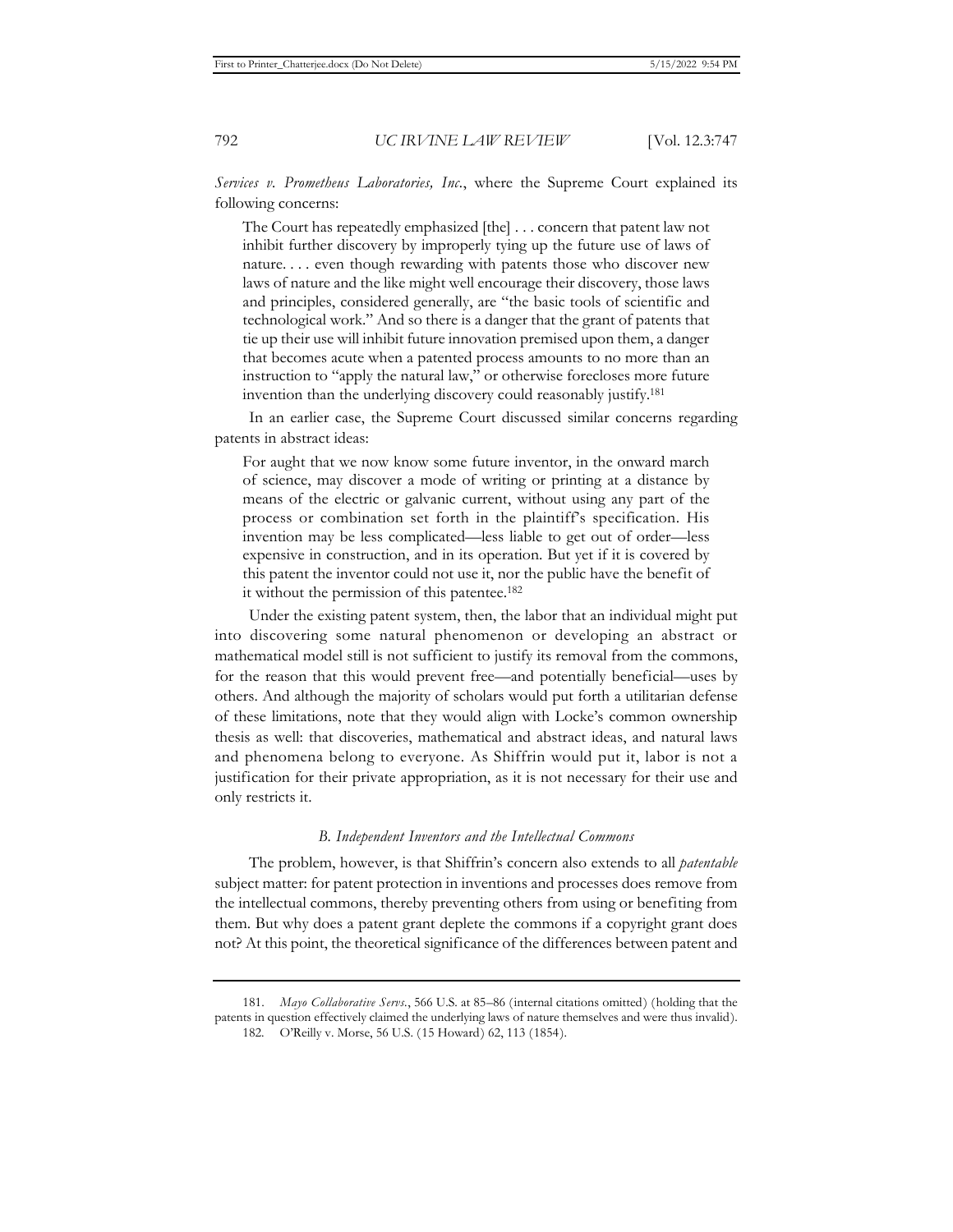copyright are clear. For one thing, I noted that Shiffrin's objection to the private appropriation of ideas is a nonstarter in copyright because copyright is not in the business of granting exclusive rights in ideas at all. Patent law, on the other hand, is precisely in this business. It is in the business of useful ideas, in fact, such that a patent grant by definition precludes others from freely benefitting from the invention's utility.

Moreover, unlike copyright, patent law does not offer an independent creation defense.183 A patent is not merely protection against "copying," as the patent owner may prevent others from using it even if they came up with it entirely on their own. Thus, under the favored conception of the intellectual commons according to which inventions are compositions of ideas—and which might themselves be genuinely novel but which nonetheless are made from more simple ideas from the commons—patents restrict the commons by disallowing these ideas to be freely utilized within the patented compositions.184 It is therefore not the case that they can be justified under Lockean theory, at least not as we have understood it in this Article.185

Further, note that—unlike in the case of copyright, where we disentangled an important distinction between works that have been widely disseminated with some effect on society and ones that have not—Shiffrin's argument undermines a Lockean right to patents whether or not the patented invention is being disseminated. Since the lack of an independent creation defense entails that patents appropriate the preexisting commons, we need not ask whether and when the invention should be regarded as "incorporated" into it, as explored in the copyright case. Rather, it is the preexisting intellectual commons *itself* that has been restricted. The question of dissemination thus is irrelevant to that of appropriation in this context, despite being highly relevant—as we have seen—to the copyright case.

#### *C. The Lockean Rights of Independent Inventors: Self-Ownership and Nozick's Proviso*

Shiffrin's challenge puts pressure on patent law from the perspective of the common ownership thesis. But there are in fact two additional ways in which the existing structure of patent law—and its departure from copyright grants in the treatment of independent creation—conflicts with Lockean theory that Shiffrin does not identify in virtue of overlooking the significance of independent creation

<sup>183.</sup> *See supra* note 8 and accompanying text.

<sup>184.</sup> Again, this argument also follows if we are Platonists about inventions, holding the view that all possible inventions are abstract entities in the intellectual commons prior to being actually invented (i.e., that invention is really a sort of discovery). The patent straightforwardly removes the Platonic invention from the intellectual commons, in virtue of even independent inventors being unable to use it.

<sup>185.</sup> As noted above, though we have taken Shiffrin's understanding of Lockean theory as our starting point, alternative possible Lockean or pseudo-Lockean theories might be defended. *See supra*  note 21. I argue elsewhere that these alternative interpretations also could only plausibly support a Lockean theory of copyrights, and not patents. *See* Chatterjee, *supra* note 21.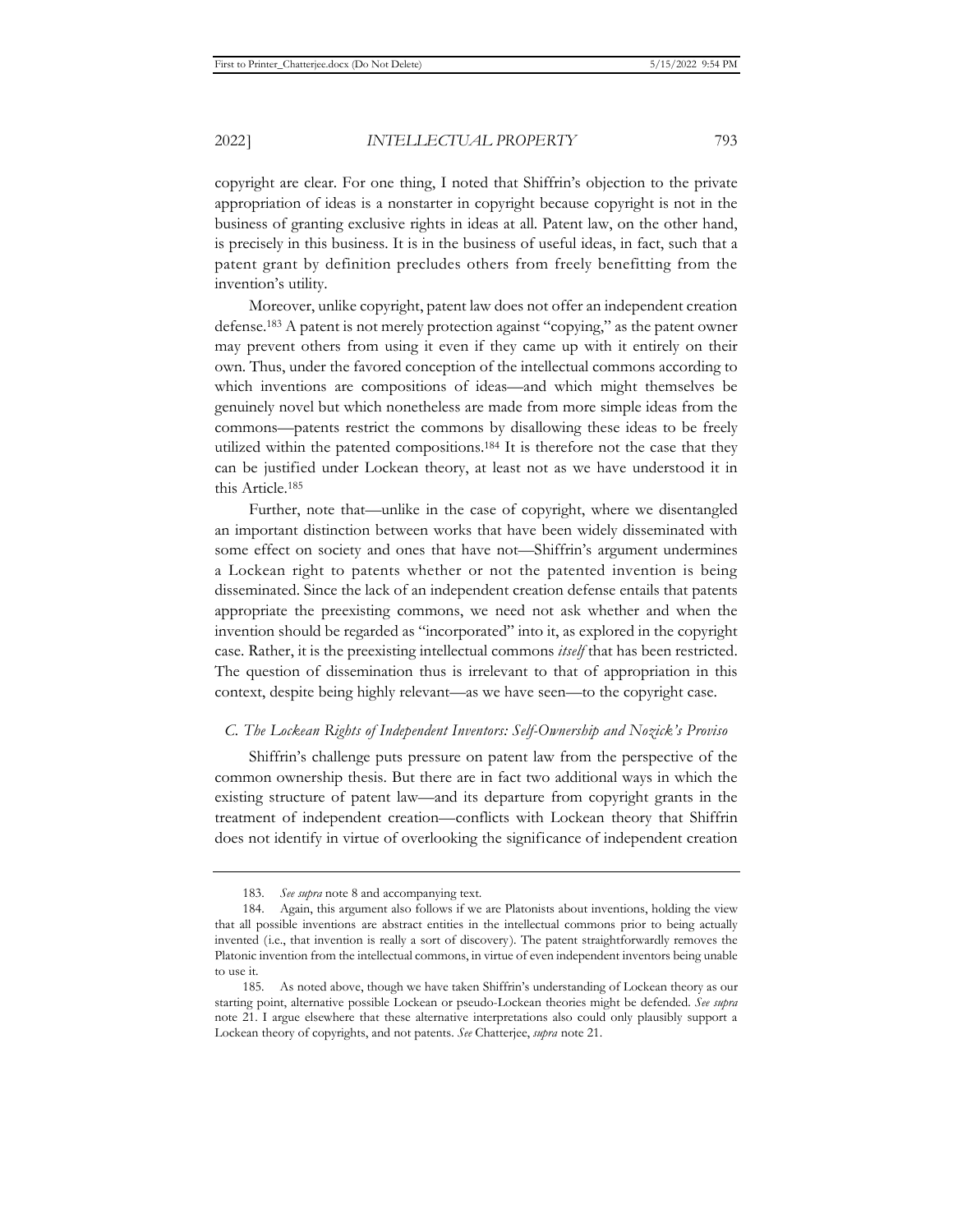itself.186 First, the fundamental structure of patent grants is objectionable in light of the self-ownership thesis. This is because the lack of an independent creation defense entails that patent law recognizes the labor-grounded rights for some individuals but not others: namely, earlier rather than later inventors.187 To see this, consider the second inventor of some patented invention, who is unaware of the fact that the first inventor has already patented it. We have no reason to think that this second inventor put any less labor into the invention than he would have had the first inventor not already patented it himself; indeed, we can stipulate that the second inventor's efforts were identical to what they would have been had the first inventor never existed. Nonetheless, under patent law's existing structure, the second inventor's labor does not entitle him to the right to even *use* the invention, let alone to a patent of his own. Thus, the second inventor's labor—unlike the first inventor's—is unable to ground a patent right for reasons extrinsic to himself, his labor, or his ownership of either: namely, the fact that someone else claimed the idea first. This failure to respect the labor-based rights of all inventors seemingly runs afoul the Lockean commitment to self-ownership as well as the equality of all.188

Second, whereas I argued above that copyright law—in virtue of not appropriating from the intellectual commons at all—trivially satisfies the Lockean proviso, it is worth noting that patent law's lack of an independent creation defense might violate it. In other words, not only does a patent grant remove something from the commons but it might also fail to leave enough and as good, particularly for those aforementioned second inventors. This latter argument was briefly articulated by Robert Nozick in *Anarchy, State, and Utopia*. Nozick's discussion begins with his favored interpretation of the Lockean proviso189 according to which one's private appropriation is only permissible as long as it does not make anyone "worse off" than they would have otherwise been by depriving them of something they could otherwise possess.190 He then turns his attention specifically to the example of patents, applying the Lockean proviso to this context:

<sup>186.</sup> As noted above, these two arguments have been suggested by some scholars exploring Lockean theory. *See supra* note 51.

<sup>187.</sup> For an extensive discussion of this "first laborer" problem and how it devastated Lockean property theory but might be avoided by Lockean intellectual property, see Chatterjee, *supra* note 44.

<sup>188.</sup> LOCKE, *supra* note 19.

<sup>189.</sup> NOZICK, *supra* note 19. Note that Nozick's interpretation of the Lockean proviso is not uncontroversial. *See, e.g.*, Barbara Fried, *Wilt Chamberlain Revisited: Nozick's "Justice in Transfer" and the Problem of Market-Based Distribution*, 24 PHIL. & PUB. AFFS. 226, 232 (1995) ("Nozick's 'weak version' of the Lockean proviso, which allows first-comers to appropriate land and other natural resources provided they leave others (later-comers) as well off as they would have been in a world without private appropriation, in effect permits first-comers to appropriate the surplus value inherent in soon-to-be scarce resources."); Jeremy Waldron, *Enough and as Good Left for Others*, 29 PHIL. Q.319, 319–20 (1979) (arguing that interpreters are mistaken in understanding the "enough and as good" clause as a restriction on acquisition). Nonetheless, Nozick's interpretation is both important and influential and therefore worth discussing.

<sup>190.</sup> NOZICK, *supra* note 19, at 178.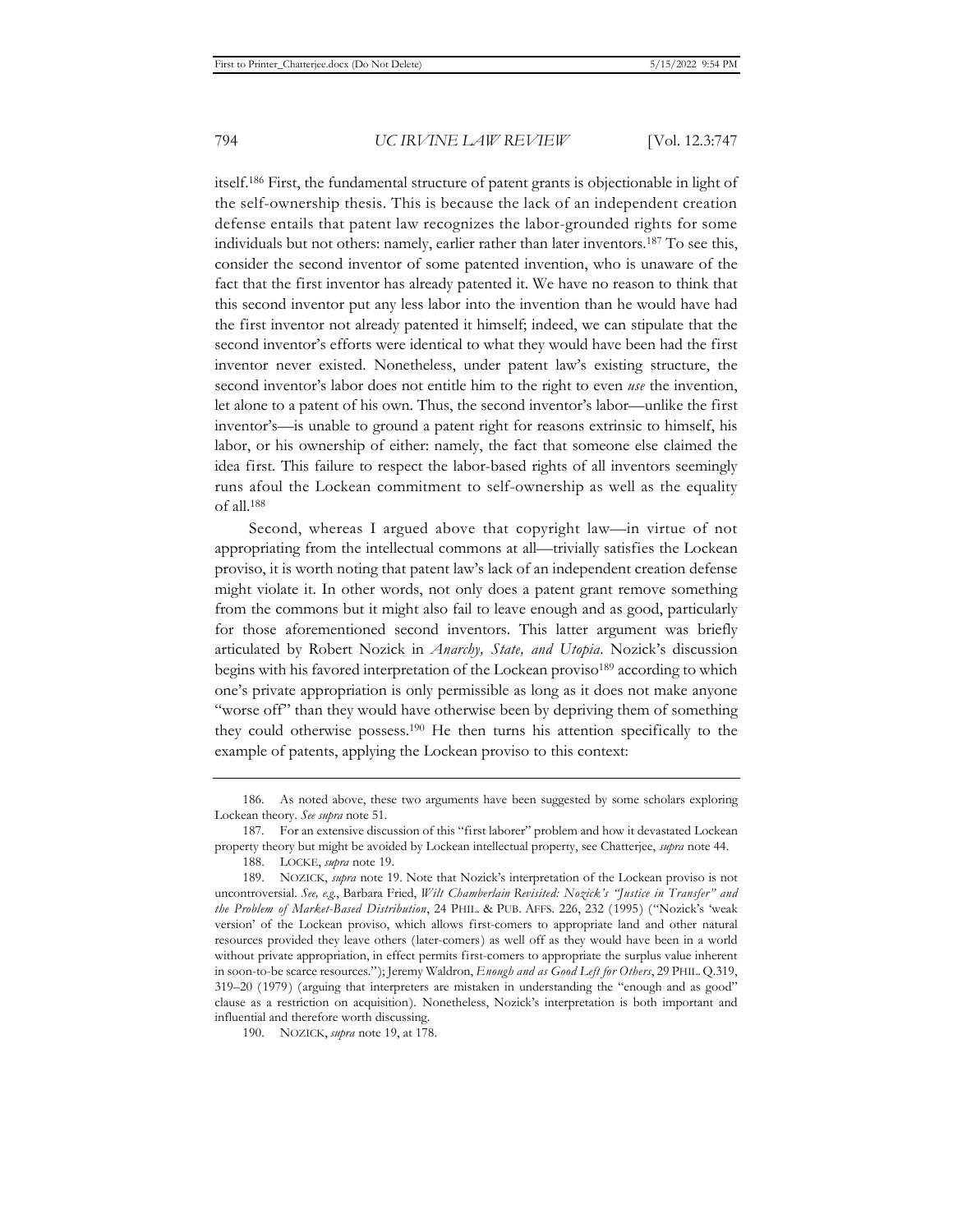An inventor's patent does not deprive others of an object which would not exist if not for the inventor. Yet patents would have this effect on others who independently invent the object. Therefore, these independent inventors, upon whom the burden of proving independent discovery may rest, should not be excluded from utilizing their own invention as they wish (including selling it to others).191

As Nozick argues, if his welfarist understanding of the Lockean proviso is correct, then it provides yet another reason that a Lockean system of patents would require an independent creation defense. Without such a defense, patents leave later inventors worse off than they would have been but for the existence of the patent, as they are unable to utilize their independently created inventions. Thus, given that the existing patent systems lack such a defense for independent inventors, we have yet another reason—beyond Shiffrin's own—that they cannot be plausibly characterized as soundly Lockean systems.

#### *D. Patents vs. Property: Non-Rivalry and Growth of the Commons*

The arguments above, in addition to vindicating Shiffrin's objection as applied to patents, raised further concerns with patent law's structure from the Lockean framework. But it is worth noting that there are actually important ways in which patent grants do result in *less* depletion of the commons—and, in fact, greater expansion—than do grants of tangible property. In other words, there are certain respects in which patent law's effect on the commons really is like that of copyright law rather than tangible property, in virtue of the non-rivalrous nature of intellectual materials.

First, although the patented invention is itself removed from the commons, it is not the case that *all* raw intellectual materials utilized to construct the invention are then removed from the intellectual commons as well. Again, this is in contrast to what happens in the physical case: for when a carpenter constructs a chair and then owns that chair, this automatically removes the pieces of wood he used from the physical commons. Instead, when an invention is produced and patented that combines a number of simpler, unprotectable ideas into a novel and non-obvious whole, those simpler ideas remain in the intellectual commons. And they can be utilized in the course of inventing other, perhaps patentable, inventions.

Second, just like in the case of copyright law discussed above, if we accept the utilitarian's plausible empirical premise that the existence of intellectual property law incentivizes creation and invention, then it follows that patent law also facilitates the growth of the intellectual commons. Again, this growth is not simply because the patent will eventually expire, leaving the invention in the public domain. It is also due to the innovative influence that the invention will exert upon the subsequent creativity of other inventors.

191. *Id.* at 182.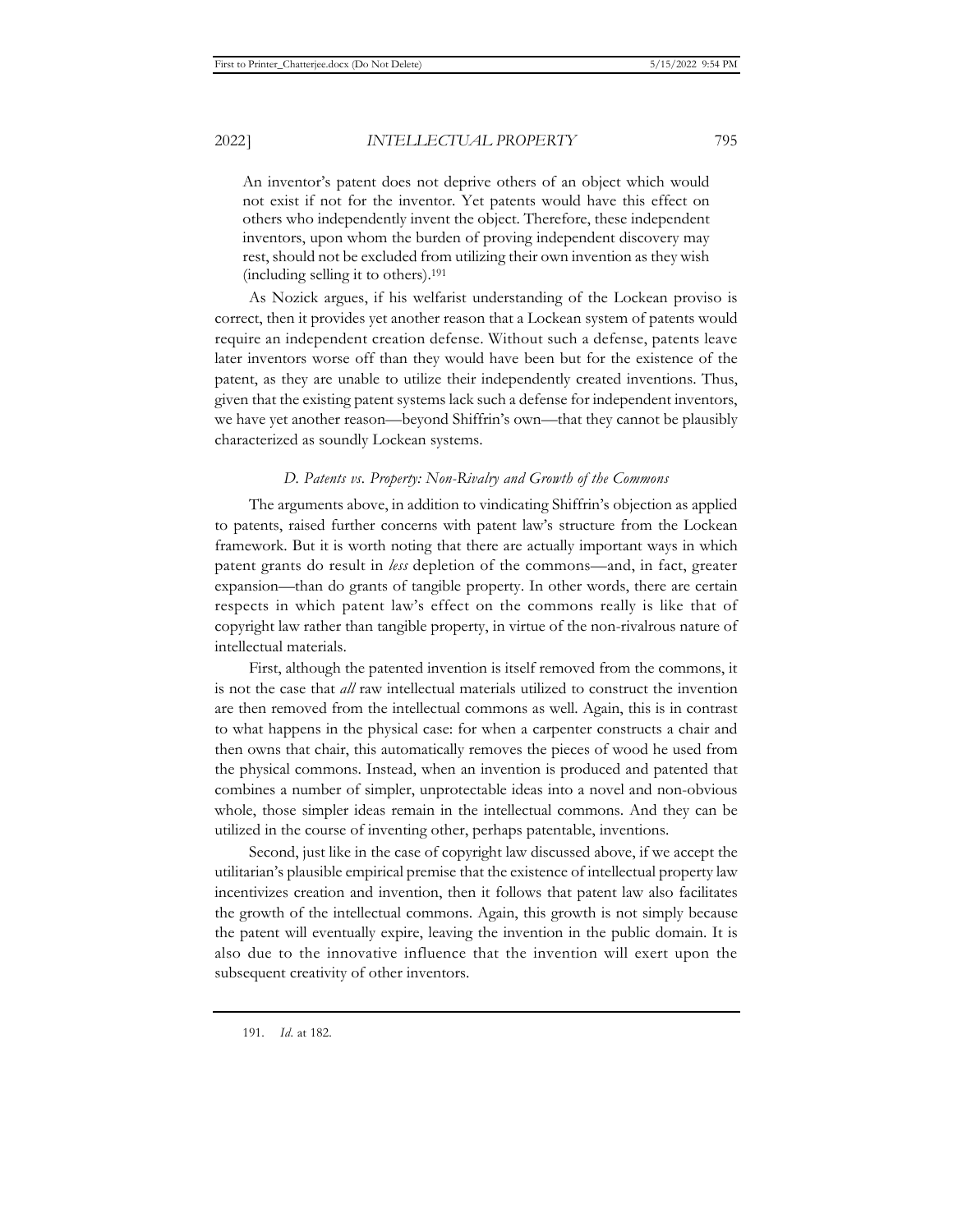In fact, this phenomenon of growth in the intellectual commons is exemplified by at least two existing patent doctrines, ones *without* perfect analogues in the domain of copyright law and which seek to facilitate the utilization of the expanded commons by others. The first is patent law's *disclosure* requirement.192 The U.S. patent statute sets out four disclosure requirements in order for an invention to obtain a patent. The first is that a patent application—which is later published as the patent—must contain a *specification* describing the invention in writing, concluding with one or more claims "pointing out and distinctly claiming the subject matter which the inventor . . . regards as the invention,"193 and (if necessary) with one or more drawings to elucidate the invention.194 The remaining three statutory requirements ask for certain content within the specification: the *written description* requirement ensures that the inventor is actually in possession of the claimed invention,195 the *enablement* requirement asks the patent applicant to demonstrate to "any person skilled in the [relevant] art [how] . . . to make and use the [invention]" without "undue experimentation,"196 and the *best mode* requirement asks the patent applicant to set out "the best mode contemplated by the inventor . . . of carrying out the invention."197 By requiring all such forms of disclosure, then, a patent grant facilitates the release of useful, novel, and non-obvious *information* into the intellectual commons, albeit while granting ownership of the invention itself to the patentholder. Thus, although the patent prevents others from utilizing the invention itself, the information released through disclosure is itself free to be used in the course of distinct (inventive or otherwise) pursuits, such that the intellectual commons has been enriched.

The second relevant and related doctrine is that U.S. patent law permits *improvement patents*. Improvement patents are granted to inventors who improve some other, perhaps patented, invention where the improvement itself meets the patentability requirements of novelty, utility, and non-obviousness.198 By way of example, imagine that you have made, patented, and disclosed some invention with modules 1, 2, and 3, which permits you to perform X task. Under existing American law, I may subsequently improve your disclosed invention by making something with modules 1, 2, 3, and an additional, novel, non-obvious module 4, and which is

<sup>192.</sup> For an exploration of the theoretical significance of disclosure in patent law in facilitating cumulative inventiveness, as well as the shortcomings of existing doctrine in achieving its stated goal, see generally Jeanne C. Fromer, *Patent Disclosure*, 94 IOWA L. REV. 539 (2009).

<sup>193. 35</sup> U.S.C. § 112 (2018).

<sup>194.</sup> *Id.* § 113.

<sup>195.</sup> *Id.* § 112.

<sup>196.</sup> Monsanto Co. v. Syngenta Seeds, Inc., 503 F.3d 1352, 1360 (Fed. Cir. 2007) (first quoting 35 U.S.C. § 112; and then quoting *In re* Wright, 999 F.2d 1557, 1561 (Fed. Cir. 1993)).

<sup>197. 35</sup> U.S.C. § 112 (2018).

<sup>198. 35</sup> U.S.C. § 101 (2018) ("Whoever invents or discovers any new and useful process, machine, manufacture, or composition of matter, *or any new and useful improvement thereof*, may obtain a patent therefor, subject to the conditions and requirements of this title.") (emphasis added); *see also*  Lemley, *supra* note 97, at 1000.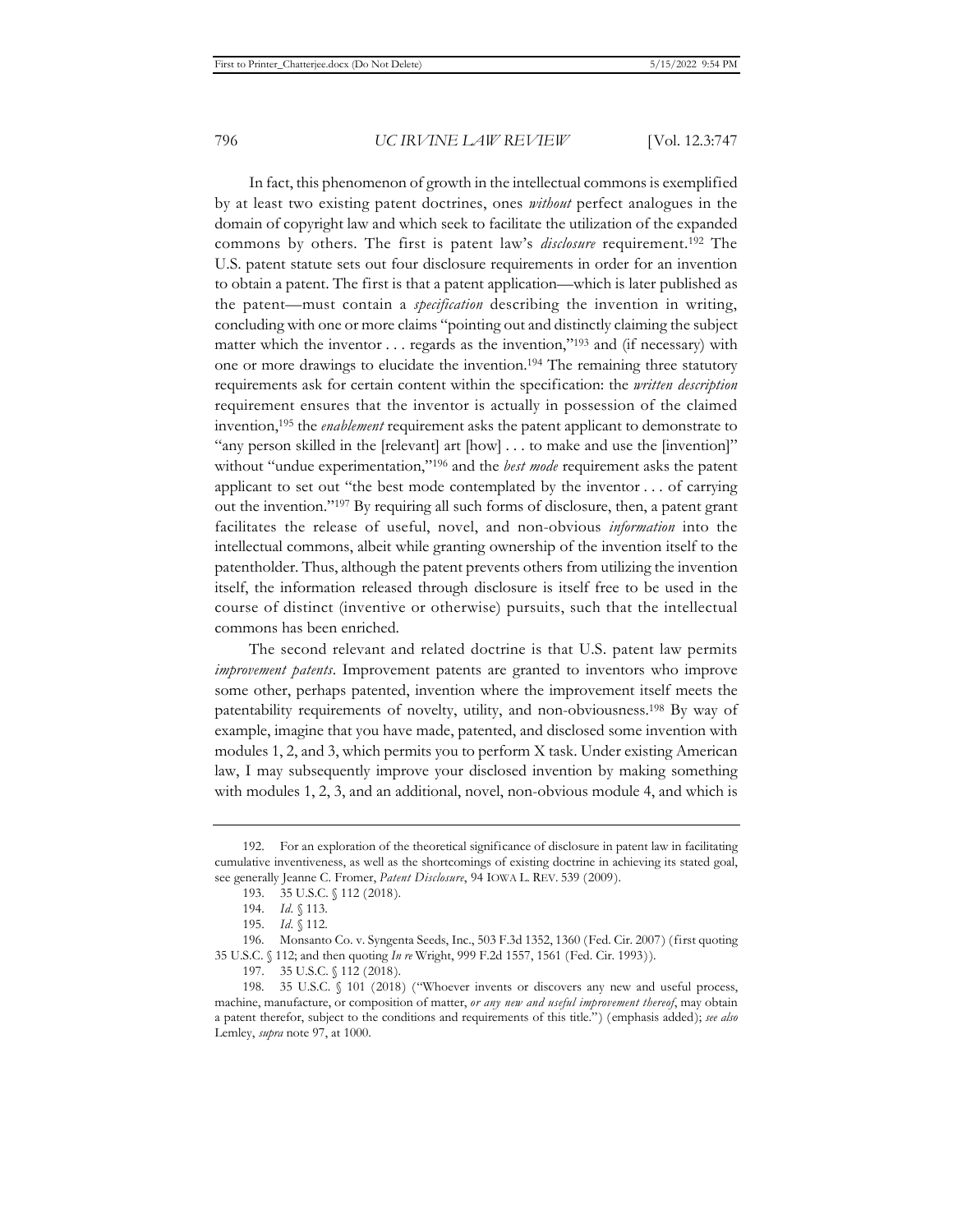thereby able to perform X task faster. I may even obtain a patent of my own on said improvement, so long as the improvement is itself novel and non-obvious. Note that an inventor obtaining an improvement patent gains a patent in the *improvement itself*, not the conjunction of the improvement and the underlying invention.<sup>199</sup> This is perhaps best illustrated by the case *Marconi Wireless Telegraph Co. v. De Forest Radio Telephone & Telegraph Co.*, which held that a triode (a container having three electrodes) improved on but nonetheless infringed a prior patent on a diode (indeed, a container having two electrodes) since the triode necessarily contained two electrodes in a container.200 Thus, when an underlying invention is patented by its inventor while an improvement upon it is patented by a subsequent inventor, neither of the two are permitted to utilize the entirety of the improved invention without authorization from the other (until either patent expires), since the improved invention contains that which both of them individually own.201 Nonetheless, the fact that earlier patented inventions' existence—and disclosure—can result in the proliferation of such improvements at all itself demonstrates enrichment of the intellectual commons, as it has facilitated follow-on, cumulative inventiveness.

Again, these effects of patents on subsequent inventiveness—especially through disclosure and the development of improvements—have been explored by scholars before, but it has typically been from the utilitarian perspective. Instead, I have identified a way in which, in light of the centrality of the intellectual commons in the Lockean picture, these effects are theoretically significant for the Lockean framework as well. Indeed, these observations might even constitute certain surprising respects in which—notwithstanding patent grants still appropriating *something* from the commons, and thereby falling prey to Shiffrin's argument—a Lockean theory of patents is more normatively justifiable than a Lockean theory of property, in virtue of the latter *always and only* removing the property (and its raw materials) from the commons.

In sum, this Article has utilized the Lockean framework and the differences between copyright and patent law to suggest a possible basis for their theoretical dissociation, and it has used Shiffrin's challenge as a starting point for a broader exploration of the philosophical complexities of intellectual property and their doctrinal stakes. If copyrights and patents do turn out to be distinct in their normative foundations, then this itself could have revisionary doctrinal implications as well. The concluding Part gestures at possible such implications, further underscoring the practical significance of this exploration, while outlining the further questions that this Article raises.

<sup>199.</sup> Lemley, *supra* note 97, at 1009–10 (explaining this phenomenon of "blocking patents").

<sup>200. 236</sup> F. 942, 954–55 (S.D.N.Y. 1916), *aff'd*, 243 F. 560 (2d Cir. 1917).

<sup>201.</sup> Blake v. Robertson, 94 U.S. 728, 733 (1877).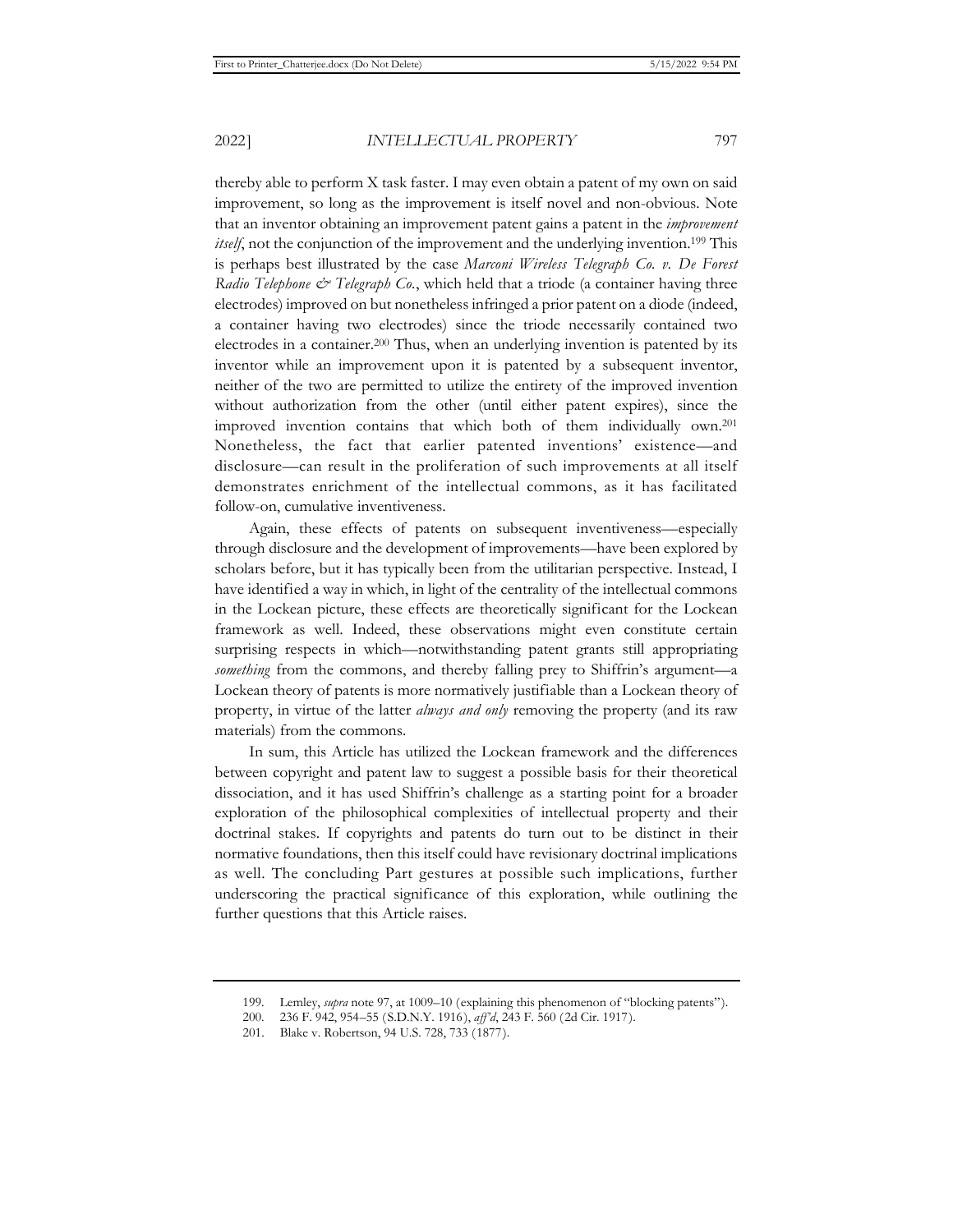## **CONCLUSION**

The methodology of this Article has been to analyze the *compatibility* of the Lockean framework with copyrights and patents, taking these existing systems and their defining structures as its starting point. And it has identified an important difference between how the basic structures of these two systems fit (or fail to fit) with the Lockean framework—one that has not been fully reckoned with by Lockean intellectual property theory's most common defenders or its most influential critic—while outlining aspects of copyright doctrine that might need to be revised for it to fully align with the theory. But this means that the question answered by this Article is very different from one answered by a *tabula rasa*  normative exploration of intellectual property, one starting from first principles and asking what—if any—kind of intellectual property law is in fact justifiable. And the analytical conclusion of this Article is compatible with a number of normative conclusions about these legal systems or Lockean theory itself and which could only be adjudicated through further, normative theorizing. For instance, it could be that there is a Lockean right to intellectual property generally, which would mean that copyright (with the aforementioned modifications) is fundamentally structured correctly while patent law is not, the latter minimally requiring the introduction of an independent creation defense.202 Alternatively, it might be that Lockean rights are in general indefensible, which would mean that the alignment between copyrights and Lockean theory is not per se desirable, as copyright law's structure must be justified on different grounds. And a third possibility is that there really is a Lockean right to copyrights but not to patents, such that patent law has either some non-Lockean (such as utilitarian) justification or is not justifiable, as well as that the bifurcation of these legal systems is getting things right. Again, normative theory is required in order to adjudicate among these and other possibilities, and I engage in such theorizing—defending the third conclusion—in other work.203

<sup>202.</sup> Beyond Nozick's musing, a number of scholars have defended this idea, albeit typically for utilitarian reasons. *See generally* Mark A. Lemley, *Should Patent Infringement Require Proof of Copying?*, 105 MICH. L. REV. 1525 (2007); Stephen M. Maurer & Suzanne Scotchmer, *The Independent Invention Defence in Intellectual Property*, 69 ECONOMICA 535 (2002); Samson Vermont, *Independent Invention as a Defense to Patent Infringement*, 105 MICH. L. REV. 475 (2006); Oskar Liivak, *Rethinking the Concept of Exclusion in Patent Law*, 98 GEO. L.J. 1643 (2010); Roger Milgrim, *An Independent Invention Defense to Patent Infringement: The Academy Talking to Itself: Should Anyone Listen?*, 90 PAT. & TRADEMARK OFF. SOC'Y 295 (2008); Carl Shapiro, *Prior User Rights*, AM. ECON. REV., May 2006, at 92, 95; Michelle Armond, Comment, *Introducing the Defense of Independent Invention to Motions for Preliminary Injunctions in Patent Infringement Lawsuits*, 91 CAL. L. REV. 117 (2003); John S. Leibovitz, Note, *Inventing a Nonexclusive Patent System*, 111 YALE L.J. 2251 (2002).

<sup>203.</sup> In particular, in addition to defending the idea of a Lockean right to one's expression, I argue in other work that—in contrast to the case of copyright—there is no way to construct systems of patent law that adequately protect the rights and interests of both earlier and follow-on inventors. Chatterjee, *supra* note 21; *see also* Chatterjee, *supra* note 72. This is due to the very nature of functional inventions, in contrast to the nature of expression—the latter being intrinsically and infinitely transformable. Chatterjee, *supra* note 21. It is thus not possible to construct a system of patents that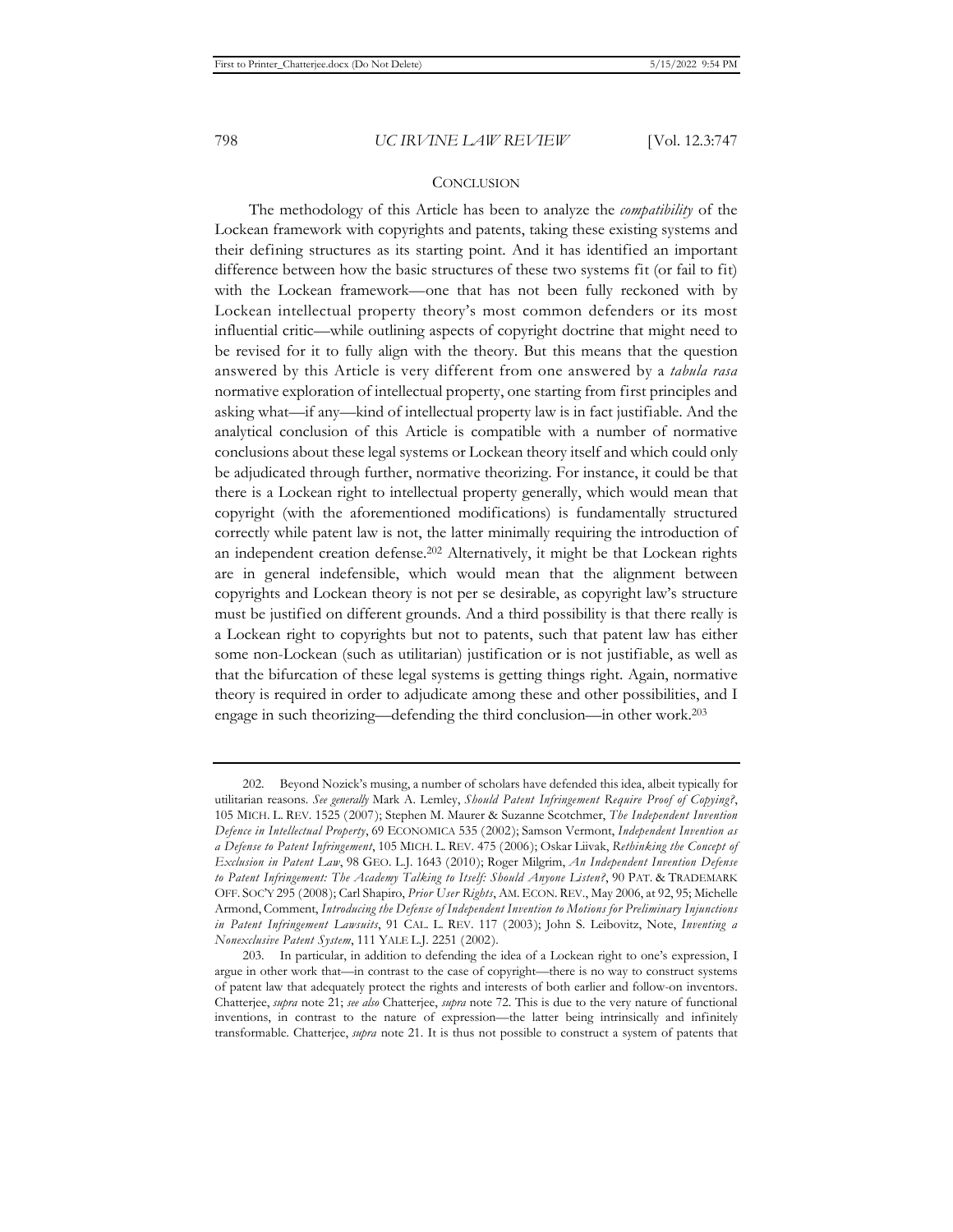Further, the outset of this Article identified a number of ways in which the fundamental features of copyright and patent law are very different. Indeed, these existing differences, particularly in their treatment of independent creation, are fundamental to the Article's central argument. But if copyrights and patents do have distinct normative foundations, then this could potentially call for ways in which they ought to be differentiated even further. For instance, both copyright and patent law presently are (for the most part) "one-size-fits-all" regimes, which is to say that they largely do not differentiate between *types* of creative works or inventions in the nature of rights they grant.204 Eligible creative works and inventions essentially receive the very same scope, strength, and term of protection respectively, regardless of, e.g., how valuable, influential, or creative and inventive they might be. But a normative dissociation of copyright and patent law might yield different prescriptions for this doctrinal structure. For instance, if the right theoretical

framework is offered by a Lockean theory of copyrights and an economic theory of patents, then widely influential creative works might call for weaker copyright protection than privately held ones with no effect on the commons (for the reasons explored in Part IV), while highly useful and valuable inventions could warrant stronger protection (to efficiently incentivize inventive activity) than more niche or frivolous ones.205

In fact, perhaps in part due to the dominant assumption of their theoretical unity, courts recently have unified a number of copyright and patent doctrines and thus have raised the question of when exactly such unifications are theoretically desirable. We find examples of this in recent Supreme Court and Federal Circuit decisions on rules surrounding injunctions, secondary liability, and laches in both copyright and patent law.206 Therein, courts—perhaps unreflectively—pull legal

205. For a defense of taking industry-specific variation explicitly into account in applying patent rules,see generally Dan L. Burk & Mark A. Lemley, *Policy Levers in Patent Law*, 89 VA. L. REV. 1575 (2003).

206. *See, e.g.*, eBay Inc. v. MercExchange, L.L.C., 547 U.S. 388, 391 (2006) (articulating a four-factor test for injunctions in patent law that was subsequently adopted into copyright law); Flexible Lifeline Sys., Inc. v. Precision Lift, Inc., 654 F.3d 989, 998 (9th Cir. 2011) (adopting the *eBay* test into copyright law); Sony Corp. of Am. v. Universal City Studios, Inc., 464 U.S. 417, 442 (1984) (pulling from patent law into copyright law the rule that a provider of a product cannot be deemed a contributory infringer if the product in question is capable of commercially significant non-infringing uses); Metro-Goldwyn-Mayer Studios, Inc. v. Grokster, Ltd., 545 U.S. 913, 936 (2005) (carving out an exception to the *Sony* rule for inducement liability in copyright law that was subsequently pulled into patent law); Takeda Pharm. U.S.A., Inc. v. West-Ward Pharm. Corp., 785 F.3d 625, 630–31 (Fed. Cir. 2015) (applying the *Grokster* definition of inducement for copyright law to the patent context); Petrella v. Metro-Goldwyn-Mayer, Inc., 572 U.S. 663, 667–68 (2014) (holding, for reasons

avoids the "first laborer" objection, and a Lockean theory of patents—like a Lockean theory of property—is normatively indefensible.

<sup>204.</sup> *But see* Dan L. Burk & Mark A. Lemley, *Is Patent Law Technology-Specific?*, 17 BERKELEY TECH. L.J. 1155, 1155–56 (2002) (arguing that, though the patent system is unified and provides technology-neutral protection to all kinds of technologies in theory, there is increasing divergence between the rules of patent law and the application of the rules to different industries, most notably in biotechnology and computer software, and such that patent law is now technology-specific in application).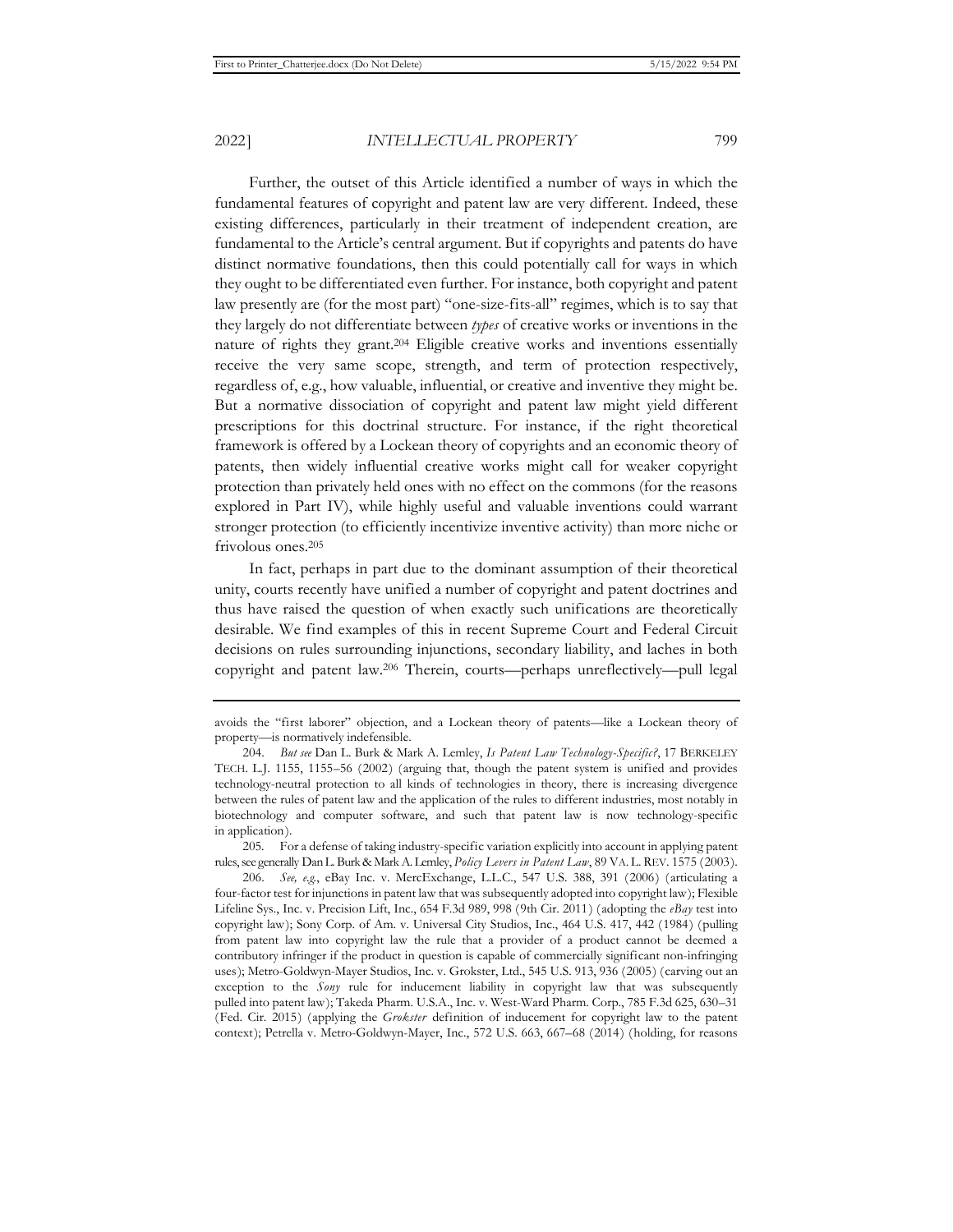rules out of copyright and import them into patent and vice versa. And in so doing, they hardly mention any differences between the two, let alone whether possible theoretical distinctions should give their cross-pollination efforts some pause. However, if copyrights and patents *are* theoretically distinct, then efforts at doctrinal unification should likely be more thoughtful. We must inquire in each case whether the rule fits copyrights' and patents' respective normative foundations and ensure that each instance of cross-pollination is justifiable. Indeed, in one such case on the rules surrounding inducement liability, which pulled the rule from copyright into the domain of patent without raising or exploring any possible theoretical differences, Judge Newman dissented to the cross-pollination whilst offering the following poignant remarks:

*Grokster* is a copyright case, and although there is common law commonality in the word "inducement," questions of intent and scienter are as fact-specific in the copyright field as in connection with patents. An oversimplified analogy between copyright and patent causes does not aid understanding of these complex issues.207

Additionally, a normative dissociation of copyright and patent law could have implications for the copyright/patent division of labor itself. For instance, it might give cause for concern about the Supreme Court's recent interpretation of the most important doctrine defining this division of labor—copyright law's "useful articles" doctrine—in virtue of it permitting overlapping copyright and patent protection. "Useful articles" are objects with both *expressive* and *functional* properties, including clothing, belt buckles, containers, and industrial designs broadly.208 And as noted above, the useful articles doctrine is an important mechanism whereby copyright screens out functional elements of expressive works and channels them to the domain of patent law.209 The doctrine states that the expressive features of such articles are protected under copyright only if they "can be identified separately from, and are capable of existing independently of, the utilitarian aspects of the article."210 This "separability" requirement has been interpreted to include both physical and conceptual separability,211 but the latter concept has proven difficult to define,

of statutory interpretation, that the defense of laches may not bar relief in copyright law, a rule that was subsequently imported into patent law despite the absence of analogous statutory language); SCA Hygiene Prods. Aktiebolag v. First Quality Baby Prods., LLC, 137 S. Ct. 954, 959 (2017) (adopting the *Petrella* rule for laches in copyright law into the domain of patent law).

<sup>207.</sup> *Takeda Pharm.*, 785 F.3d at 637 (Newman, J., dissenting).

<sup>208.</sup> *See* 17 U.S.C. § 101 (2018).

<sup>209.</sup> H.R. REP. NO. 94–1476, at 54, *as reprinted in* 1976 U.S.C.C.A.N. at 5662–63, 5667 (noting that the useful articles doctrine was intended to exclude from copyright law works of industrial design and the creativity associated with successfully marrying form and function).

<sup>210.</sup> *Id.*

<sup>211.</sup> *See id.* at 55 ("Unless the shape of an automobile, airplane, ladies' dress, food processor, television set, or any other industrial product contains some element that, physically or conceptually, can be identified as separable from the utilitarian aspects of that article, the design would not be copyrighted . . . . ").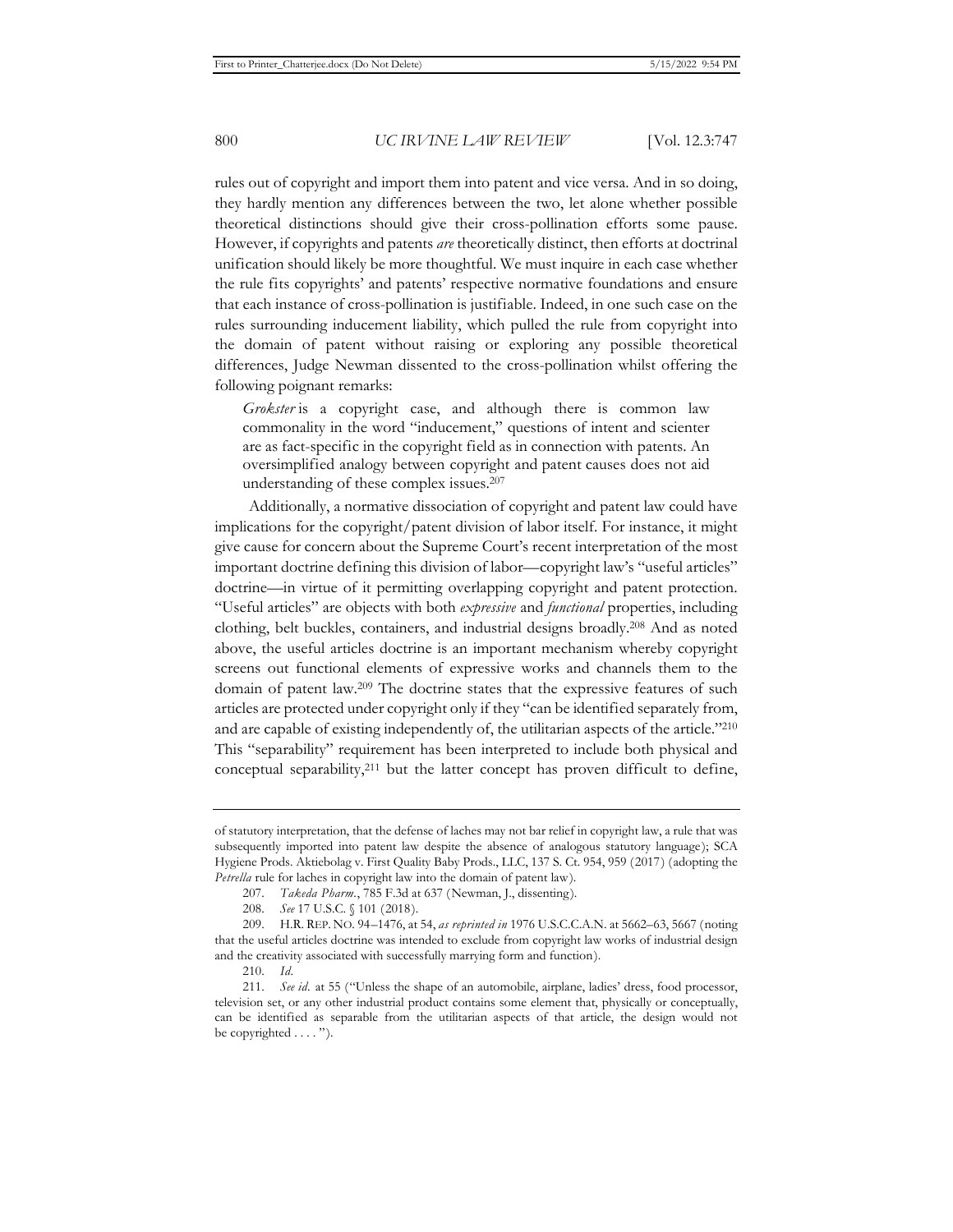proliferating a number of distinct and problematic understandings and tests over the years.212 The Supreme Court thus took on the question of conceptual separability in the 2017 case *Star Athletica, L.L.C. v. Varsity Brands, Inc.*, while considering the copyrightability of design elements—colors, stripes, and chevrons—printed onto the fabric of cheerleading uniforms.213 The Court found these design details to be conceptually separable and copyrightable and, in so doing, articulated the following test:

[A] feature incorporated into the design of a useful article is eligible for copyright protection only if the feature (1) can be perceived as a two- or three-dimensional work of art separate from the useful article and (2) would qualify as a protectable pictorial, graphic, or sculptural work—either on its own or fixed in some other tangible medium of expression—if it were imagined separately from the useful article into which it is incorporated.<sup>214</sup>

The implication of this understanding of separability is that design elements of a useful article can receive copyright protection even if they impart significant utility, so long as the judge could imagine it as existing purely aesthetically in a non-functional context. This is true even if the useful article in question could not function at all without the design elements, or if the elements would satisfy the patentability requirements of novelty and non-obviousness in addition to utility, and such that the patent/copyright division of labor is now overlapping rather than disjoint.215 A number of scholars—including myself—have criticized the Supreme Court's *Star Athletica* decision for resulting in this overlap, which muddies the water

<sup>212.</sup> To name only the most well-known of the pre-*Star Athletica* tests, Professor Paul Goldstein has argued that a design is conceptually separable "if it can stand on its own as a work of art traditionally conceived, and if the useful article in which it is embodied would be equally useful without it." 1 PAUL GOLDSTEIN, COPYRIGHT: PRINCIPLES, LAW & PRACTICE § 2.5.3.1 (1989). NIMMER ON COPYRIGHT claimed that conceptual separability exists when there is "substantial likelihood that, even if the article had no utilitarian use, it would still be marketable . . . simply because of its aesthetic qualities." MELVILLE B. NIMMER & DAVID NIMMER, NIMMER ON COPYRIGHT § 2A.08[B][4] (Matthew Bender rev. ed. 2017). *Kieselstein-Cord v. Accessories by Pearl, Inc.* held that the expressive aspect of the article is conceptually separable whenever it can be said to be "primary" and the utilitarian function can be said to be "subsidiary." 632 F.2d 989, 993 (2d Cir. 1980). *Brandir International, Inc. v. Cascade Pacific Lumber Co.* applied the test articulated by Robert Denicola in his paper *Applied Art and Industrial Design: A Suggested Approach to Copyright in Useful Articles*, holding that copyrightability is dependent on "the extent to which the work reflects artistic expression uninhibited by functional considerations." 834 F.2d 1142, 1145–47 (2d Cir. 1987) (quoting Robert Denicola, *Applied Art and Industrial Design: A Suggested Approach to Copyright in Useful Articles*, 67 MINN. L. REV. 707, 741 (1983)). And Judge Newman's dissent in *Carol Barnhart Inc. v. Econ. Cover Corp.* proposed a finding of copyrightability where a work "stimulate[s] in the mind of the beholder a concept that is separate from the concept evoked by its utilitarian function." 773 F.2d 411, 422 (2d Cir. 1985) (Newman, J., dissenting). For a discussion of the problems posted by each of these tests, see Chatterjee, *supra* note 11, at 558, 564-65.

<sup>213.</sup> Star Athletica, L.L.C. v. Varsity Brands, Inc., 137 S. Ct. 1002, 1007–08 (2017).

<sup>214.</sup> *Id.* at 1007.

<sup>215.</sup> Christopher Buccafusco, Mark A. Lemley & Jonathan S. Masur, *Intelligent Design*, 68 DUKE L.J. 75, 101 (2018).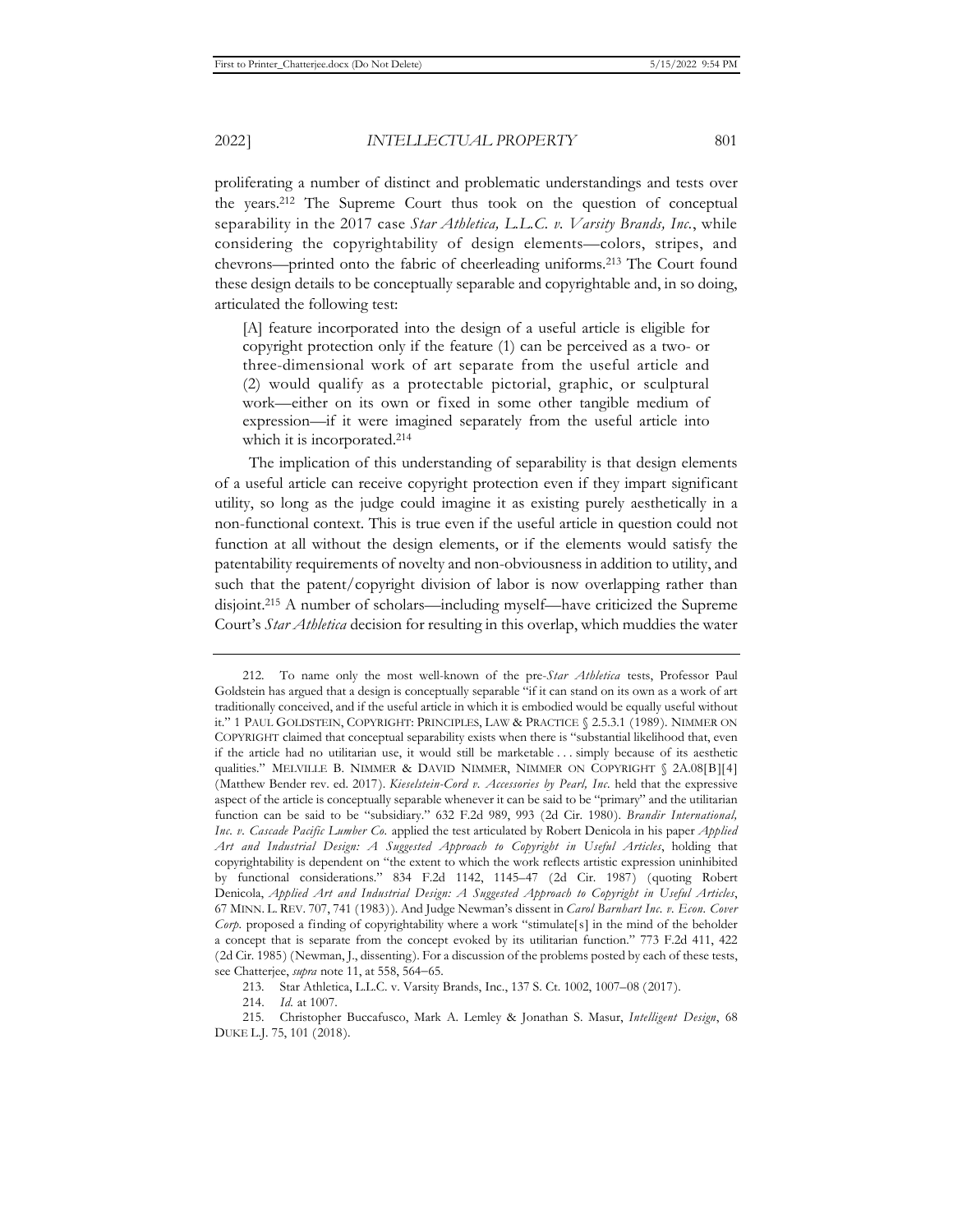and undermines the stated aims of the useful articles doctrine.216 But if copyright and patent law have distinct normative foundations, ones with different implications for each right's appropriate scope, structure, and subject matter, then this could yield further reasons for concern about the overlapping domains that *Star Athletica*  leaves us with. These broader questions of how to correctly structure copyrights and patents—as well as their division of labor—thus exemplify the importance of engaging in this theoretical inquiry, while attending to copyrights' and patents' normatively significant differences.

Finally, in this Article's exploration of the philosophical complexity of intellectual property, the Lockean framework itself served as a suitable starting point for a number of reasons. These included (i) that Lockean theory offers the most well-known philosophy of *property*, and it is the non-utilitarian framework most explored by intellectual property scholars; (ii) that the concept of the Lockean commons brings to light the unique theoretical challenges that arise when one moves from the domain of physical to intellectual property, as well as the significance of copyrights' and patents' differences; and (iii) that Shiffrin's piece is the seminal philosophical examination of intellectual property so far, and the last word on the feasibility of Lockean theories. Moreover, this Article especially focused on independent creation in virtue of it being the theoretical difference between copyrights and patents most relevant to the dialectic at hand. But Locke's is only one of many possible theories of rights, and the treatment of independent creation is only one of copyright and patent's defining differences. The limited exploration of this Article thus leaves us with questions about intellectual property beyond both Locke and independent creation.

Thus, consider again the fundamental structure of intellectual property law, the bifurcation between copyrights and patents: that copyright law is the domain of *creative works*, while patent law is the domain of *inventions*. A complete philosophical exploration of this bifurcated structure would probe its other defining features and underlying assumptions, such as that the categories "creative works" and "inventions" are themselves coherent and importantly different, and that they warrant distinct legal systems. Although it is natural to think that creative works and inventions are fundamentally distinct—works that are principally "expressive" versus those which are principally "functional"—it is hard to specify exactly what this difference is, let alone its normative significance for legal doctrine. No doubt,

<sup>216.</sup> *See generally* Rebecca Tushnet, *Shoveling a Path After* Star Athletica, 66 UCLA L. REV. 1216 (2019); Barton Beebe, Star Athletica *and the Problem of Panaestheticism*, 9 U.C. IRVINE L. REV. 275 (2019); Buccafusco & Fromer, *supra* note 72; Christopher Buccafusco & Jeanne C. Fromer, *Forgetting Functionality*, 166 U. PA. L. REV. 119 (2017); Peter S. Menell & Daniel Yablon, Star Athletica*'s Fissure in the Intellectual Property Functionality Landscape*, 166 U. PA. L. REV. 137 (2017). In criticizing *Star Athletica*, I have proposed an alternative test that assures that no candidate subject matter for patent protection ends up eligible for copyright protection as well. Chatterjee, *supra* note 11, at 560–61 (arguing for an analysis of the useful articles doctrine that assures that no functional elements receive copyright protection).